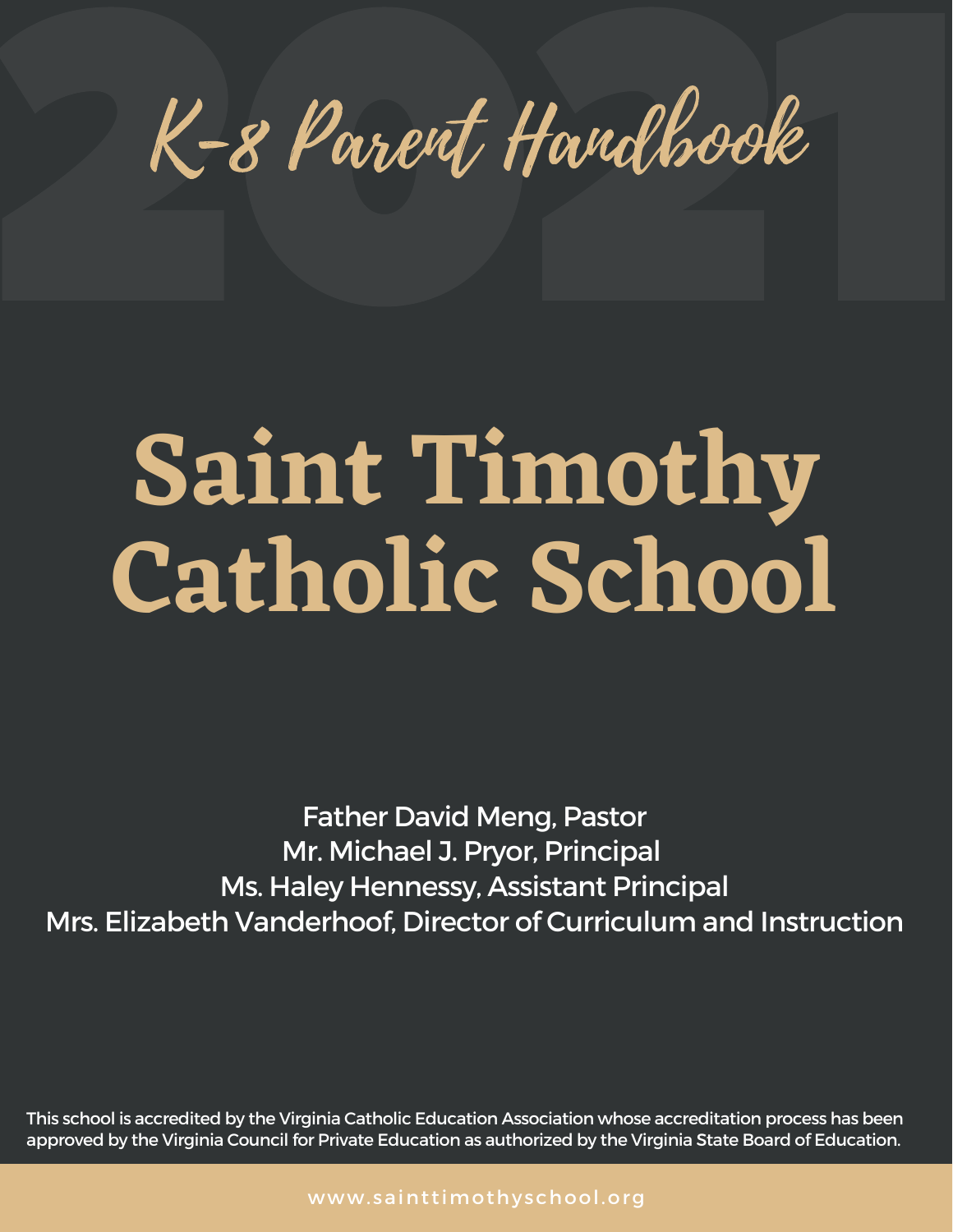### **Table of Contents**

| Admissions                                               |  |
|----------------------------------------------------------|--|
|                                                          |  |
|                                                          |  |
| Requirements for School Admission: Preschool - Grade 513 |  |
|                                                          |  |
|                                                          |  |
| $F_1$ Non-Immiorant<br>$\sim$ 15                         |  |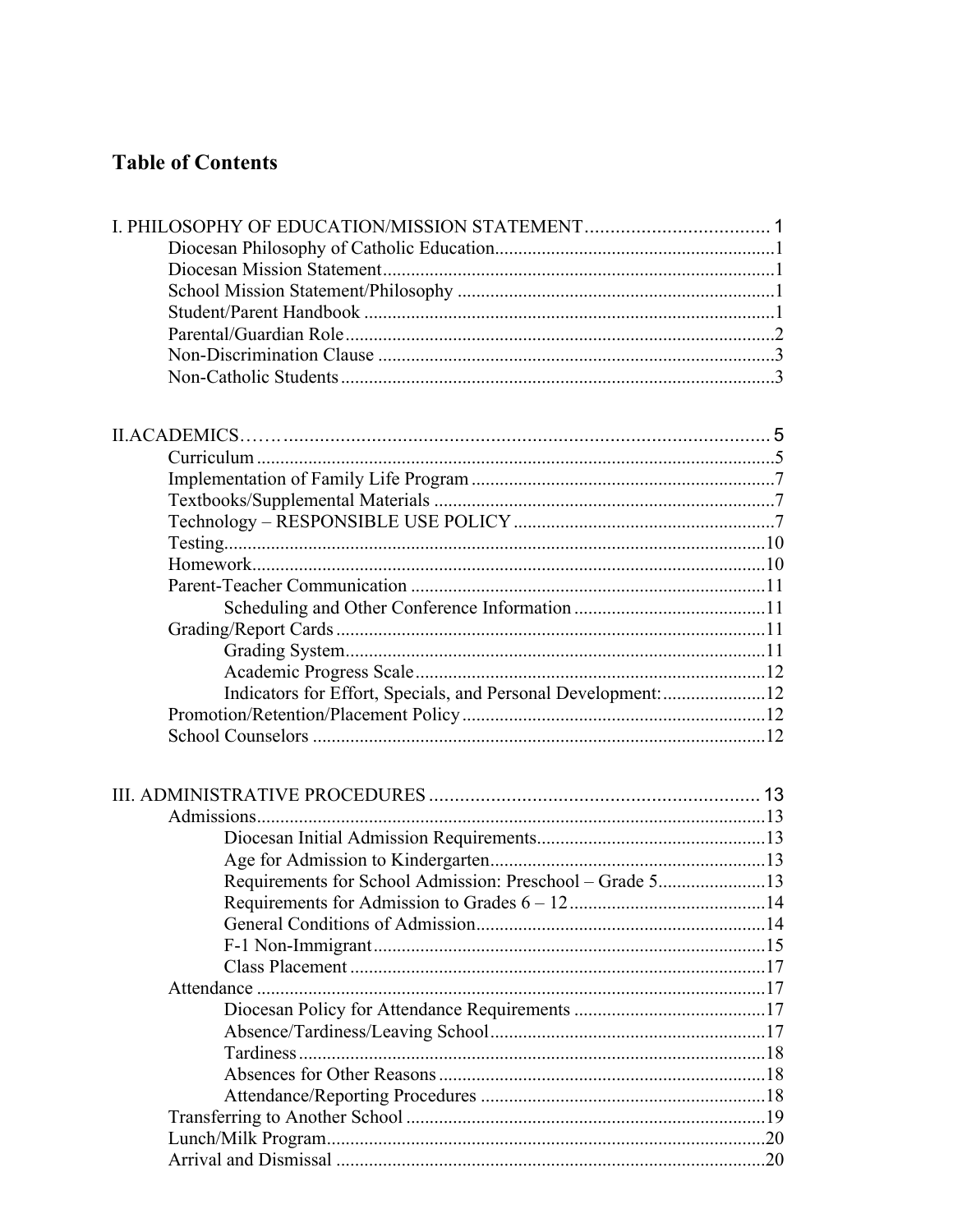| VI. CO-CURRICULAR AND EXTRA CURRICULAR ACTIVITIES  32 |  |
|-------------------------------------------------------|--|
|                                                       |  |
|                                                       |  |
|                                                       |  |
|                                                       |  |
|                                                       |  |
|                                                       |  |
|                                                       |  |
|                                                       |  |
|                                                       |  |
|                                                       |  |
|                                                       |  |
|                                                       |  |
|                                                       |  |
|                                                       |  |
|                                                       |  |
|                                                       |  |
|                                                       |  |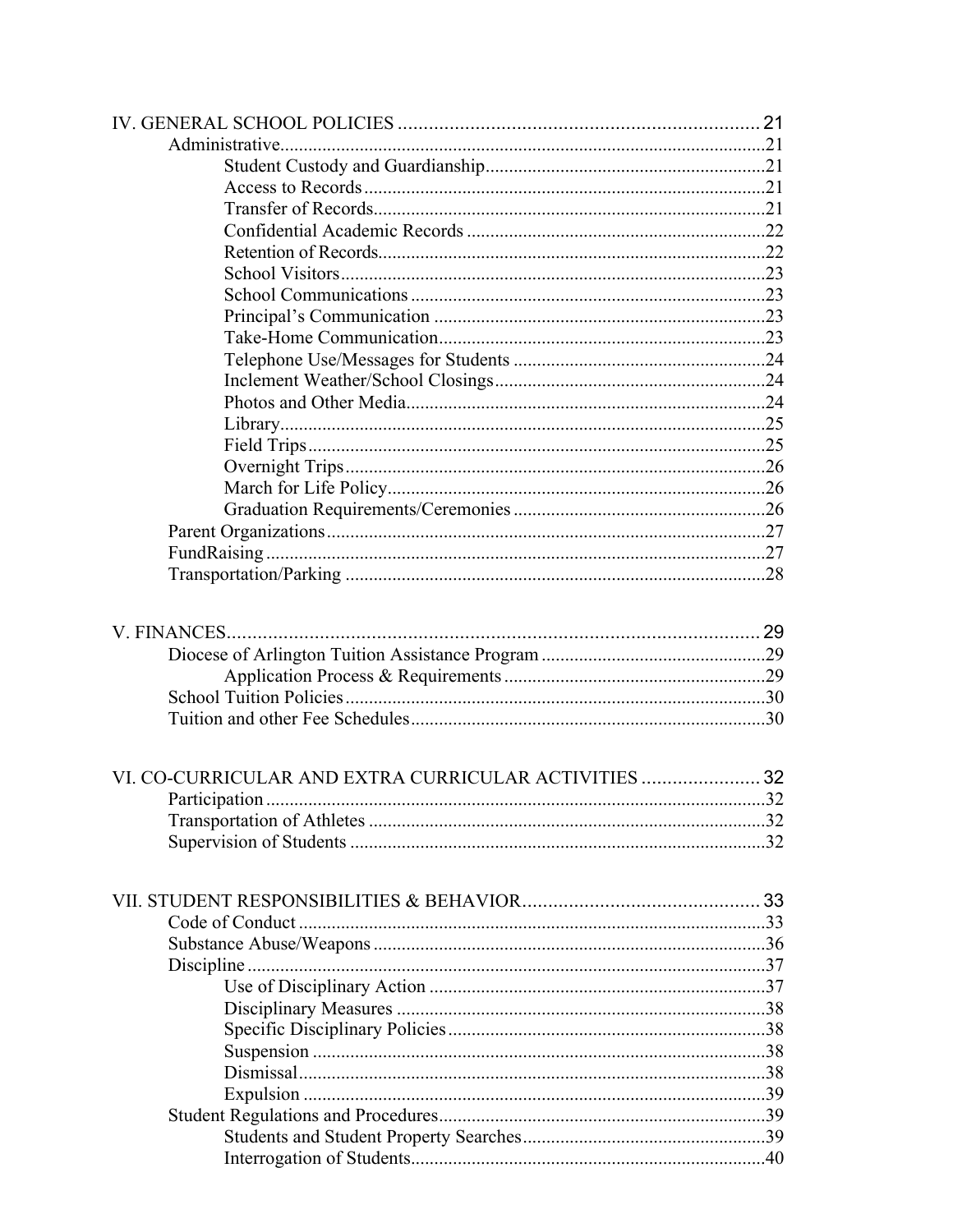| Uniform Requirements & Other Pertinent Information41 |      |
|------------------------------------------------------|------|
|                                                      |      |
|                                                      |      |
|                                                      |      |
|                                                      |      |
|                                                      |      |
|                                                      |      |
|                                                      |      |
|                                                      |      |
|                                                      |      |
|                                                      |      |
| Illness 44                                           |      |
|                                                      |      |
|                                                      |      |
|                                                      |      |
|                                                      |      |
|                                                      |      |
|                                                      |      |
|                                                      |      |
|                                                      |      |
| Lice 48                                              |      |
|                                                      |      |
|                                                      |      |
|                                                      |      |
|                                                      |      |
|                                                      |      |
|                                                      |      |
|                                                      |      |
|                                                      |      |
| Asbestos Notification.                               | . 52 |
|                                                      |      |
|                                                      |      |
|                                                      |      |
|                                                      |      |
|                                                      |      |
|                                                      |      |
|                                                      |      |
|                                                      |      |
|                                                      |      |
|                                                      |      |
|                                                      |      |
|                                                      |      |
|                                                      |      |
|                                                      |      |
|                                                      |      |
|                                                      |      |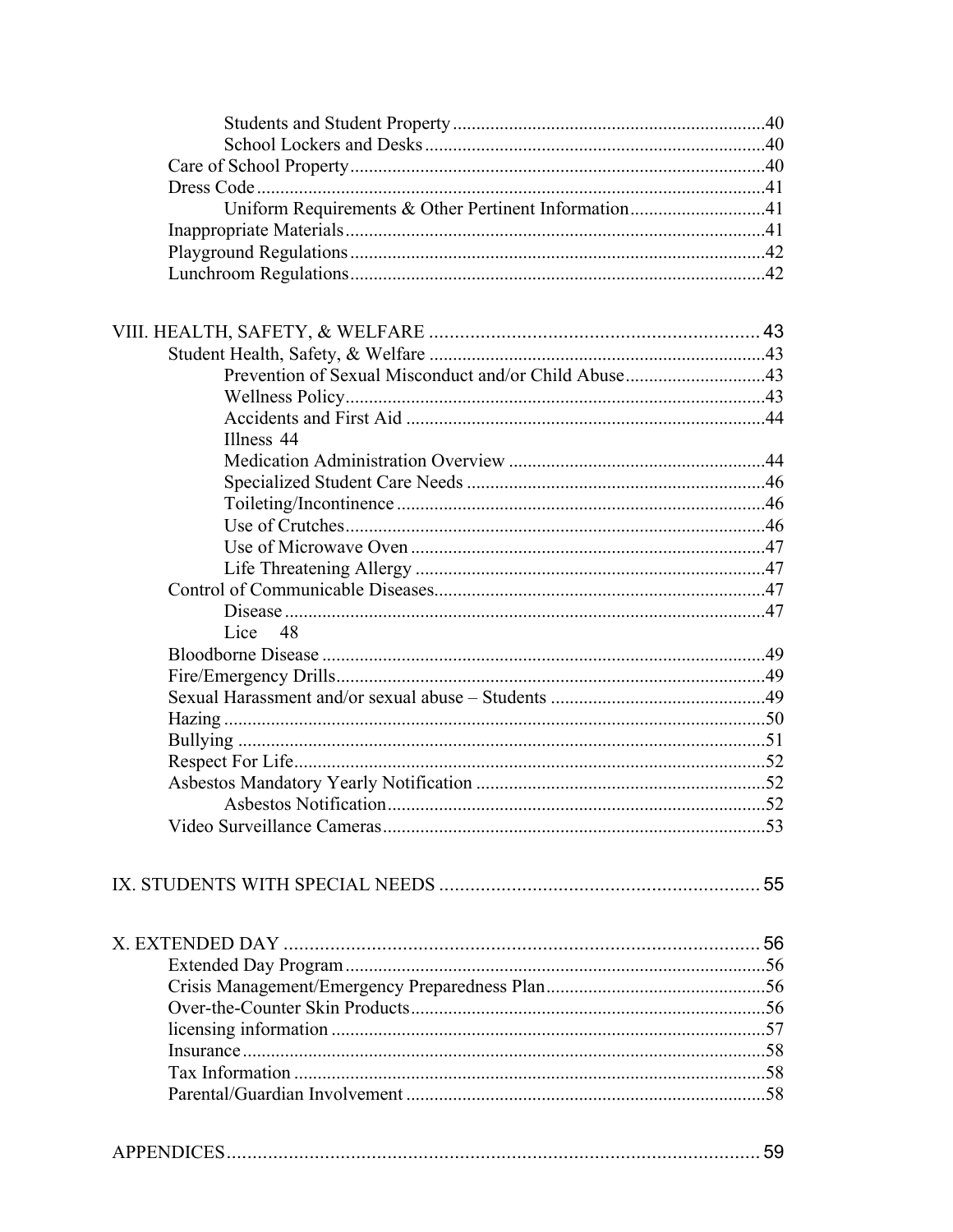School Forms Additional School Information Diocesan Forms: Permission for Emergency Care Form (*Appendix F-1*) Confidential Health History Update (*Appendix F-1A*) Virginia School Entrance Health Form (*Appendix F-2*) Virginia School Entrance Health Form Instructions (*Appendix F-2A*) Inhaler Authorization Form (*Appendix F-3*) Asthma Action Plan (*Appendix F-3A*) Epipen/Twinject Authorization Form (*Appendix F-4*) Allergy Action Plan (*Appendix F-4A*) Diabetes Reference Emergency Plan: Hyperglycemia & Hypoglycemia (*Appendix F-5*) Diabetes Medical Management Plan (*Appendix F-5A*) Medication Authorization Form (*Appendix F-6*) Letter to Parents/Guardians Regarding Possible Reimbursement of Medical Cost (*Appendix F-7A*) Insurance Billing Form (*Appendix F-7B*) Certificate of Religious Exemption CRE-1 (*Appendix F-18)* Seizure Action Plan (*Appendix F-20*) Self-Carry Inhaler Agreement (*Appendix F-21A*) Self-Carry Epi-pen Agreement (*Appendix F-21B*) Pandemic Response Plan (*Appendix F-24)* Photo, Press, Audio, and Electronic Media Release for Minors (*Appendix N*) Parent/Guardian Permission Form for School Sponsored Trip Participation (*Appendix R*) Use of Personal Vehicle (*Appendix R-1*) Elementary/Middle School Handbook Agreement Form (*Appendix AG-1*)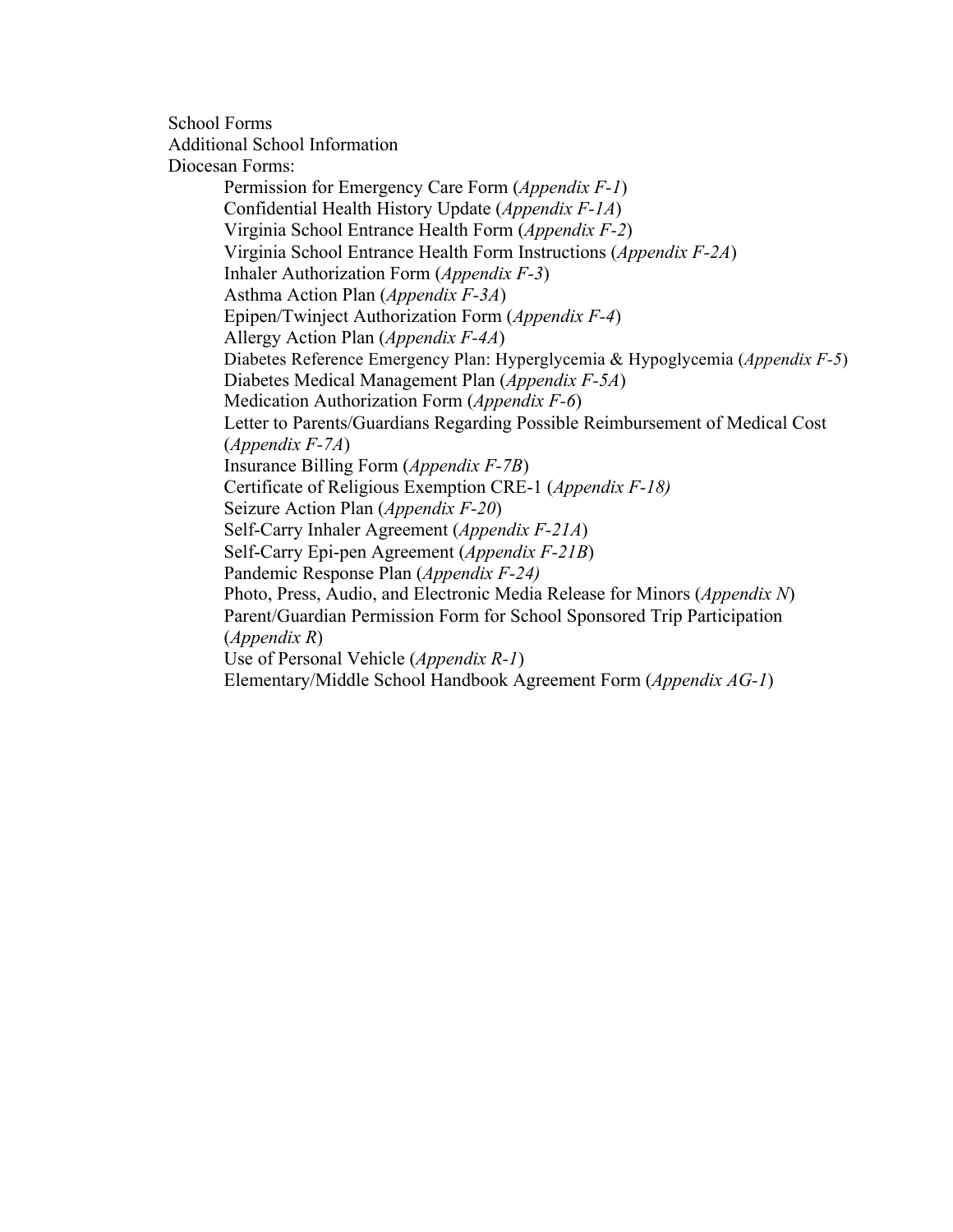# **I. PHILOSOPHY OF EDUCATION/MISSION STATEMENT**

### *DIOCESAN PHILOSOPHY OF CATHOLIC EDUCATION*

*Go, therefore, and make disciples of all nations Teaching them to carry out everything I have commanded you.* 

*Matthew 28:19-20*

These words of Christ addressed to the apostles at the Ascension bestowed on the Church the office of teacher. Obedient to this divine challenge, the Church provides education permeated with the spirit of Christ and dedicated to promoting the full development of the human person.<sup>1</sup> The two-fold goal of Catholic schools is to provide an environment which will foster rich religious training as well as solid academic education in a Catholic, value-oriented manner.

<sup>1</sup> Declaration on Christian Education #3

### *DIOCESAN MISSION STATEMENT*

The Catholic schools in the Diocese of Arlington are an essential component in the educational ministry of the Church. Our schools are committed to providing an education rooted in the Gospel of Jesus Christ where Catholic doctrine and values and academic excellence prepare each student for a life of faith, service, and integrity.

### *SCHOOL MISSION STATEMENT/PHILOSOPHY*

Saint Timothy Catholic School joyfully instills a love of Christ and empowers every child to achieve, lead, and serve with integrity and compassion.

### *STUDENT/PARENT HANDBOOK*

Each school shall utilize the Office of Catholic Schools (OCS) template to develop and distribute a handbook for students and parents. All local policies and procedures must be in conformity with the Office of Catholic Schools' policies, guidelines' and regulations.

A committee, representative of the total school community, shall be involved in the development and periodic revision of this handbook. The handbook shall be updated annually to reflect policy and procedural changes. Principals shall establish a process for review and revision of local school policy to ensure changes reflect the input of key stakeholders. All parents, along with students in middle and high school, are required to provide a signature of receipt acknowledging they have read the rules and regulations outlined in the handbook, and they agree to abide by those rules (Appendix AG-1 and AG-2). A signature form will be provided to students upon receipt of the

1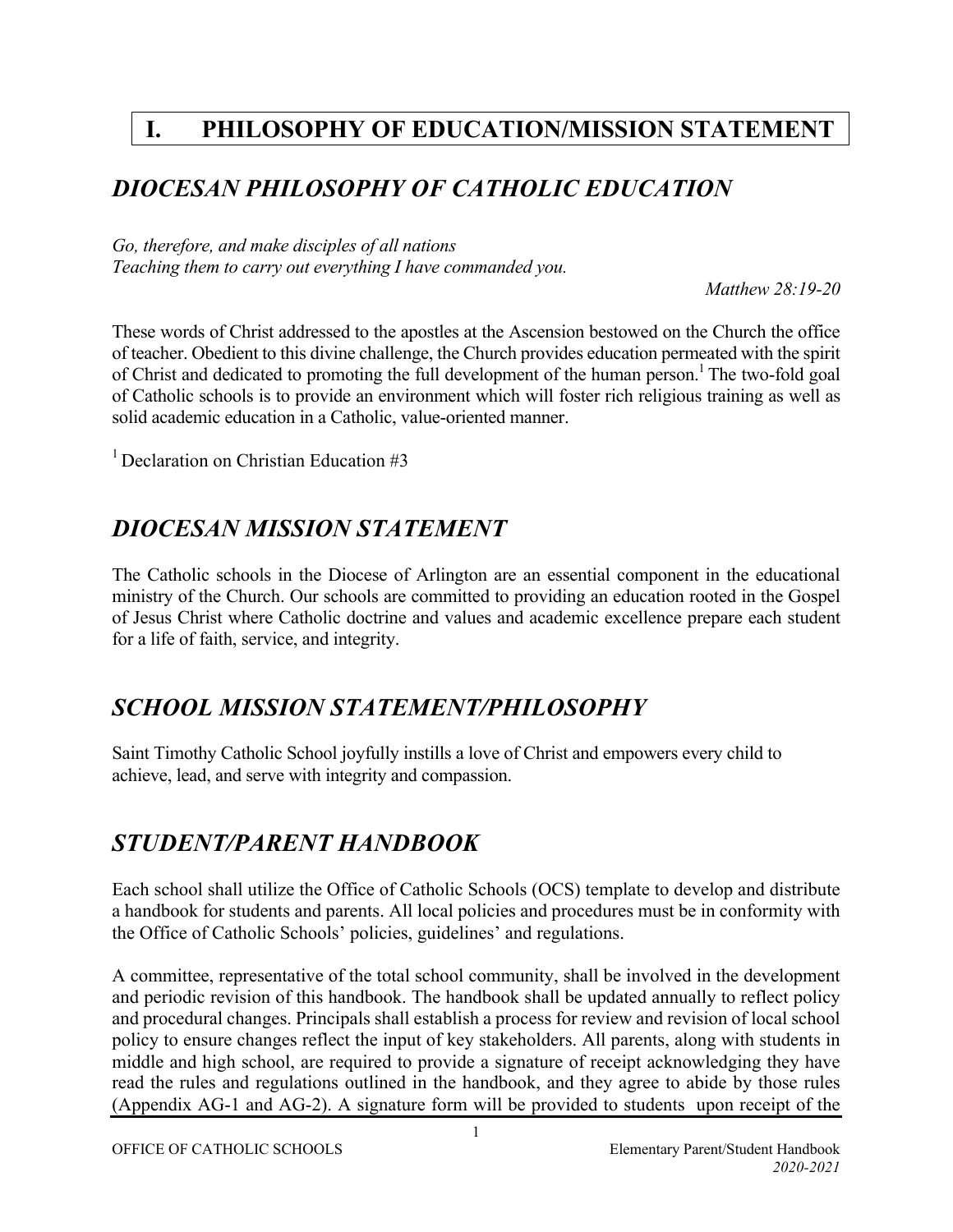handbook and the form must be signed and returned as soon as possible, but no later than the date of the school's Parent/Teacher Conferences Failure to have a signed form on file will not prevent the school from enforcing its policies and or preventing a student from enrolling or continuing to be enrolled at the school.

Faculty and staff members shall be given access to copies of all school handbooks.

Handbooks and all subsequent changes are subject to prior written approval by the Diocese. To the extent any local handbook or policy statement therein may be inconsistent with the policies, guidelines, or regulations of the Office of Catholic Schools, the Office of Catholic Schools' policies, guidelines, or regulations shall be of controlling force and effect.

### *PARENTAL/GUARDIAN ROLE*

Since parents/guardians have given their children life, the Catholic Church recognizes parents as the primary and principal educators of their children. The Catholic parents' promise at baptism to raise their children as Catholic supports this premise. The Catholic school exists to assist parents in the Christian formation of their children.

In this Handbook, the term "parent" refers not only to a child's natural or adopted parent, but to a student's non-parent legal guardian or to any person or agency authorized to act in place of parents.

The Diocese of Arlington Office of Catholic Schools respects the role of parents as the primary educators of their children. Since the school is a continuation of the education children are receiving at home, Diocesan schools should demonstrate respect and support for the parents in their important and challenging task.

Parents are expected to support the school's mission and commitment to Christian principles and support the school policies as outlined in school handbooks (i.e., annually sign the school's Handbook Agreement Form). One of the conditions for initial and continued enrollment at the school is receipt of this signed form indicating the parent's support of the school's philosophy, policies, and regulations.

In the event a parent desires to discuss a problem with his/her child's teacher, the parent should make an appointment for a private meeting with the child's teacher. Teachers welcome the opportunity to discuss a matter of concern with parents before it becomes an actual problem. Any parent who wishes to speak with the principal may do so, but after an initial meeting with the classroom teacher.

If a parent repeatedly or seriously violates proper school protocol, displays inappropriate or disruptive conduct toward students, or displays disrespectful, disruptive or harassing behavior toward teachers or toward school, parish, or diocesan staff (in verbal, written, or digital form), the school may take corrective action. Such corrective action may include, at the discretion of the principal (and, for parish schools, the pastor of the parish) the following: imposition of particular rules or procedures the parent must follow in interacting with the school and its students and staff;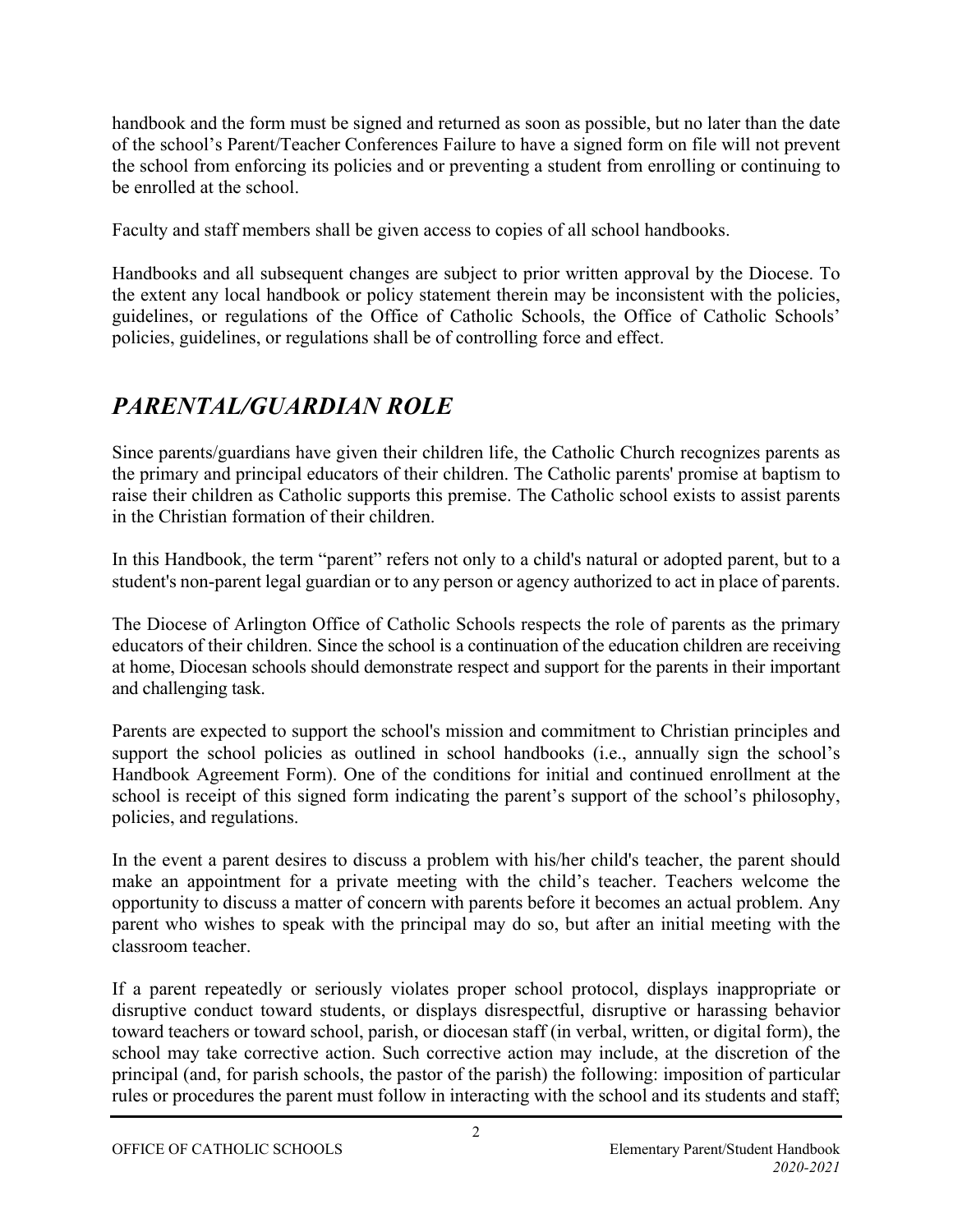restriction or termination of the parent's access to school or parish property; dismissal of the parent's child(ren).

The school may impose other appropriate corrective action, without prior recourse, based upon the nature of the parent's conduct and the surrounding circumstances.

As foundation for a faith-community, parents are invited and encouraged to participate in the school's celebration of prayer and Liturgy.

Parents are encouraged to participate in the programs, which are developed for the education of their children. The wide spectrum of this involvement includes volunteer work, participation in parent-teacher conferences, attendance at meetings and seminars designed to help parents assist their children at home, and active involvement in the school's Parent-Teacher Organization.

### *NON-DISCRIMINATION CLAUSE*

Catholic Schools, administered under the authority of the Catholic Diocese of Arlington, comply with those constitutional and statutory provisions, as may be specifically applicable to the schools, which prohibit discrimination on the basis of race, color, sex, age, marital status, disability, national origin, or citizenship in the administration of their educational, personnel, admissions, financial aid, athletic, and other school administered programs.

This policy does not preclude the existence of single sex schools, nor does it conflict with the priority given to Catholics for admission as students. This policy also does not preclude the ability of the school to undertake and/or enforce appropriate actions with respect to students who advocate on school property or at school functions, any practices or doctrines which are inconsistent with the religious tenets of the Catholic faith.

# *NON-CATHOLIC STUDENTS*

The presence of students from other faiths provides a wonderful diversity to the school. However, the presence of non-Catholic students in the school shall not alter the primacy of Catholic religious formation as an integral component of the educational program in the school. As such:

- a. Non-Catholic students are expected to participate in the religious formation and education programs of the school.
- b. Non-Catholic students must participate in liturgies (except for reception of the Eucharist), retreats, other religious functions, and religion classes for credit.
- c. Non-Catholic students may be exempt from formal co-curricular or extra-curricular sacramental preparation programs but not from the catechesis held during the school day.
- d. Students are expected, for testing and discussion purposes, to be knowledgeable of the Catholic Church's positions on scripture, revelation, and moral practices. While Catholic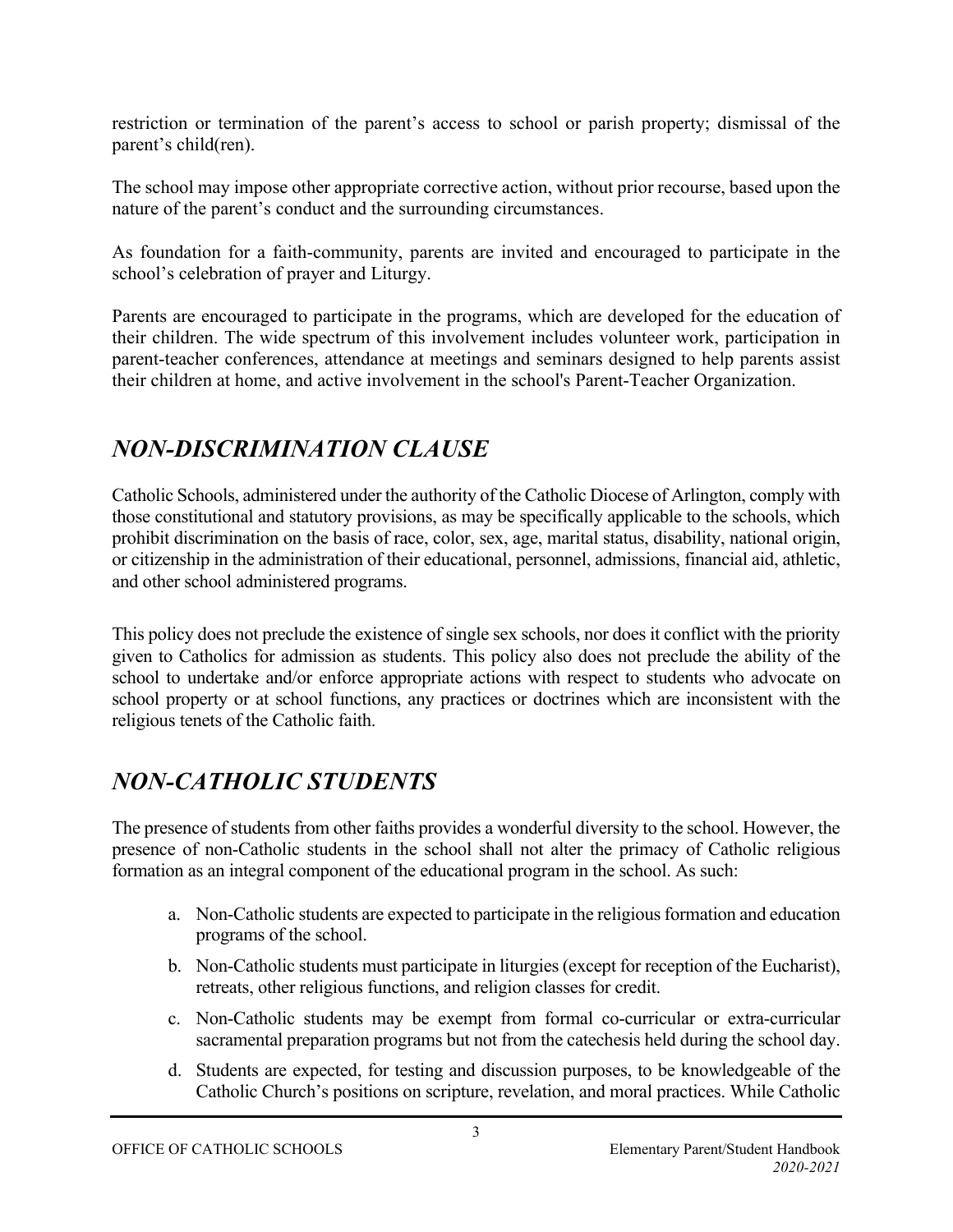teaching respects the various faith traditions of the students attending the Catholic school, parents/guardians must be aware that it is the Catholic position that will be taught

In light of the unique situations which may arise in the educational process, and because it is impossible to foresee all school issues that arise, the faculty and administration reserve the right to address and to take appropriate action for any such situations not specifically referenced in this manual. In addition, in view of the unique and essential religious mission of the school, it is expressly understood that the school may take action in cases where moral offenses occur which reflect adversely on the school, the Catholic Diocese of Arlington, or the Roman Catholic Church, or which interfere with the ability of the school to perform its religious mission or effectively maintain the intimate working relationship of the school and the Community of Faith.

This handbook may be modified by the school after reasonable notice to the parents/students of the effective date of any changes. Any section headings are for convenience of use, and shall not affect the interpretation of any provisions. If the school should elect not to take action in a particular situation, this shall not be construed or interpreted as a waiver, or preclude the school from acting in a subsequent situation of the same or similar kind.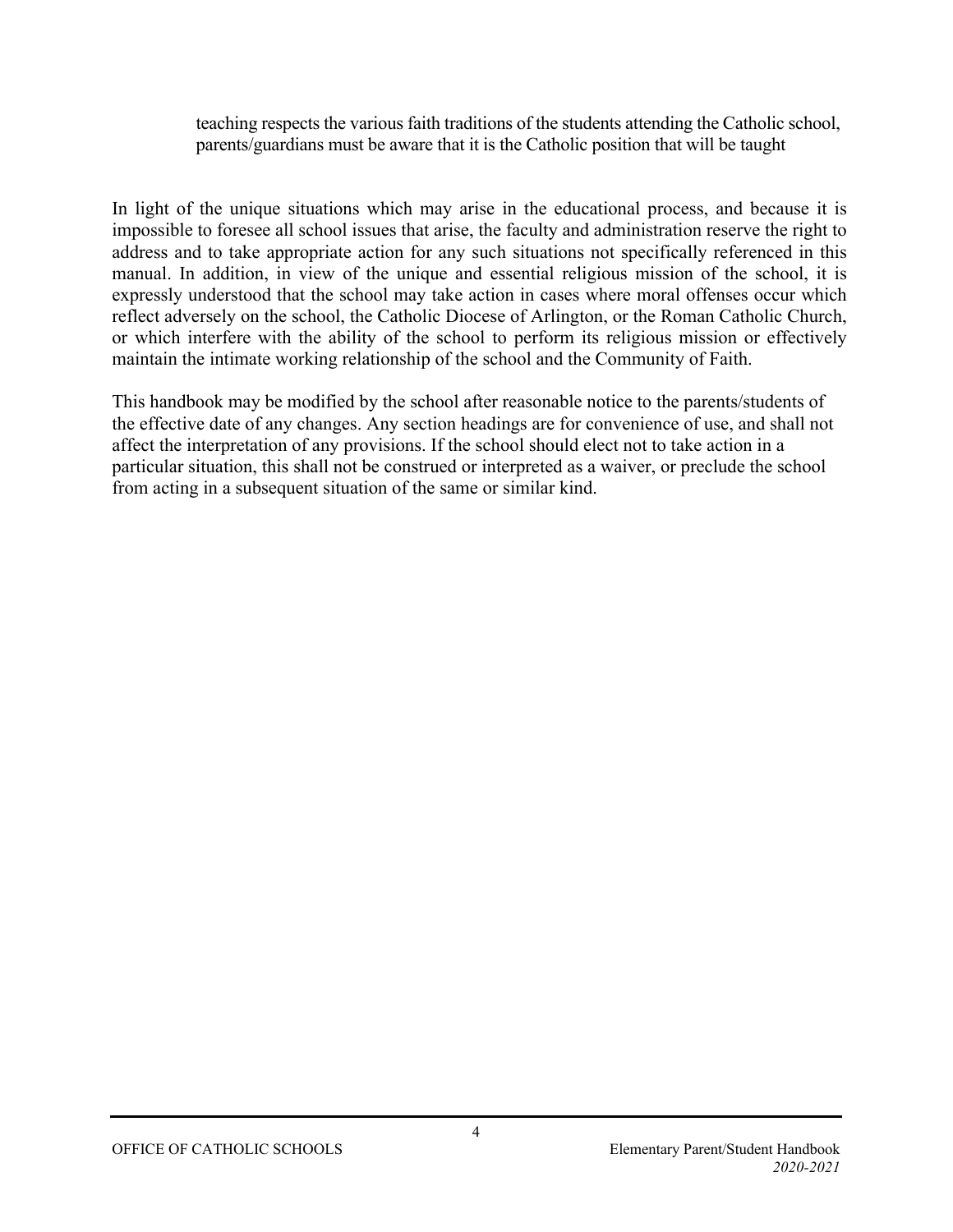# **II. ACADEMICS**

# *CURRICULUM*

Curriculum encompasses the sequentially ordered learning experiences which the school provides for its students in-person and virtually. The total curriculum includes the development of Catholic values and attitudes, as well as the attainment of knowledge and skills necessary for the student's spiritual, moral, intellectual, social and physical development.

The basic curriculum for the school (but not necessarily for each grade level) includes the following subjects: Religion, Reading, Language Arts (English, Spelling, Handwriting), Mathematics, Science, Social Studies, Fine Arts (Art and Music), Health and Safety, Physical Education, Technology, Library and World Languages.

The following path is outlined for those students capable of completing High School Geometry in the eighth grade.

#### **GRADES FIVE TO SIX**

For Placement in Pre-Algebra in the sixth grade:

Students must satisfy the following criteria:

- a. Math Composite standardized test score National Percentile: 96 or above on the Spring Scantron Performance Series Exam.
- b. Class grade in 5th grade math: 93 or above.
- c. End of year diocesan comprehensive grade-level test: 93 or above (Recommended time of testing – May of 5th grade year).
- d. Favorable teacher and principal recommendation.

#### **GRADES SIX TO SEVEN**

For Placement in Algebra I in the seventh grade:

Students must satisfy the following criteria:

- a. Math Composite standardized test score National Percentile: 96 or above on the Spring Scantron Performance Series Exam.
- b. Class grade in Pre-Algebra: 93 or above.
- c. Iowa Algebra Aptitude Test results: 85 or above (Recommended time of testing May of 6th grade year).
- d. Favorable teacher and principal recommendation.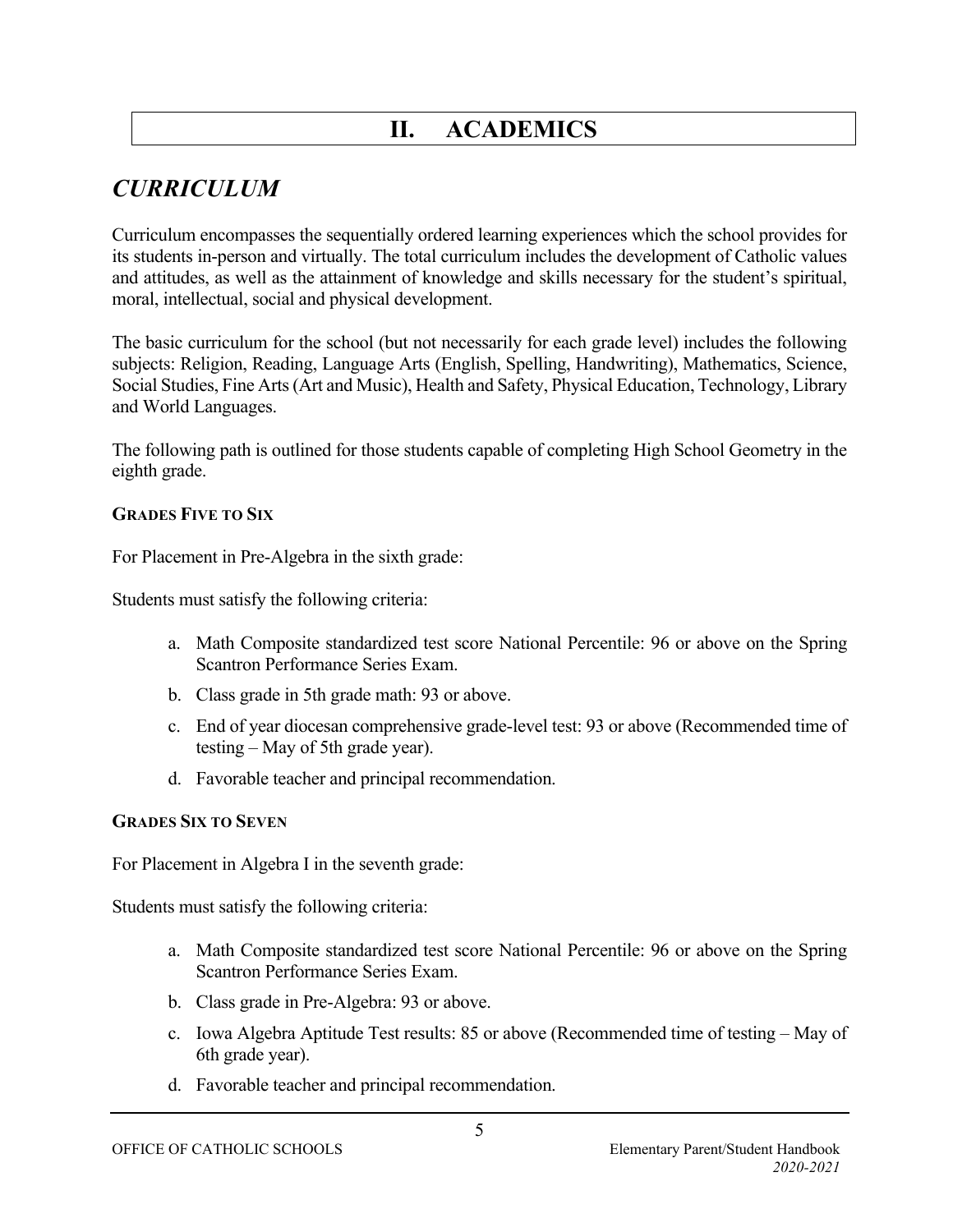The Algebra I course incorporates numerous word problems that students need to solve. As such, a teacher's recommendation should take into consideration the reading comprehension standardized test score when making a final decision for placement in Algebra I.

#### **GRADES SEVEN TO EIGHT**

For Placement in Geometry in the eighth grade:

Students must satisfy the following criteria:

- a. Math Composite standardized test score National Percentile: 96 or above on the Spring Scantron Performance Series Exam.
- b. Class grade in Algebra I: 93 or above.
- c. Scoring 77% on the Diocesan Algebra I exemption exam.
- d. Favorable teacher and principal recommendation.

The following path would be followed by those student identified as capable of completing High School Algebra in the 8th grade.

#### **GRADES SIX TO SEVEN**

For Placement in Pre-Algebra in the seventh grade:

Students must satisfy the following criteria:

- a. Math Composite standardized test score National Percentile: 93 or above on the Spring Scantron Performance Series Exam.
- b. Class grade in 6th grade math: 93 or above.
- c. End of year diocesan comprehensive grade-level test: 93 or above (Recommended time of testing – May of 6th grade year).
- d. Favorable teacher and principal recommendation.

#### **GRADES SEVEN TO EIGHT**

For Placement in Algebra I in the eighth grade:

Students must satisfy the following criteria:

- a. Math Composite standardized test score National Percentile: 93 or above on the Spring Scantron Performance Series Exam.
- b. Class grade in 7th grade math: 93 or above.
- c. Iowa Algebra Aptitude Test results: 80 or above (Recommended time of testing May of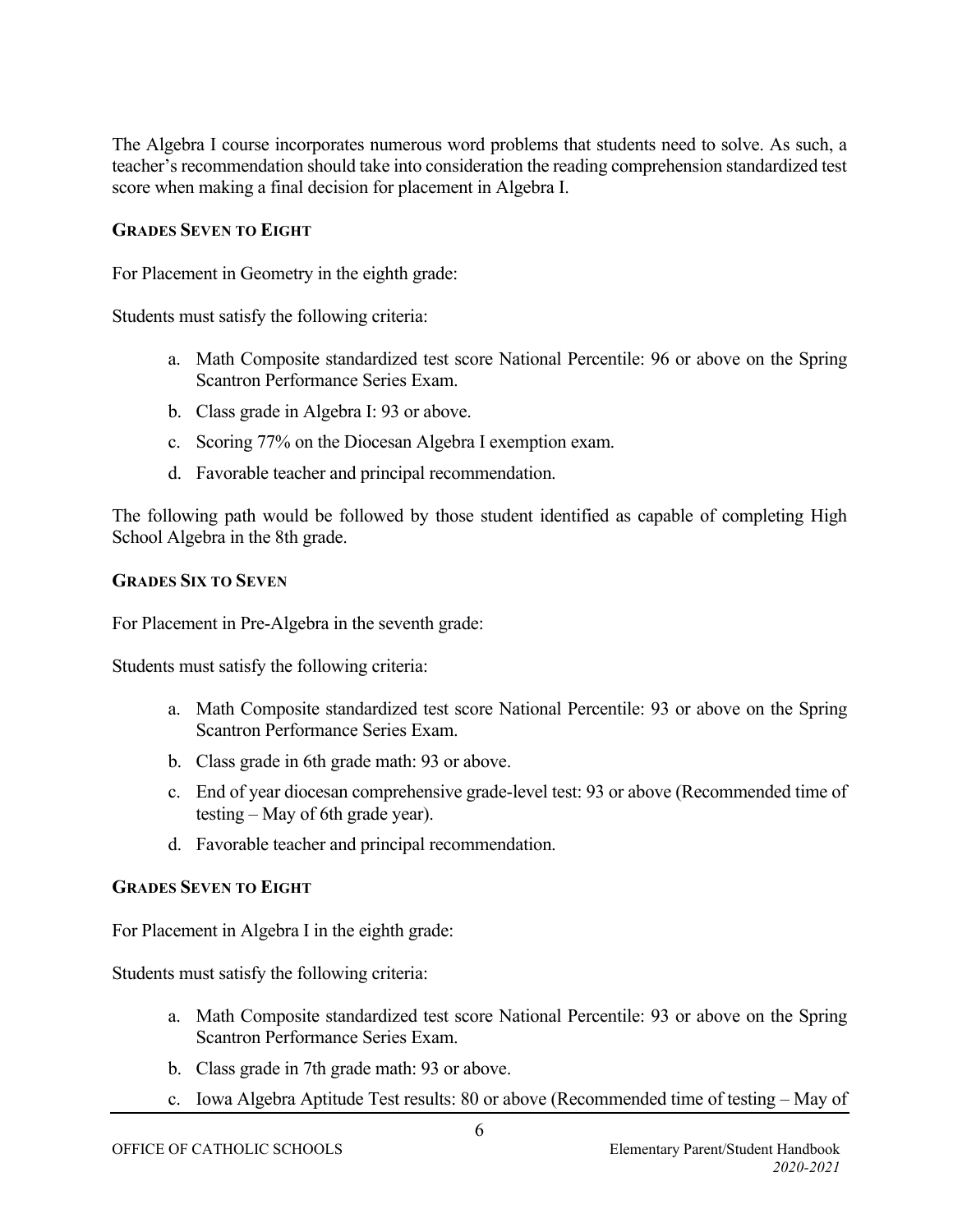7th grade year).

d. Favorable teacher and principal recommendation.

The Algebra I course incorporates numerous word problems that students need to solve. As such a teacher's recommendation should take into consideration the reading comprehension standardized test score when making a final decision for placement in Algebra I.

Eighth grade students must satisfy the following criteria to receive credit for Algebra I instruction and placement in the next level of high school math instruction:

- a. Pass the Algebra I course
- b. Score 77% or above on the Diocesan Algebra I exam
- c. Receive teacher recommendation for placement in the next level of high school math instruction

If a student does not score 77% or above on the exam, a compelling case made by the teacher through the use of the Teacher Recommendation Form (*Appendix X*) can be forwarded to the high school. The decision of the high school will be final.

# *IMPLEMENTATION OF FAMILY LIFE PROGRAM*

Catechesis in Sexuality is an important and sensitive component of a comprehensive program of catechesis. According to the Second Vatican Council, "As they (children and young people) advance in years, they should be given positive and prudent sexual education." Education in sexuality includes all dimensions of the topic: moral, spiritual, psychological, emotional, and physical. Its goal is training in chastity in accord with the teaching of Christ and the Church, to be lived in a wholesome manner in marriage, the single state, the priesthood, and religious life.

# *TEXTBOOKS/SUPPLEMENTAL MATERIALS*

Saint Timothy Catholic School provides all required textbooks for specific subject areas. In lieu of an annual book fee, all fees have been rolled into the tuition payment. This includes fees which help to cover the cost of supplemental workbooks, also provided by Saint Timothy Catholic School. In addition, each student should access, on the school website, a list of supplies required at each grade level.

# *TECHNOLOGY – RESPONSIBLE USE POLICY*

There is no expectation or right to privacy or right to freedom of speech when using the school's computer resources, which are the school's property. Any use of the school's computers and Internet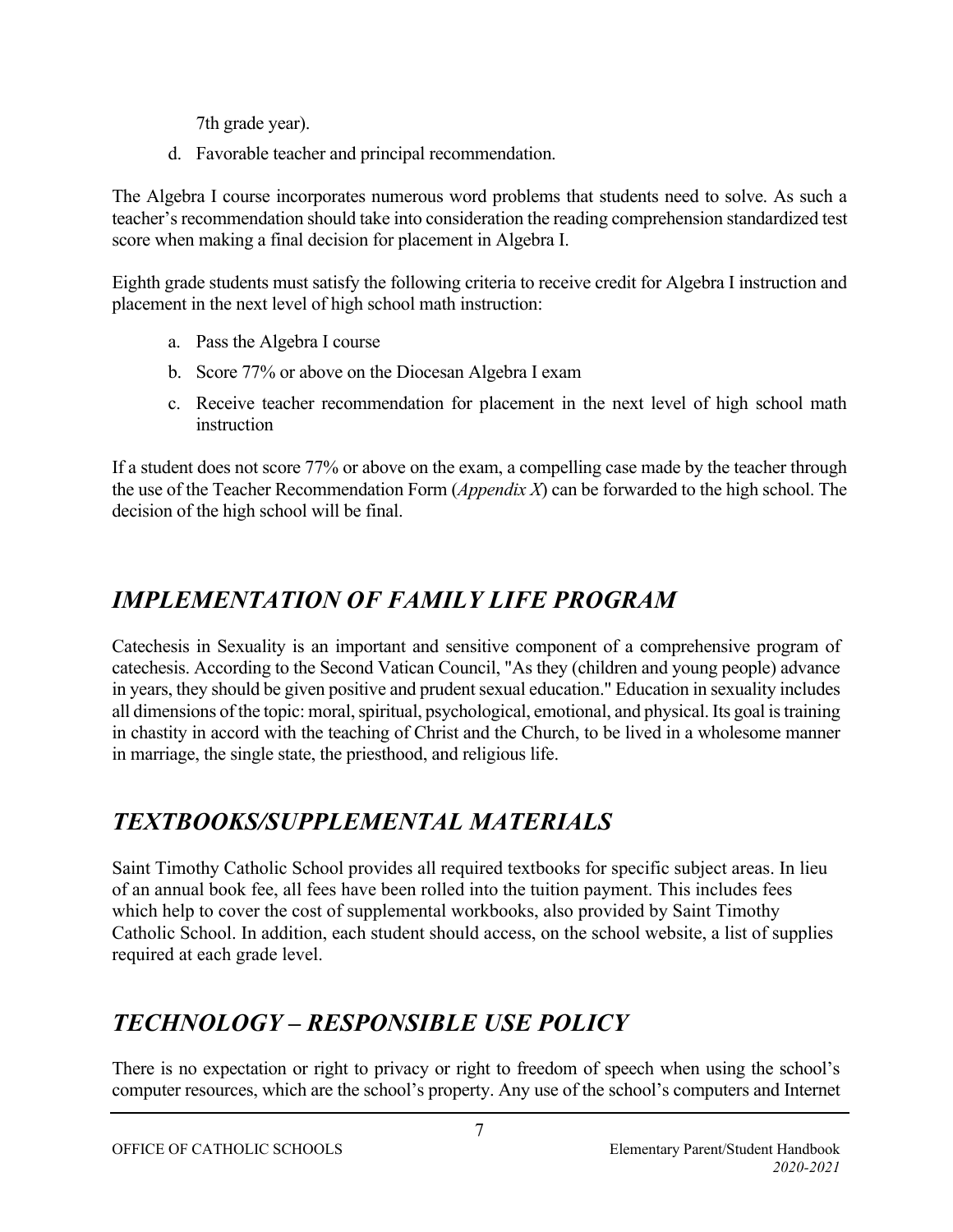access must be in support of education and research and be consistent with the educational objectives of the Office of Catholic Schools.

Using school facilities for Internet access and e-mail is a privilege, not a right. Inappropriate use which includes, but is not limited to, unauthorized transmittal or improper use of copyrighted materials or materials protected as trade secrets; transmission of threatening or obscene materials; vandalism of computer files; and violation of computer security as determined by the school administration can result in a cancellation, denial, suspension and/or revocation of those privileges by the school administration and also subject the user to other disciplinary action.

Electronic and/or digital communications with students should be conducted for educationally appropriate purposes and employ only school sanctioned means of communication.

Users must adhere to local school policy that may further define uses of mobile devices. Access will be determined by the administration of the school. If a particular mobile device is to be used for an educational purpose, the school administration and/or teacher will provide parameters for this use.

Additional responsibilities for use of school facilities for the Internet and e-mail are:

- a. When using networks or computing resources of other organizations, students must observe the rules of that organization regarding such use.
- b. Users should not reveal their personal addresses or phone number(s), and shall not reveal the personal address or phone number(s) of others without their authorization/permission.
- c. Users are reminded that electronic mail (e-mail) is not guaranteed to be private. Operators of the network/system have access to all mail. Messages relating to, or in support of illegal activities, may be reported to the authorities.
- d. Students shall immediately notify the system administrator/school administration if they suspect that a security problem with the system and/or the Internet exists.
- e. Any attempt to log onto the Internet or the school's network/system as a systems administrator will result in a loss of user privileges at the school. Any user identified as a security risk by the school administration/systems administrator due to a history of actual or suspected unauthorized access to other computer(s), network(s), or system(s) may be denied access to the school's computers, networks, and/or systems.
- f. Users shall abide by generally accepted rules of network etiquette, which include but are not limited to:
	- i. Messages to others shall be polite and shall not be abusive.
	- ii. Messages shall use appropriate language and shall not use obscenities, vulgarities, or other inappropriate language.
	- iii. Use of the network shall not disrupt use of the network by others.
- g. The Diocese/school makes no warranty of any kind, whether express or implied**,** for Internet service. The Diocese/school will not be responsible for any damages suffered.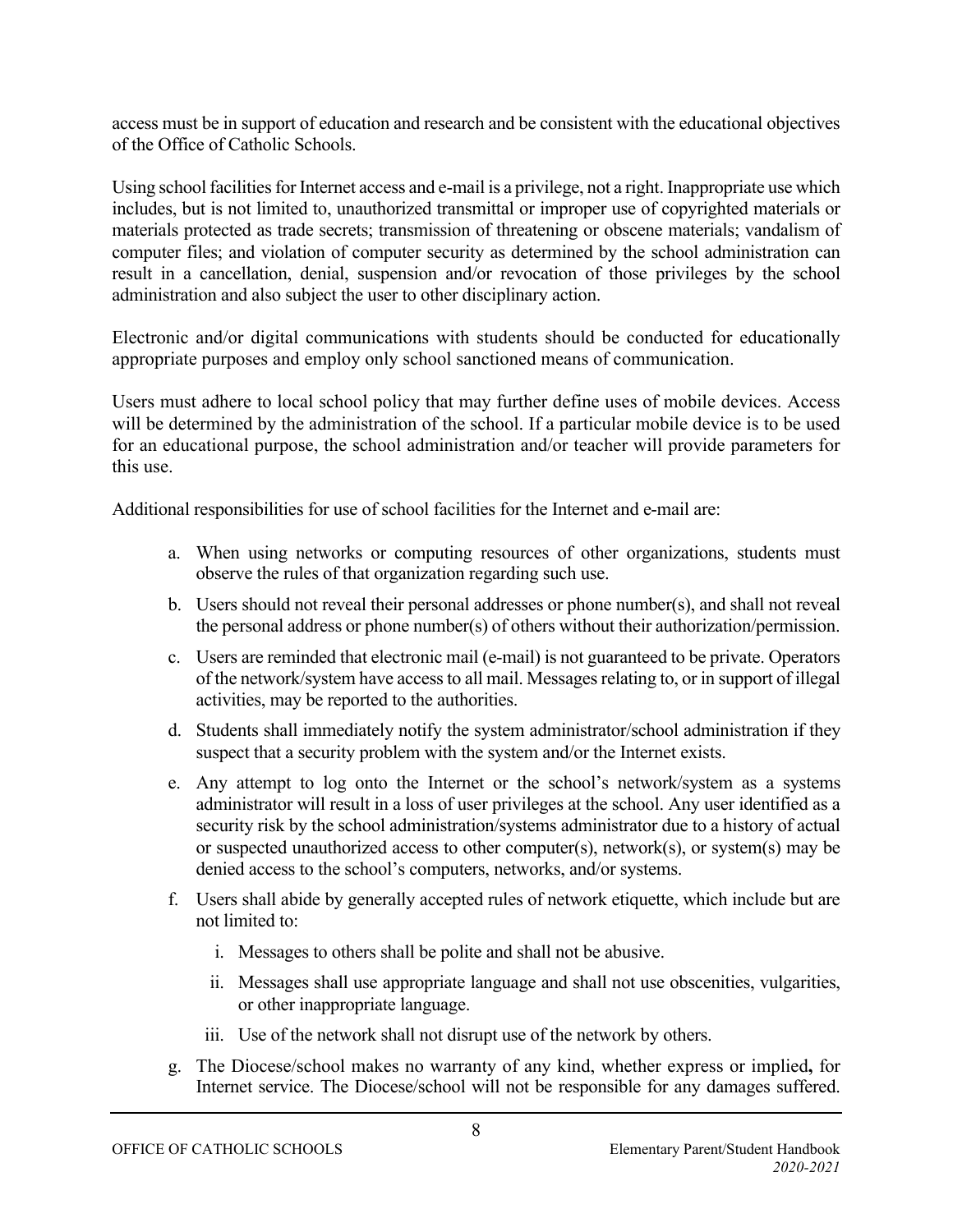This includes loss of data resulting from delays, non-deliveries, mis-deliveries, or service interruptions caused by its own negligence, user errors, or omissions. Use of any information obtained via the Internet is at the user's risk. The school specifically denies any responsibility for the accuracy or quality of information obtained through its services.

- h. Examples of Unacceptable Uses Users are not permitted to:
	- i. Use technology in sexting or cyber bullying: to harass, threaten, deceive, intimidate, offend, embarrass, or annoy any individual.
	- ii. Post, publish, or display any defamatory, inaccurate, violent, abusive, profane, or sexually oriented material. Users must not use obscene, profane, lewd, vulgar, rude, or threatening language. Users must not knowingly or recklessly post false information about persons, students, staff, or any other organization.
	- iii. Use a photograph, image, video, or likeness of any student or employee without express permission of the individual, individual's parent/guardian, and the principal.
	- iv. Create any site, post any photo, image, or video of another except with express permission of that individual, individual's parent/guardian, and the principal.
	- v. Attempt to circumvent system security.
	- vi. Deliberately visit a site known for unacceptable material or any material that is not in support of educational objectives.
	- vii. Violate license agreements, copy disks, CD-ROMs, or other protected media.
	- viii. Use technology for any illegal activity. Use of the Internet for commercial gains or profits is not allowed from an educational site.
		- ix. Breach confidentiality obligations of school or school employees.
		- x. Harm the good will and reputation of the school or school employees.
	- xi. Transmit any material in violation of any local, state, or federal law. This includes, but is not limited to: copyrighted material, licensed material, and threatening or obscene material.
- i. Users must immediately report damage to the appropriate school officials.
- j. The school has the right to monitor student use of school computer, computer accessed content, and social media. Social media refers to activities that integrate technology, telecommunications, and social interaction through the use of words, images, video, or audio tools. Examples include, but are not limited to, social websites, blogs, message boards, wikis, podcasts, image and/or video-sharing sites, live webcasting, and realtime communities. Because this is a constantly evolving area, this policy applies to all new social media platforms whether or not they are specifically mentioned in this policy.
- k. Violation of the above policy will be dealt with by the administration of the school. Violation of this policy may result in any or all of the following: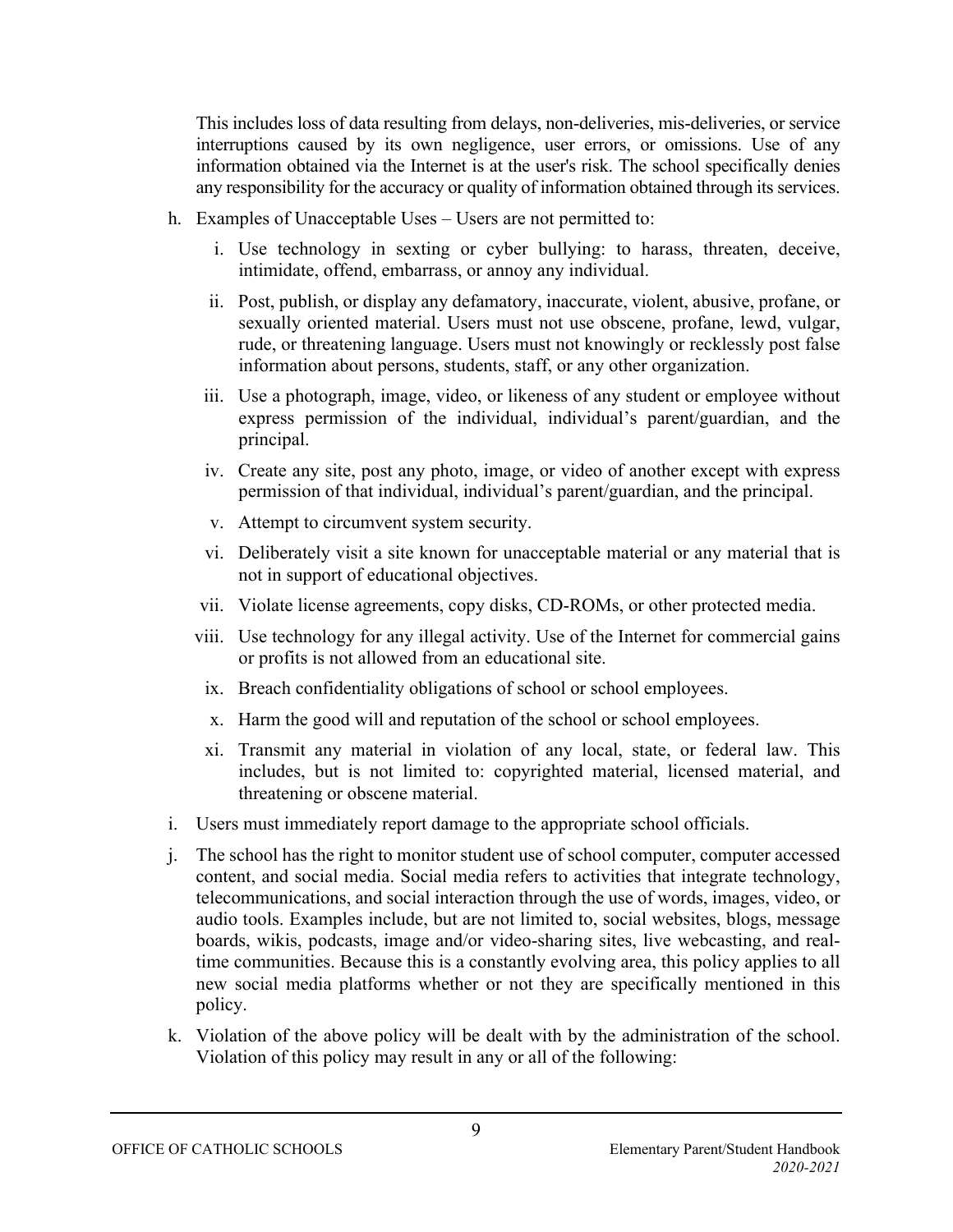- i. Loss of use of the school network, computers, and software including Internet access.
- ii. Disciplinary action including, but not limited to, dismissal and/or legal action by the school, civil authorities, or other involved parties.
- l. The school retains the right to discipline students for their actions, regardless of when or where they occur, when those actions negatively impact the school's image, reputation, and/or the safety and well-being of the school community. This covers inappropriate behavior in cyberspace including but not limited to messages, chat room commentary, comments/pictures, postings on social networking sites, blogs, wikis, gaming chats, digital transmissions, and other technology related activity.

For information on the acceptable use of the 1-to-1 Chromebook program in sixth through eighth grades, please check our school website.

# *TESTING*

The school's testing program is intended to assist teachers and administrators in a systematic evaluation of the academic and religion programs, to diagnose students' strengths and weaknesses, and to aid in the revision of the curriculum and planning of instruction.

In addition to academic tests for grading purposes, the school will administer standardized religion and achievement tests according to the diocesan testing program. All eighth grade students take the high school placement test used in determining placement in diocesan high schools. Eighth grade teachers are encouraged to review only the format and style of the high school placement test with their students.

# *HOMEWORK*

In order to reinforce daily work and develop good study habits, homework is offered to support curriculum.

The amount of homework a child may have on any given day will vary.

Homework and study times are essential for teaching the students a sense of personal responsibility. Parents/guardians are encouraged to reference Seesaw or Google Classroom or to contact the teacher with questions related to homework assignments.

Students may return to school after dismissal for forgotten books and materials prior to 4:00 p.m. They must check in with the office staff before proceeding to their classroom. This is for the safety of the students, as school personnel are not on site to provide supervision.

Students are expected to make up classwork and homework missed due to absences. Due dates for make-up assignments are determined by the classroom teacher. Missing work will be provided to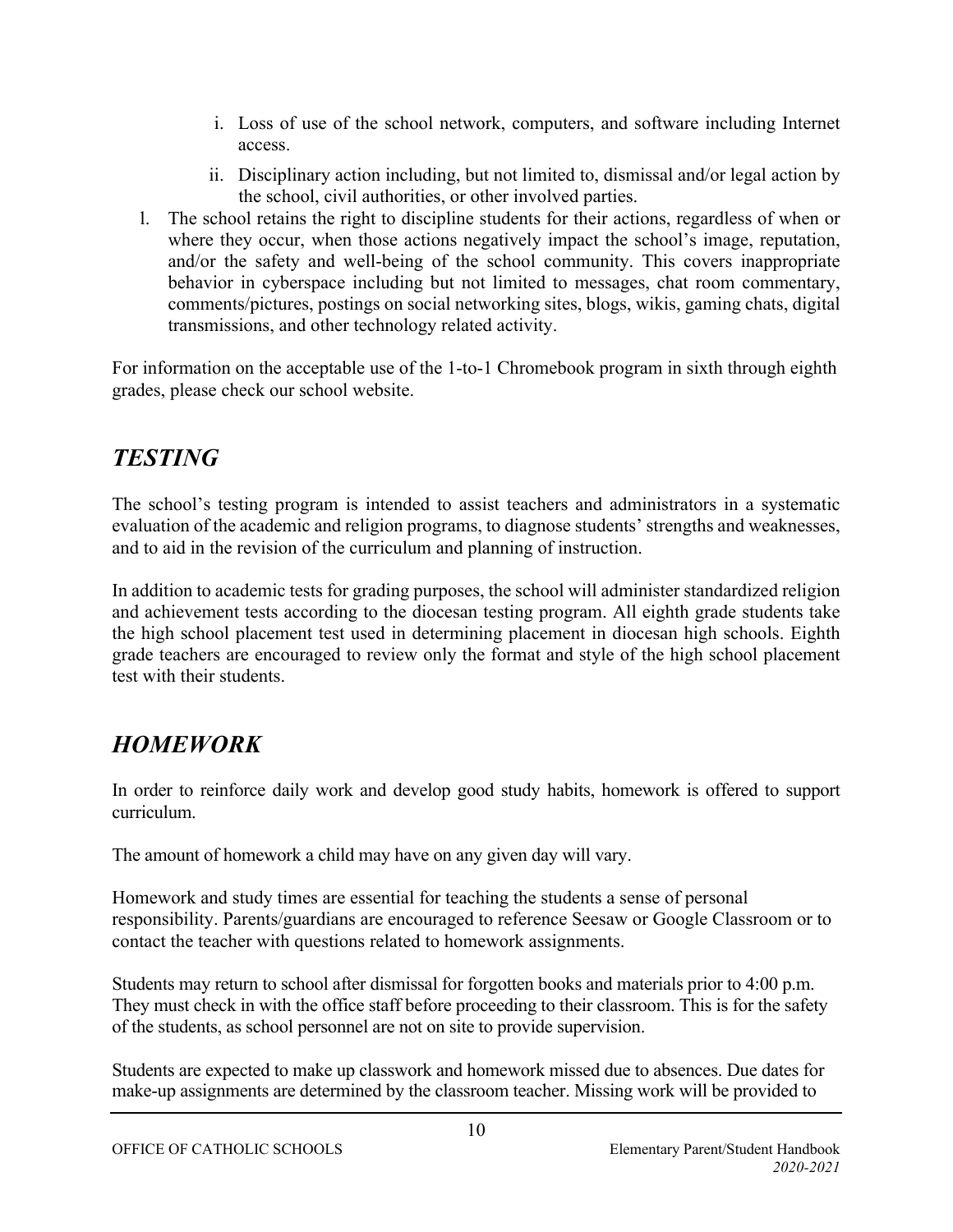students upon their return to school after an illness. If your child is home sick, please do not call in for missing work. We are committed to allowing students the time needed to recover so that they will be well enough to return to school.

# *PARENT-TEACHER COMMUNICATION*

Teachers are expected to be reasonably available to parents/guardians throughout the school year to keep the lines of communication open in the best interest of the students. Parent-teacher conferences can be scheduled throughout the school year if necessary. Parents should privately contact a teacher with any student or class concerns before seeking intervention by the school administration. Parents should not contact teachers via text message or social media message.

#### **SCHEDULING AND OTHER CONFERENCE INFORMATION**

Parent-teacher conferences are scheduled for each student in the fall following the first marking period. Conferences will involve a sign up for appointment times, shared with families via email. Other conferences may be scheduled throughout the year, as needed, and as requested either by the parent or the teacher.

Please do not hesitate to contact your child's teacher prior to the first conference or at any time throughout the year, if you are interested in scheduling a conference. Conferences may be held virtually.

### *GRADING/REPORT CARDS*

Overall evaluation of the student must be based on teacher judgment and observation of the student's daily work, class participation, effort, and performance on teacher prepared tests (to include but not be limited to projects, portfolios, and other tools of assessment).

The purpose of report cards is to alert the parents/guardians and present to them an assessment of their child's achievement in his/her academic studies.

Students with identified disabilities who have a current IEP or Student Assistance Plan should receive an asterisk on their report card grade when modifications have been made to the curriculum. A modification changes the content, instructional level, or student work load of subject matter or tests. Conversely, accommodated programs should not be denoted.

### **GRADING SYSTEM**

### **Grades 1-2**

- M Meets Grade Level Standards Child consistently meets skills
- P Progressing Towards Grade Level Standards Child is in process of developing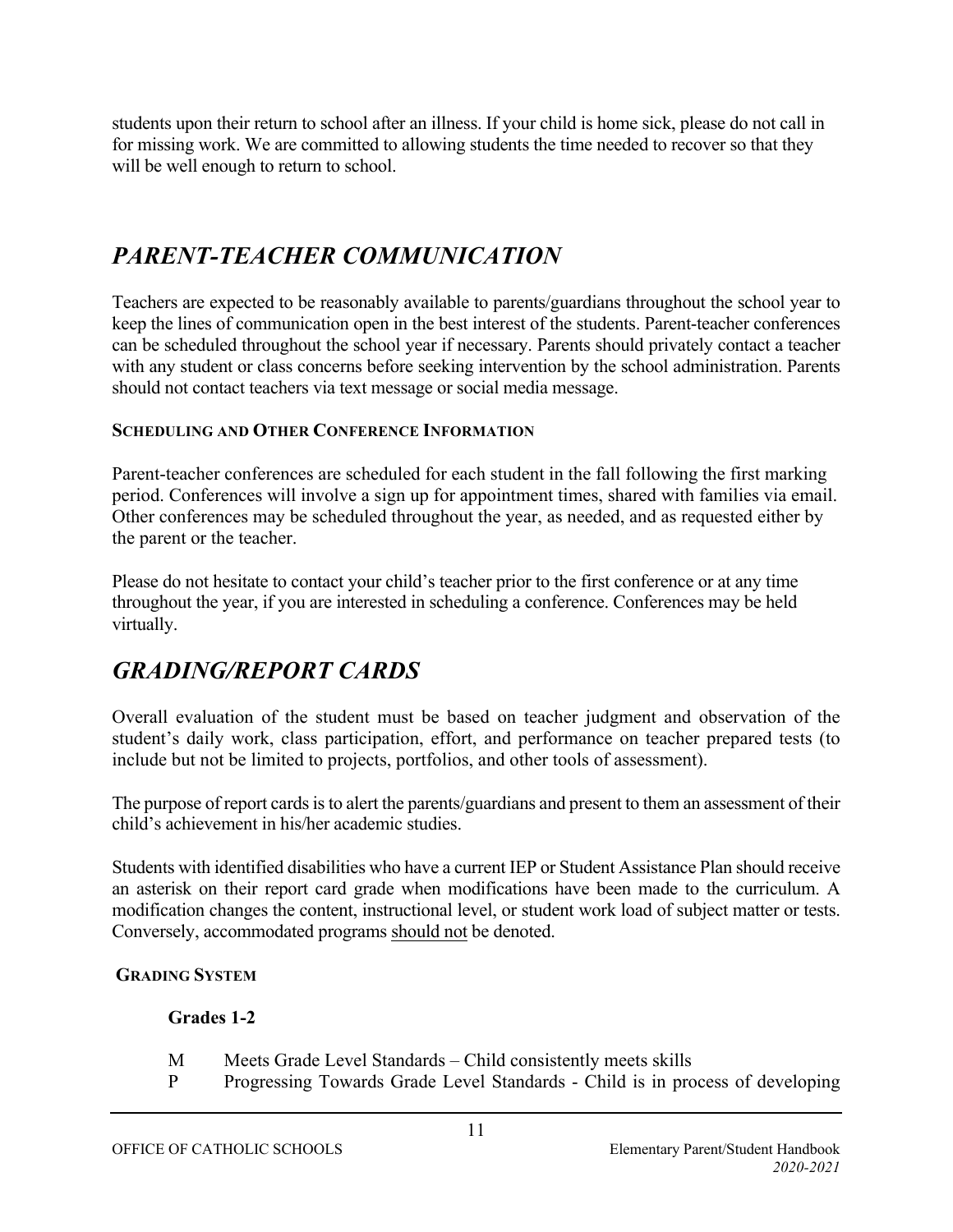skill

NI Needs Improvement – Child is not demonstrating skill

### **ACADEMIC PROGRESS SCALE**

The letter M, P or NI is indicated in the appropriate box for each subject area. \* (asterisk) indicates modified curriculum

**Grades 3-8** use numeric (percentage) grades. Below 70 is designated by an F.

### **INDICATORS FOR EFFORT, SPECIALS, AND PERSONAL DEVELOPMENT:**

- 3 Very Good
- 2 Satisfactory/Good
- 1 Needs Improvement
- X Unsatisfactory

### *PROMOTION/RETENTION/PLACEMENT POLICY*

A major goal of the school is to assist students to complete each academic year satisfactorily. The repetition of a grade is recommended when it is deemed by the school to be necessary and advantageous to the particular needs of the student.

- a. The final decision to promote or retain a student is based on the student's academic performance and best interest as determined by the principal.
- b. Teachers will notify parents/guardians if their child is not progressing satisfactorily toward a passing grade in the course.
- c. Elementary students failing one or two academic areas must successfully complete summer school or another program approved by the principal in order to be promoted to the next grade. If a student fails three or more core academic subjects, the student will not be promoted to the next grade.
- d. Students who have not successfully completed summer school or another program approved by the principal but would not benefit from being retained in the grade may be "placed" in the next grade level; however the school must prepare and implement an "Academic Intervention Plan" for the student as a condition of placement.

# *SCHOOL COUNSELORS*

The school counselor is available to confer with students in areas which may extend beyond academic matters and to support the social emotional development of all students. While individual conferences are generally confidential, the counselor may need to disclose serious information to parents/guardians, school administration, or other authorities.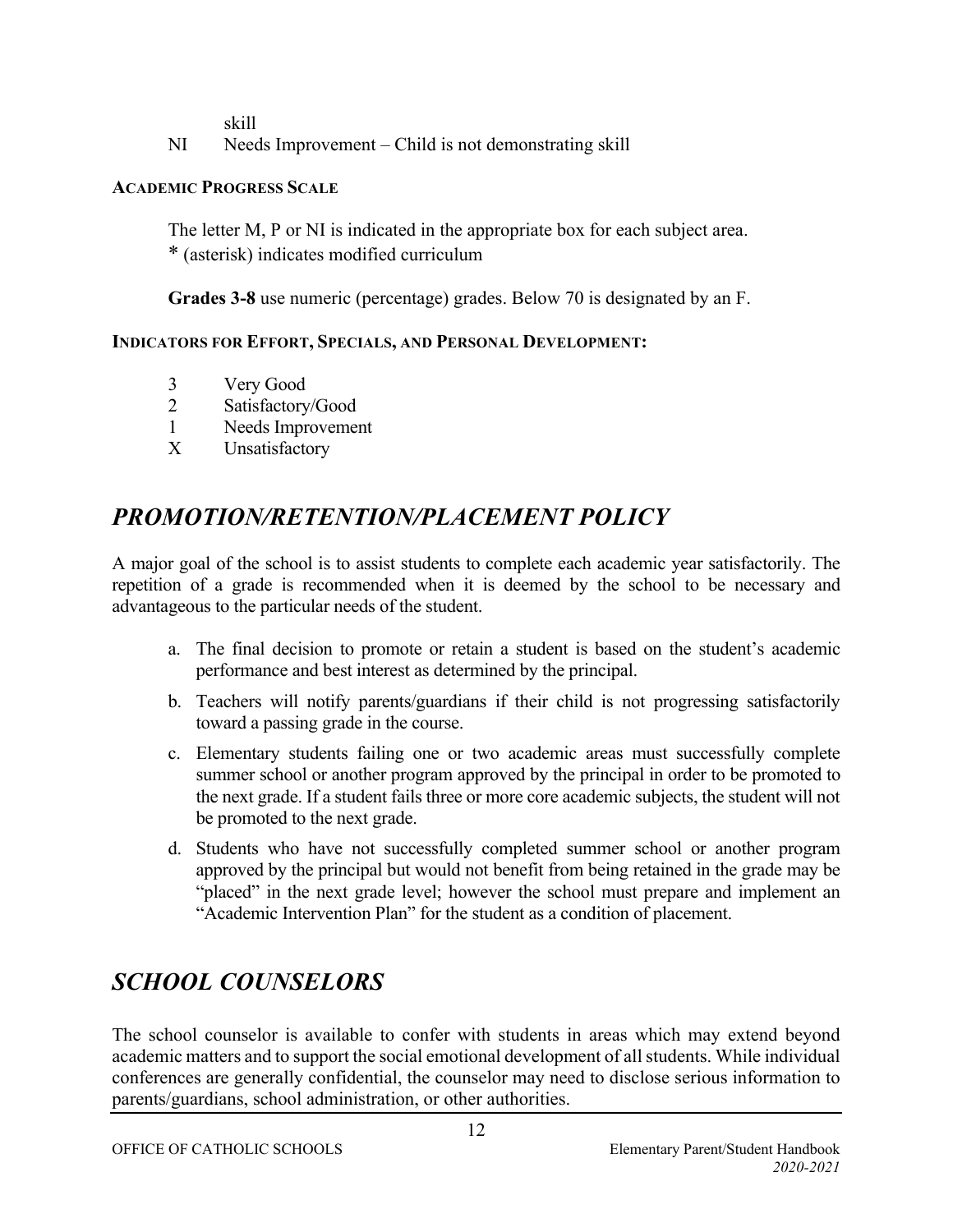# **III. ADMINISTRATIVE PROCEDURES**

### *ADMISSIONS*

#### **DIOCESAN INITIAL ADMISSION REQUIREMENTS**

Students who desire an educational experience founded on the Catholic philosophy of education and who fulfill the age, health, academic, and behavioral requirements are eligible for admission to the school.

The school sets registration procedures and admission policies. The availability of space and the order of preference for admission is determined by the school according to the following general criteria:

- a. Children with currently-enrolled siblings at Saint Timothy Catholic School
- b. Children from the parish
- c. Children from parishes without schools
- d. Children from parishes with schools (for sufficient reason)
- e. Children from non-Catholic families

Final admissions decisions rest with the administration.

#### **AGE FOR ADMISSION TO KINDERGARTEN**

*Under Virginia state law (Code of Virginia 22.1-254) school attendance is compulsory for children who have reached their 5th birthday on or before September 30th of any school year*. Readiness testing (fine/gross motor, speech, and language screen) is required for kindergarten entry and within 60 days of school admission for new students in grades  $1 - 3$ . Additional school readiness testing may be conducted at the discretion of school officials. In those cases where the school has sufficient reservations regarding the potential for success, those students may be admitted on a conditional basis with dates and criteria of evaluation established in writing; however, the decision of whether to extend or remove conditional admission status should be made by school officials at their discretion.

#### **REQUIREMENTS FOR SCHOOL ADMISSION: PRESCHOOL – GRADE 5**

- a. Presentation of an original birth certificate (schools are expected to keep a copy of the certificate on file)
- b. Baptismal certificate for Catholic students
- c. Proof of custody where applicable
- d. Current report card and previous academic years' report card as applicable
- e. Current standardized test scores and previous years, if applicable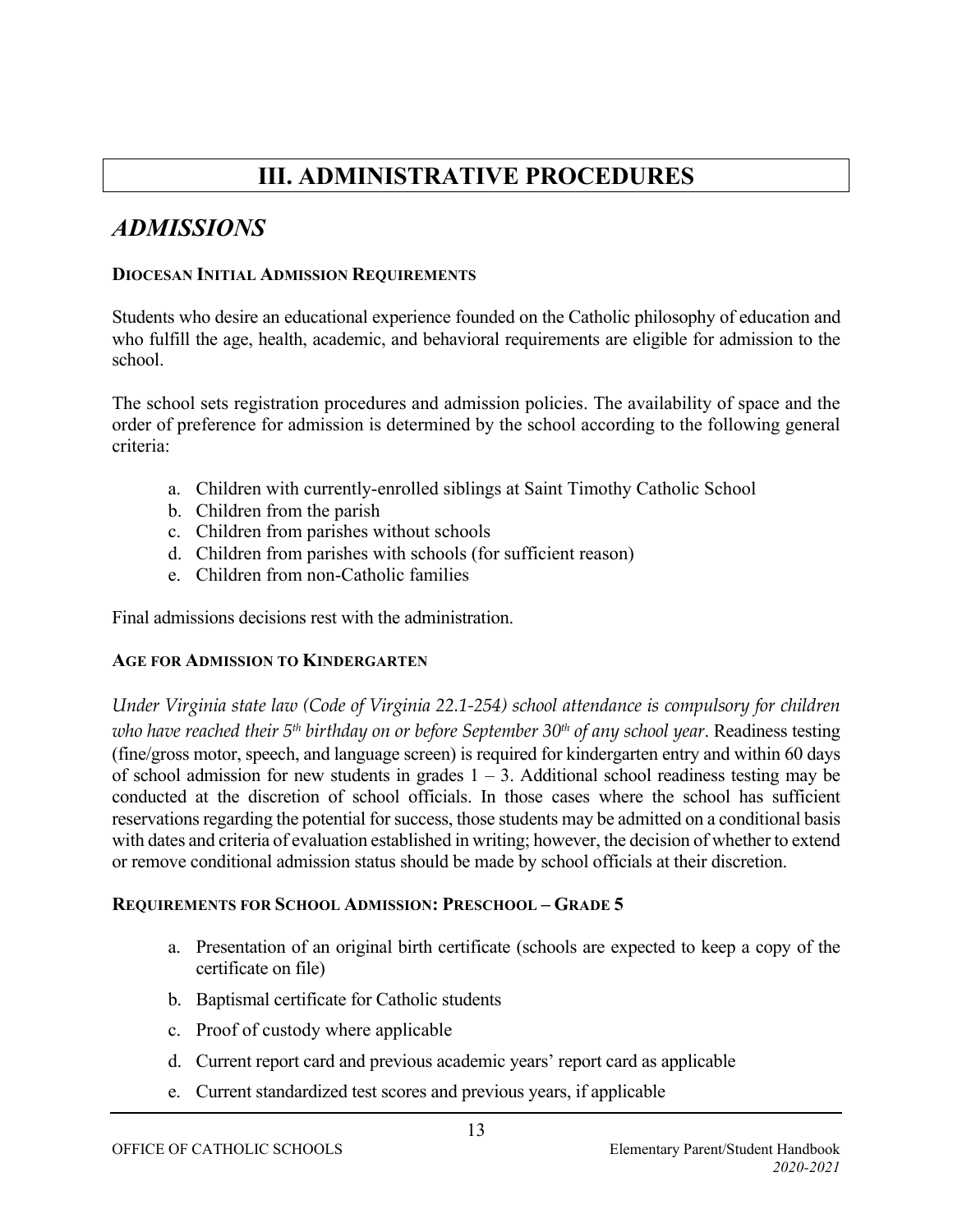- f. Completed Diocesan Application Form (*Appendix J*)
- g. A non-refundable application fee
- h. A fully executed MCH-213G Commonwealth of Virginia School Entrance Form (*Appendix F-*2) or equivalent, which stipulates the following must be submitted prior to the student beginning school:
	- i. Proof of exact dates of immunization as required by the Code of Virginia
	- ii. Physical examination covering all required aspects as mandated on the MCH-213 G, within 12 months prior to entering school for the first time. Equivalent school entrance physical forms from another state may be acceptable. (Note: A preschool physical does not take the place of the required kindergarten entry physical unless it is completed within 12 months prior to kindergarten entry.)
- i. Proof of satisfying tuition requirements at any former Diocesan school if previously enrolled in a Diocesan school

### **REQUIREMENTS FOR ADMISSION TO GRADES 6 – 12**

- a. Presentation of an original birth certificate (schools are expected to keep a copy of the certificate on file)
- b. Baptismal certificate for Catholic students
- c. Proof of exact dates of immunization
- d. Records from previous school, including standardized test scores
- e. Proof of custody where applicable
- f. Completed Diocesan Elementary or High School Application Form (Appendix J)
- g. A non-refundable application fee
- h. Proof of satisfying tuition requirements at any former Diocesan school if previously enrolled in a Diocesan school

### **GENERAL CONDITIONS OF ADMISSION**

A student is admitted to the school on the premise the student intends to learn the Catholic religion and be educated in a Catholic environment. In certain cases, students may be admitted on a probationary basis subject to the student successfully completing one or more subsequent interim evaluations. Students with academic or other needs (i.e., behavioral), which cannot be reasonably addressed by the school, may be denied admission.

School application forms may request disability-related information. The Americans with Disabilities Act (ADA) does not prohibit a school from asking questions about a student's disabilities provided that information does not discriminate (automatically prohibit a student from applying).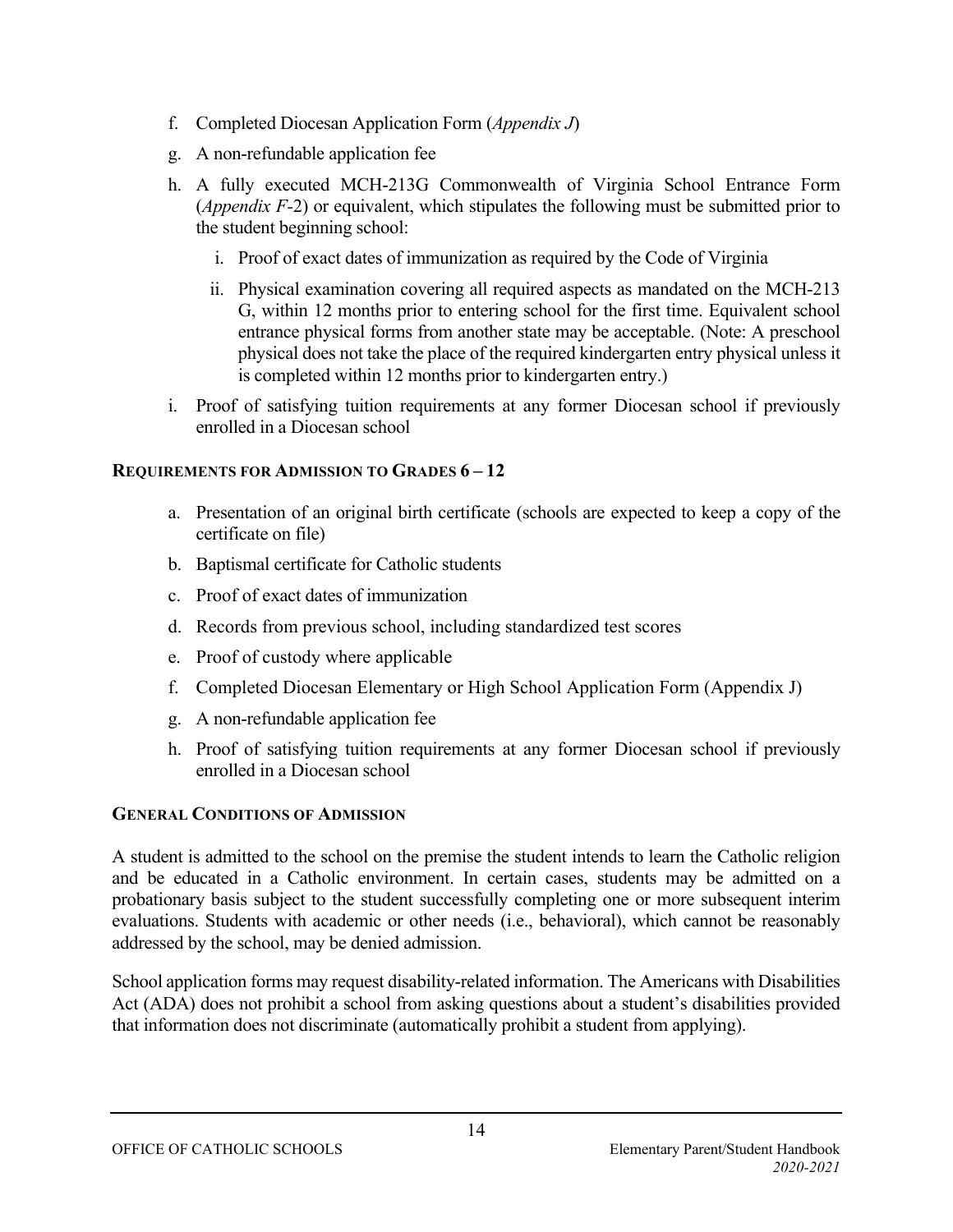### **F-1 NON-IMMIGRANT**

- 1. F-1 (Nonimmigrant) students who apply for admission to a Diocese of Arlington Catholic school will be considered for admission, upon meeting the following conditions:
	- a. Meets Diocesan admission requirements as stated in Policy 601.2;
		- i. A fully executed MCH 213G Commonwealth of Virginia School Entrance Form or equivalent, which stipulates the following must be submitted prior to the student beginning school:
			- 1. Proof of exact dates of required immunization as required by the Code of Virginia.
			- 2. Physical examination covering all required aspects as mandated on the MCH 213G within 12 months prior to entering school for the first time. Equivalent school entrance physical forms from another state may be acceptable. (Note: A pre-school physical does not take the place of the required kindergarten entry physical unless it is completed within 12 months prior to kindergarten entry.)
		- ii. F-1 (Nonimmigrant) students who enroll in a school in the Diocese for the first time must provide documentation that they are free from communicable tuberculosis. (Policy 624.1.b).
	- b. Currently holds or is in the process of obtaining an F-1 (Nonimmigrant) student visa;
	- c. Resides at the same U.S. address as the guardian;
		- i. Guardian cannot house more than two international students; Policy may be amended if requested in writing from a guardian in certain situations; for example, if international students are related to one another and/or related to the guardian.
	- d. Pays tuition in full upon school admission;
		- i. There is no refund given for registration, tuition or other related fees; The Diocese of Arlington does not provide healthcare insurance for international students.
- 2. Students meeting the above criteria and accepted for admission must complete the Diocese of Arlington *I-20 Application Form* and return the form to the school the student will be attending. The school must forward the Diocese of Arlington *I-20 Application Form* to the Office of Catholic Schools with the original signature of principal or admissions director.
- 3. When a student is transferring *from* another school outside the Diocese, the originating school must transfer the existing I-20 in active status to the Diocese of Arlington. A Diocese of Arlington *International Student Transfer Report* must be completed by the originating school and returned to the Office of Catholic Schools along with the *I-20 Application Form*. It is the responsibility of the parent/guardian to contact the originating school within 15 days of leaving that school to have the I-20 transferred;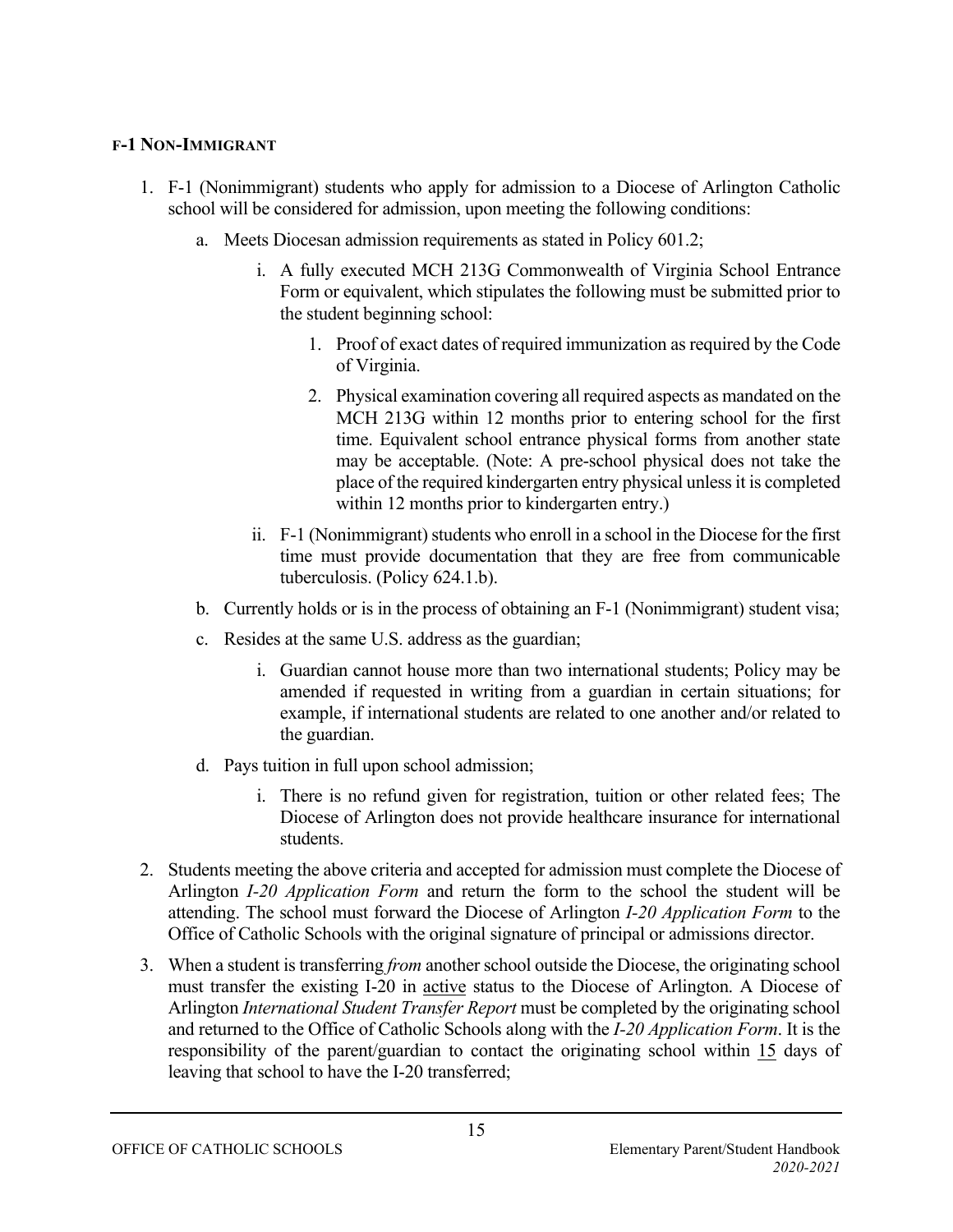- a. A student must maintain status by attending classes until the transfer release date. Lack of attendance before the transfer date would be a violation of status and the student's SEVIS record should be terminated;
- b. The student must report to the school within 15 days of the program start date and enroll full time in the first required session/term at the school;
- c. When a student is transferring *to* a school outside the Diocese of Arlington school system, the Diocese of Arlington must transfer the existing I-20 in active status to the new school. It is the responsibility of the parent/guardian to contact the Office of Catholic Schools within 15 days of leaving the Diocesan school to have the I-20 transferred.
- 4. In order for international students to maintain F-1 (Nonimmigrant) student status, the Department of Homeland Security requires ongoing accounting. In that regard, schools are responsible for ensuring the enrollment status of all F-1 (Nonimmigrant) students is reported correctly. High Schools will report via the Diocese of Arlington *Semester Report on Status of F-1 (Nonimmigrant) Students* form (Appendix AH). Reports for elementary school international students will be accessed through the Student Information System district database. Specifically, the school shall:
	- a. Submit a *Semester Report on Status of F-1 (Nonimmigrant) Students* form for each high school international student who has been issued an I-20 regarding the enrollment status of any F-1 (Nonimmigrant) student. This form is due to the Office of Catholic Schools within 30 days of the beginning of every semester;
	- b. Create and update elementary F-1 (Nonimmigrant) student record in the Student Information System, ensuring all fields pertaining to international students are completed. All F-1 (Nonimmigrant) student records must be completed and/or updated within 30 days of the beginning of every semester;
	- c. Notify the Office of Catholic Schools via the *Semester Report on Status of F-1 (Nonimmigrant) Students* form if an F-1 (Nonimmigrant) student has been accepted by that school and fails to report to the school within 30 days of their Program Start Date:
	- d. Notify the Office of Catholic Schools via the *Semester Report on Status of F-1 (Nonimmigrant) Students* form within 15 days when an F-1 (Nonimmigrant) student transfers to another school or departs the United States;
	- e. Report via the *Semester Report on Status of F-1 (Nonimmigrant) Students* form any legal change in the name, address, or guardianship of an F-1 (Nonimmigrant) student within 10 days.
- 5. For students who hold a visa other than F-1, refer to Appendix AJ (*Visa Types*);
	- a. Students who are currently in B-1 or B-2 status cannot begin their studies prior to approval of their change to F-1 (Nonimmigrant) student. Obtaining a change of status is the responsibility of the parent/guardian.
	- b. Students who are currently in B-1 or B-2 status may be enrolled to audit classes at the discretion of the principal for a limited time (generally not more than two months) but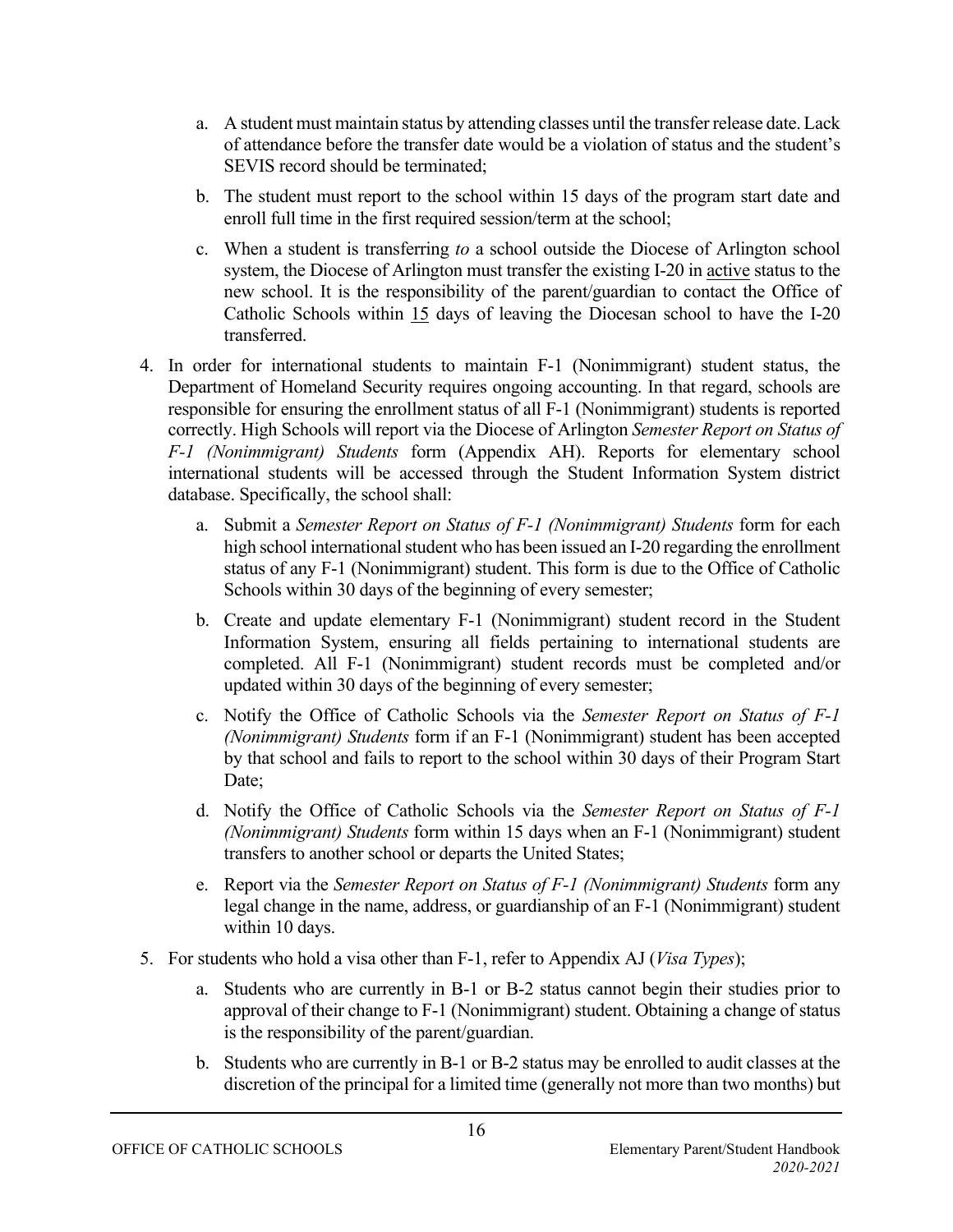must still meet Diocesan admission requirements pertaining to the MCH 213G Commonwealth of Virginia School Entrance Form and provide documentation that they are free from communicable tuberculosis. (Policy 624.1.b).

Any student applicant whose passport, United Nations travel document or other United States Citizenship and Immigration Services (USCIS) documents indicates that the student is a refugee, asylee, parolee, lawful nonimmigrant or legal permanent resident may be admitted to the schools of the Diocese of Arlington under normal requirements for admission. This policy would also include undocumented children.

### **CLASS PLACEMENT**

The administration and faculty reserve the right to place students in a class which is consistent with the results of the student's prior academic records and any admission testing. Saint Timothy Catholic School does not accept parent requests for specific teachers.

### *ATTENDANCE*

### **DIOCESAN POLICY FOR ATTENDANCE REQUIREMENTS**

In order to achieve the goals and objectives of the curriculum, regular attendance by the student is mandatory.

The school (K-8) is normally in session not less than 180 days per academic year or the length of time as required by the Virginia Catholic Education Association.

- a. Once a student is enrolled in the school, the principal/administration and teachers will insist on regular attendance. Neither the Diocese, the Office of Catholic Schools, the school, nor any of its employees are, however, responsible for ensuring actual attendance. This is the responsibility of the student's parent(s)/guardian(s).
- b. Students in grades kindergarten through grade eight who miss ten or more days of the school year, whether excused or unexcused, and who have not satisfactorily completed the required work, may be considered for retention. Certification of absence by a physician is an exception to the ten-day limit. However, satisfactory completion of required work is still required.

### **ABSENCE/TARDINESS/LEAVING SCHOOL**

In order to ensure continuous progress in school, regular attendance and habits of punctuality are essential. The school defines proper procedures as:

a. A written excuse, explaining the reason for absence and authorized by the parent/guardian,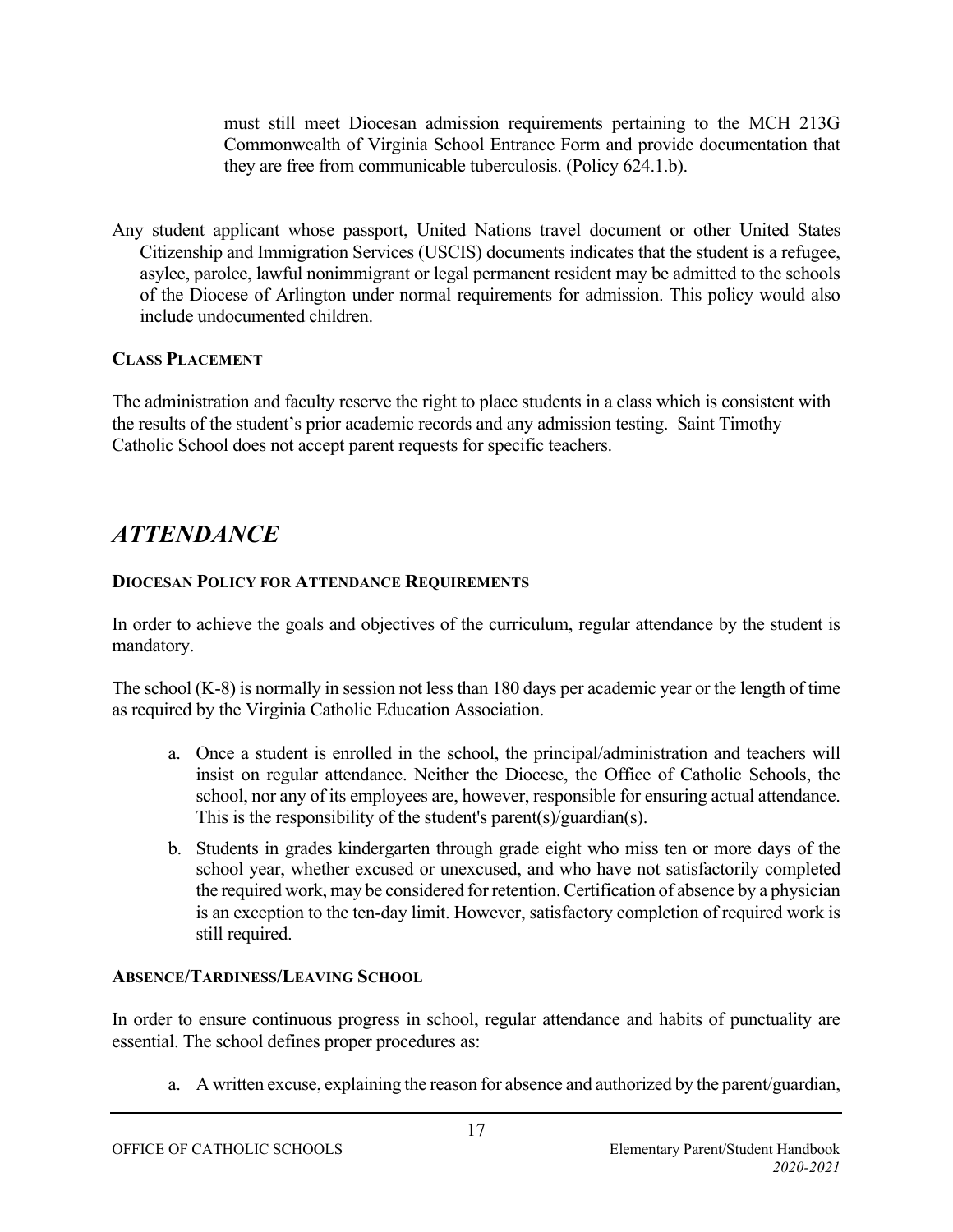must be presented upon a student's return to school. This can be completed through the School Dismissal Manager system.

- b. Persistent absences may cause serious academic problems (including but not limited to course failure) and could result in the dismissal of the student. The administration or the class teacher will normally review the matter with parents/guardians before a decision is made by the administration. Persistent absences may also result in the student being subject to appropriate administrative action.
- c. Except in cases of emergency as determined by the principal/administration and/or a faculty member (as applicable or necessary), a student may only (a) be released from school with the prior written authorization of the student's parent/guardian, or (b) leave the school grounds with the prior authorization from the principal/administration.

### **TARDINESS**

The tardy student will normally be subject to appropriate disciplinary action by the school administration or by the class teacher.

A student who is tardy, as determined by local policy, should report to the principal's office or attendance office.

A student who arrives late with an excused reason (i.e. doctor's note) is counted tardy.

The student who is tardy due to unexcused reasons may be subject to appropriate administrative action. Frequent cases of tardiness should be brought to the attention of the principal so that the parent/guardian may be contacted.

#### **ABSENCES FOR OTHER REASONS**

When parents/guardians choose to take their student out of school for several days for personal and/or medical reasons, the parents should discuss the student's progress with the teacher. However, the school is under no obligation to provide a tutor, make-up work, or special testing schedules for such a period of absence. The administration has the sole discretion to determine the conditions and terms governing such absences.

#### **ATTENDANCE/REPORTING PROCEDURES**

#### **ABSENCE**

Saint Timothy Catholic School hours are: Monday through Friday, 8:00 a.m. to 3:15 p.m. Students are not permitted to enter the school building before 7:30 a.m., at which time they will be welcomed into the school building and supervised as they travel to their classrooms.

### **TARDINESS**

A student arriving to school after 8:00 must sign in at the office before reporting to the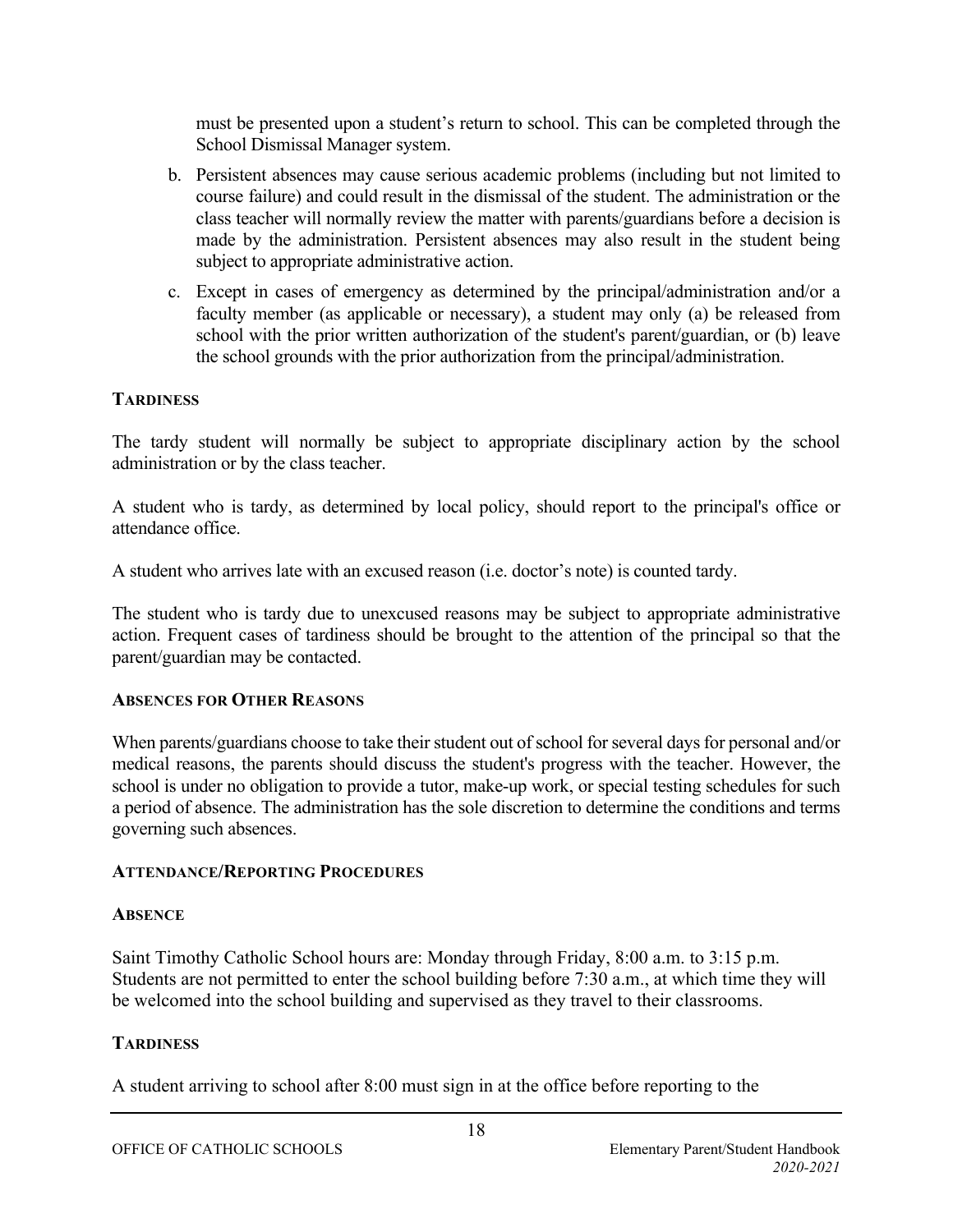classroom.

#### **MEDICAL EXCUSES**

Parents must meet students in the office before leaving for an appointment, and the student must check back in at the office when returning.

A student must not return to school until at least 24 hours after an illness. Temperatures should be below 100.4 degrees for twenty-four hours and other symptoms must have subsided. If a student is not well enough to participate in school activities, they will need to be picked up by a parent/guardian. The student should remain at home until they are symptom free and able to fully participate in the school day.

#### **ANTICIPATED ABSENCE**

In order to achieve the goals and objectives of the curriculum, regular attendance by the student is important. If an absence is anticipated, please notify the school through the School Dismissal Manager system or by calling the office.

#### **RELEASE OF STUDENTS**

Early release of a student should be requested through the School Dismissal Manager system or by calling the office prior to noon on the day of request. Before a student is released, parents/guardians must come to the office to sign out their child who will then be called to the office. The office staff is not able to call a child to the office during school-wide dismissal, as they are assisting with the dismissal process. If parents/guardians need to have a child dismissed early, they must come to the office no later than 20 minutes before dismissal begins**.** To avoid being blocked by carpool traffic, drivers should not park directly in front of the school when arriving for early student release.

### *TRANSFERRING TO ANOTHER SCHOOL*

The school must be notified in writing by the parent(s) of a student regarding a decision to transfer a student to another school, including the last day the student will attend classes at school. All schoolowned materials such as textbooks and library books must be returned to school and all fees paid before leaving. Scholastic information will be sent to the new school upon a "Release of Student Records Form" from the new school. All fees and tuition must be paid prior to the release of the student's records.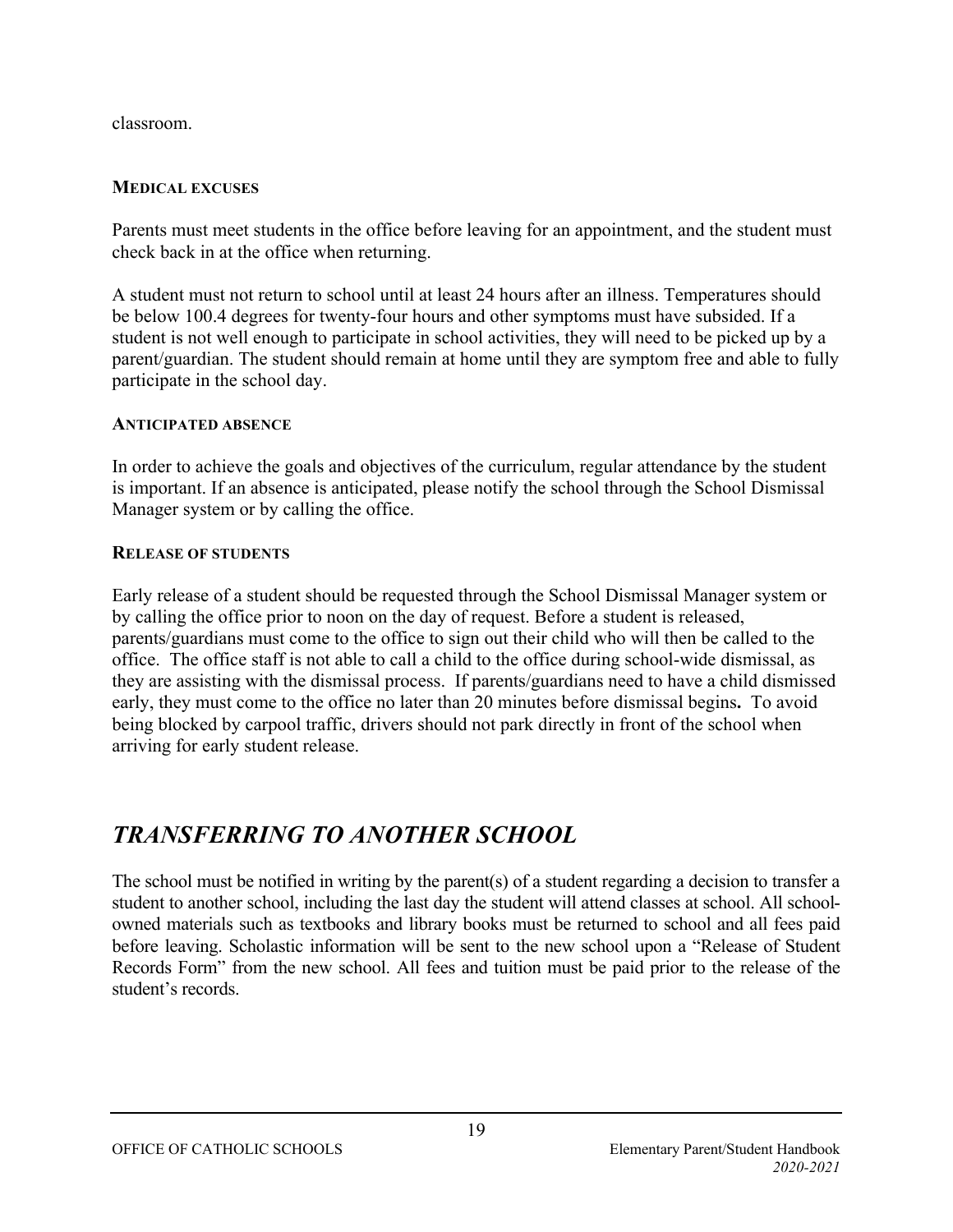### *LUNCH/MILK PROGRAM*

Rules for acceptance and participation in the U.S. Department of Agriculture Child Nutrition Programs are the same for all students without regard to race, color, sex, age, handicap or national origin. Any person who believes he or she has been discriminated against in any USDA related activity should write to the Secretary of Agriculture, Washington, DC, 20250.

Students enrolled in full days on campus will enjoy lunch in their classrooms. These students should bring nut-free bagged lunches each day.

### *ARRIVAL AND DISMISSAL*

### **Arrival Procedures**

A staff member will be present to direct traffic each morning. For the safety of the students, carpool participants are required to comply with the instructions of staff members at all times. All vehicles are to enter the parking lot on the right side of the church and proceed to the rightmost bay. Vehicles will be directed to form a single file line in front of the school. When all vehicles have come to a complete stop, students will be signaled to exit vehicles and enter the building. Once students have safely exited all vehicles and a staff member signals, vehicles will be directed to exit the property to Poplar Tree Road through the left-most bay to the left of the church. Carpool begins each morning at 7:40 a.m. The use of cell phones during the carpool process is prohibited.

#### **Dismissal Procedures**

Please note that during preparation for dismissal, the last twenty minutes of the school day, neither the phone nor the security door buzzers will be answered. This allows staff to tend to the needs of the children as they prepare to dismiss. Parking in front of the school during school/dismissal hours is prohibited. Traffic should form two lines based on the direction of intended exit onto Poplar Tree Road. Directions given by staff must be followed. Cars must come to a complete stop and drivers must be free of distractions, including the use of cell phones. All families will be assigned a QR code and number prior to the start of school, and use the same number in successive school years. This QR code will be scanned by a staff member to notify staff of each arrival. Drivers must wait for a staff signal to move forward or exit the property.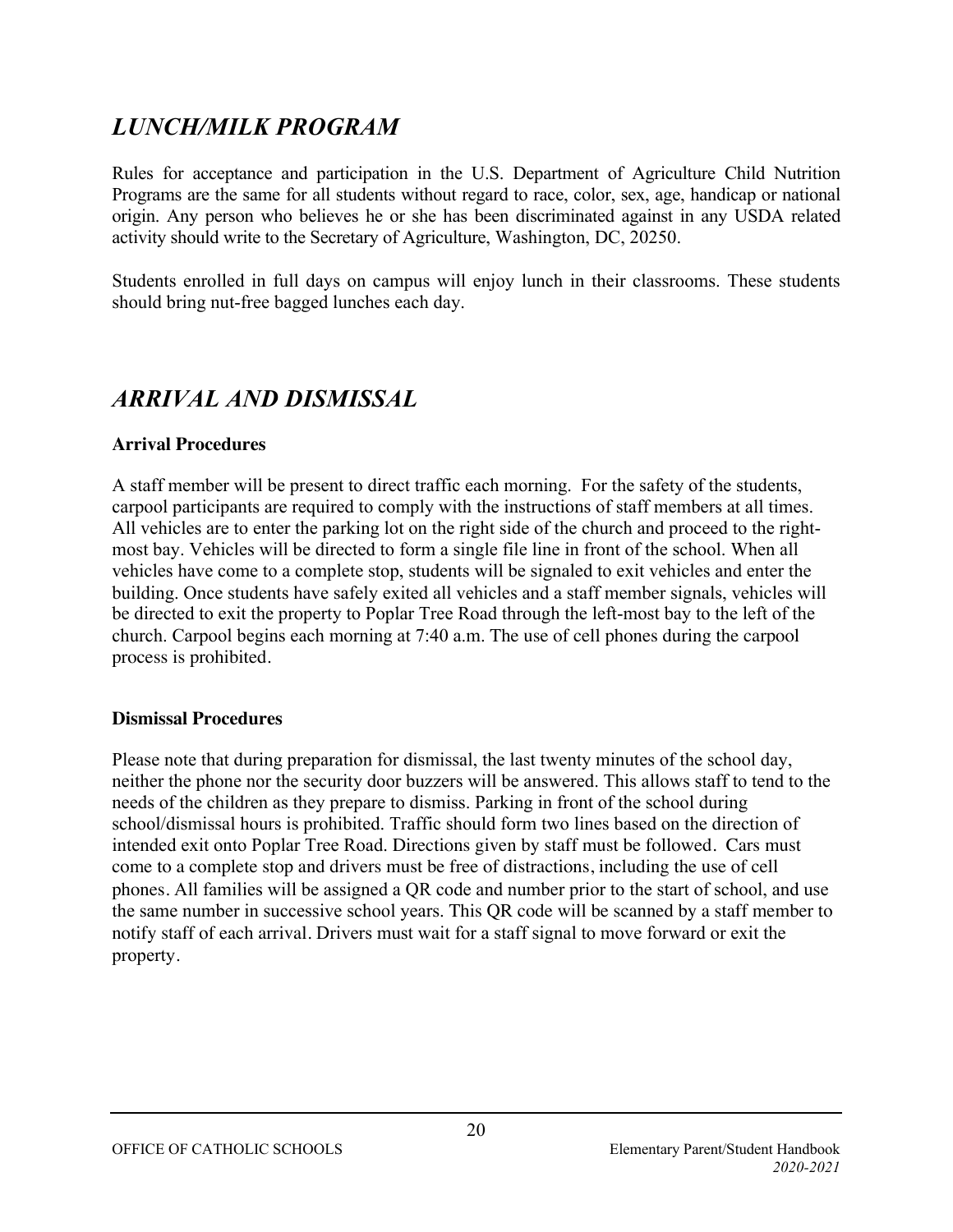# **IV. GENERAL SCHOOL POLICIES**

### *ADMINISTRATIVE*

### **STUDENT CUSTODY AND GUARDIANSHIP**

At the time of school entry or at any other time where a change in custody status/arrangements occurs, it is the responsibility of the parent(s) to provide the principal/administration with a true and correct copy of the legal document for any student for which there is a legal custody agreement or for any student not residing with his/her parent.

School communication with the appropriate guardian is essential. Accordingly:

- a. Custodial parents should identify, in writing, other adults who may have access to information regarding their child.
- b. Non-custodial parents may receive information (when requested) regarding the child unless specific documentation to the contrary is provided in the legal custody agreement.

### **ACCESS TO RECORDS**

Parents/Guardians have a right (unless prohibited by the courts in a custody agreement) to the timely inspection of the educational records (cumulative and confidential) of their child during school hours. The school shall respond to reasonable requests for explanations and interpretations of the records.

If the education records of a student contain information on more than one student, the parents are limited to the specific information about their child only.

Student records shall be open to authorized school personnel only (principal, assistant principal, and those to whom they extend access within a given year.)

The School administration may elect to provide, at cost, photocopies of a student's educational records to parents, but documentation is to be stamped "unofficial."

### **TRANSFER OF RECORDS**

Schools may disclose a student's cumulative record (i.e. Permanent Record card, attendance card, test results) to another school with legitimate educational interest provided a written request for such records is received, or when those individuals to whom the custodial parent/guardian has given written permission, have requested the child's records to be released. Parent signature is required for release of a student's confidential file (i.e. special education records, psychological reports, disciplinary records, anecdotal information, or reports by the school counselor).

Only copies of student records may be released. Original Cumulative Health Record and MCH-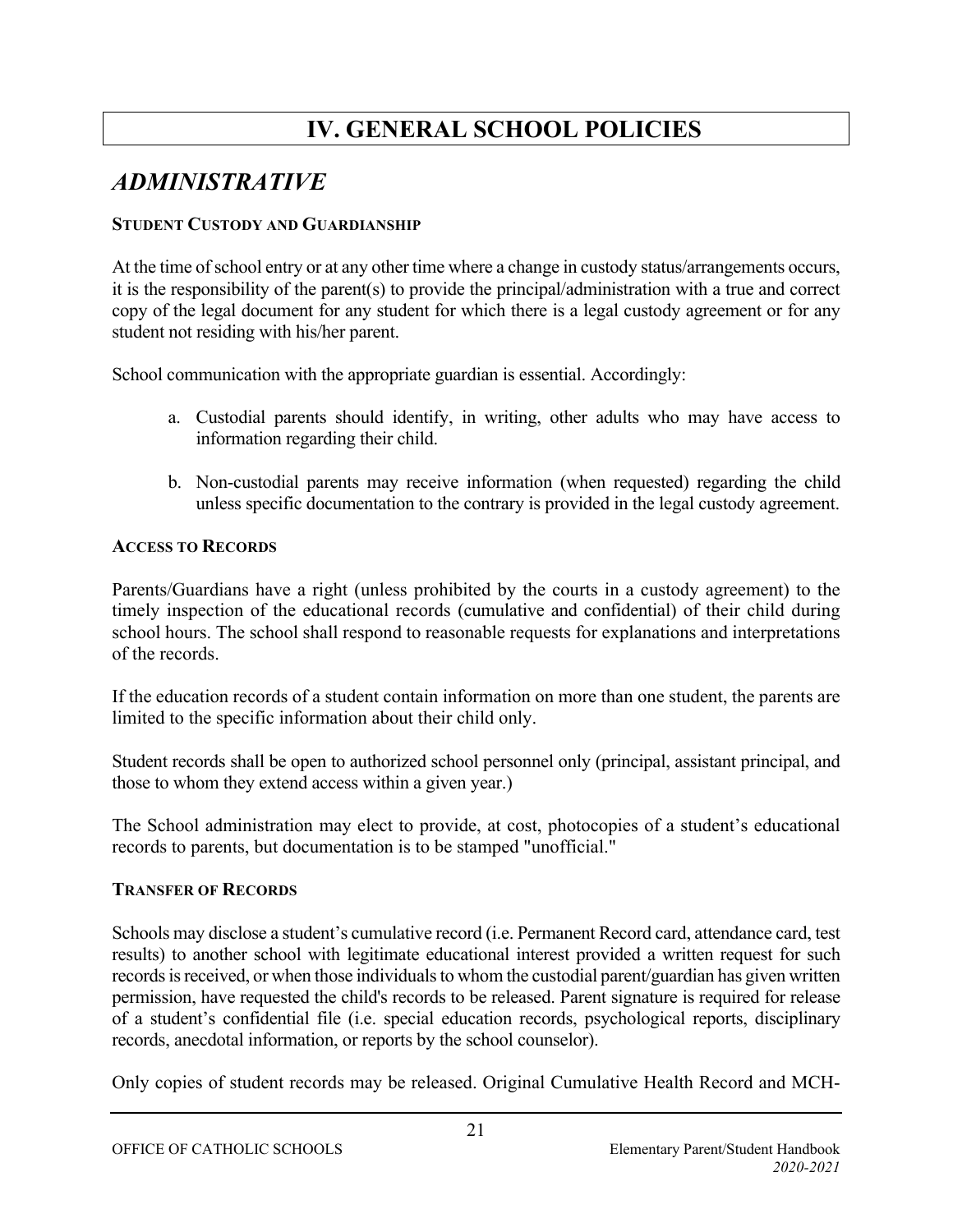213 transfer with the student.

Parents/guardians may not hand-carry records to another school, except under extraordinary circumstances. If this occurs, the records are to be placed in a sealed envelope and marked "hand carried."

As a general rule, each school, at the discretion of its principal, shall have the right not to certify the student's graduation or provide transcripts of the student's academic record to third parties such as other schools, colleges, or employers, or to issue a Certificate of Diploma to the student, if there has been a breach of a material condition of the contract (i.e., failure to meet financial obligations, infractions against the school's code of conduct).

#### **CONFIDENTIAL ACADEMIC RECORDS**

Parents/guardians are obligated to share educational/psychological testing results and any resulting plan with the school. If a student has a documented disability, a copy of the Individualized Education Plan (IEP), Individualized Services Plan (ISP), 504 plan, and/or Student Assistance Plan (SAP) should be maintained in the student's confidential file. The refusal to provide such information is grounds for terminating enrollment in the school.

Confidential records for dis-enrolled students are merged with the students' cumulative files.

#### **RETENTION OF RECORDS**

The following student records are to be retained indefinitely:

Permanent record card (to include transcripts, attendance record, and standardized test results)

The following student records are to be retained for 25 years:

- a. IEP/ISP or 504 Plan
- b. Student Assistance Plan
- c. Eligibility Minutes
- d. Student Assistance Team minutes

The following student records are to be retained for 7 years, or when the students reaches the age of 25, whichever is greater:

- a. Application
- b. Counselor notes
- c. Discipline notes
- d. Court Documents
- e. Psychological reports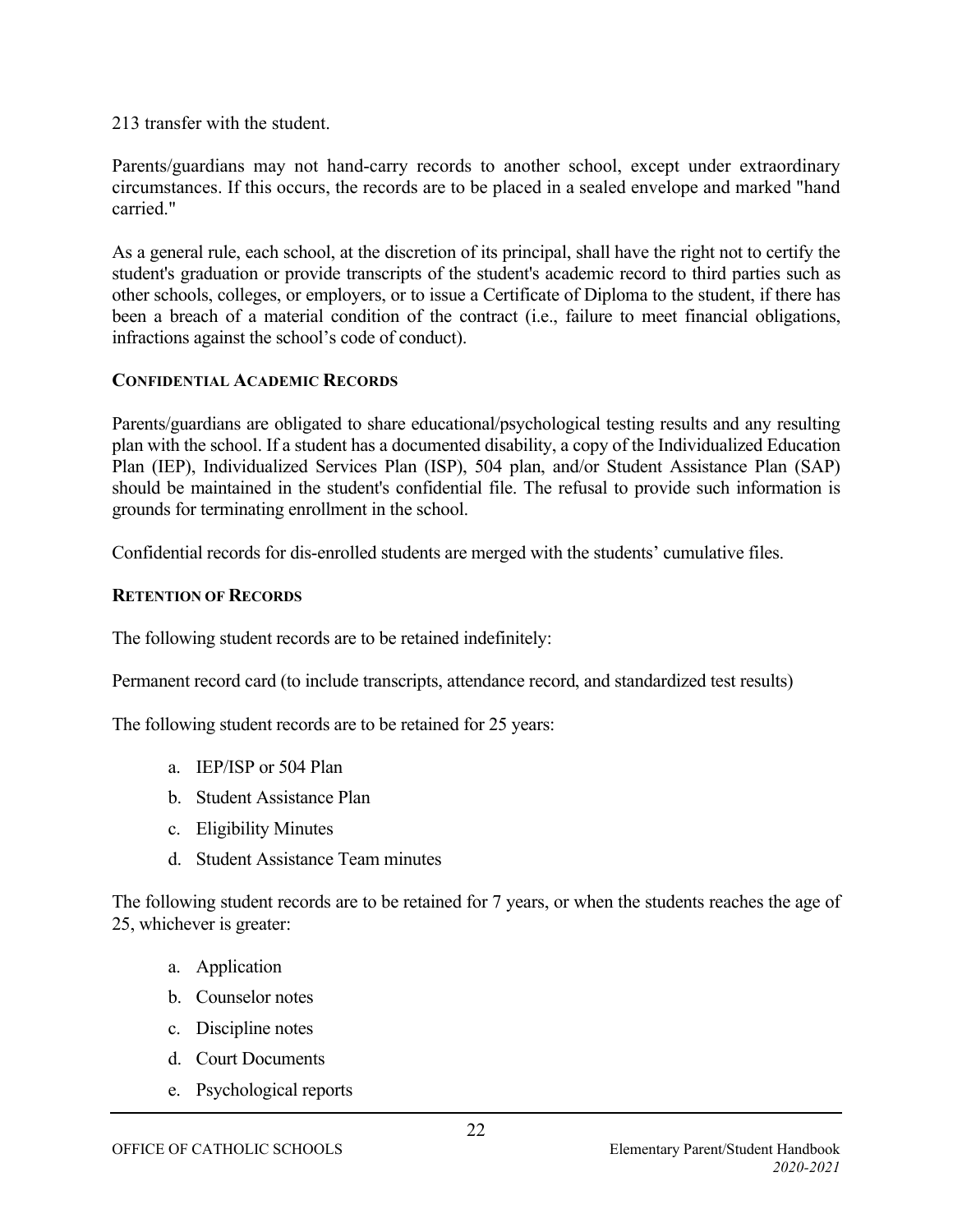### **SCHOOL VISITORS**

All persons other than school staff and currently registered students must first report to the school office immediately upon entering school grounds, sign-in, and wear an identification tag when visiting the school. Visitors will need to show a photo ID before being admitted to the school building.

If parents/guardians wish to deliver books, supplies, lunch items, etc. to students during school hours, these items are to be delivered to the office. Parents/guardians are not permitted to deliver items to the classroom. Items will be delivered to the classroom at the earliest convenience with respect to the teacher and learning environment. Please label all items with child's name and grade.

### **SCHOOL COMMUNICATIONS**

Important information pertaining to school operations and policy can be found on the school website. In addition to the school website, the principal sends weekly email updates to provide up-to-date information regarding school activities, events, and other topics of interest.

In the event of an unexpected school closure or emergency, families will be notified by text message, email, and voicemail via the School Messenger system.

A school calendar will be provided prior to the start of each school year in an electronic communication sent to each family. Any necessary changes will be communicated as soon as possible and will be updated on the school website.

A student directory will be published by October of each school year. The directory is a tool that is to be used exclusively for and by currently-enrolled Saint Timothy Catholic School families for the sole purpose of school communications. It should not be sold, posted online, shared outside of the school community or used for any other purposes.

#### **PRINCIPAL'S COMMUNICATION**

The primary form of communication from the principal is through a weekly email to all families called the "Tuesday Tidbits." The principal will also communicate on urgent issues through the School Messenger system which notifies families through email, text message, and voicemail. A copy of the handbook, school policies, and curriculum guidelines are available through the website.

Meetings can be scheduled with the principal via email or phone call.

### **TAKE-HOME COMMUNICATION**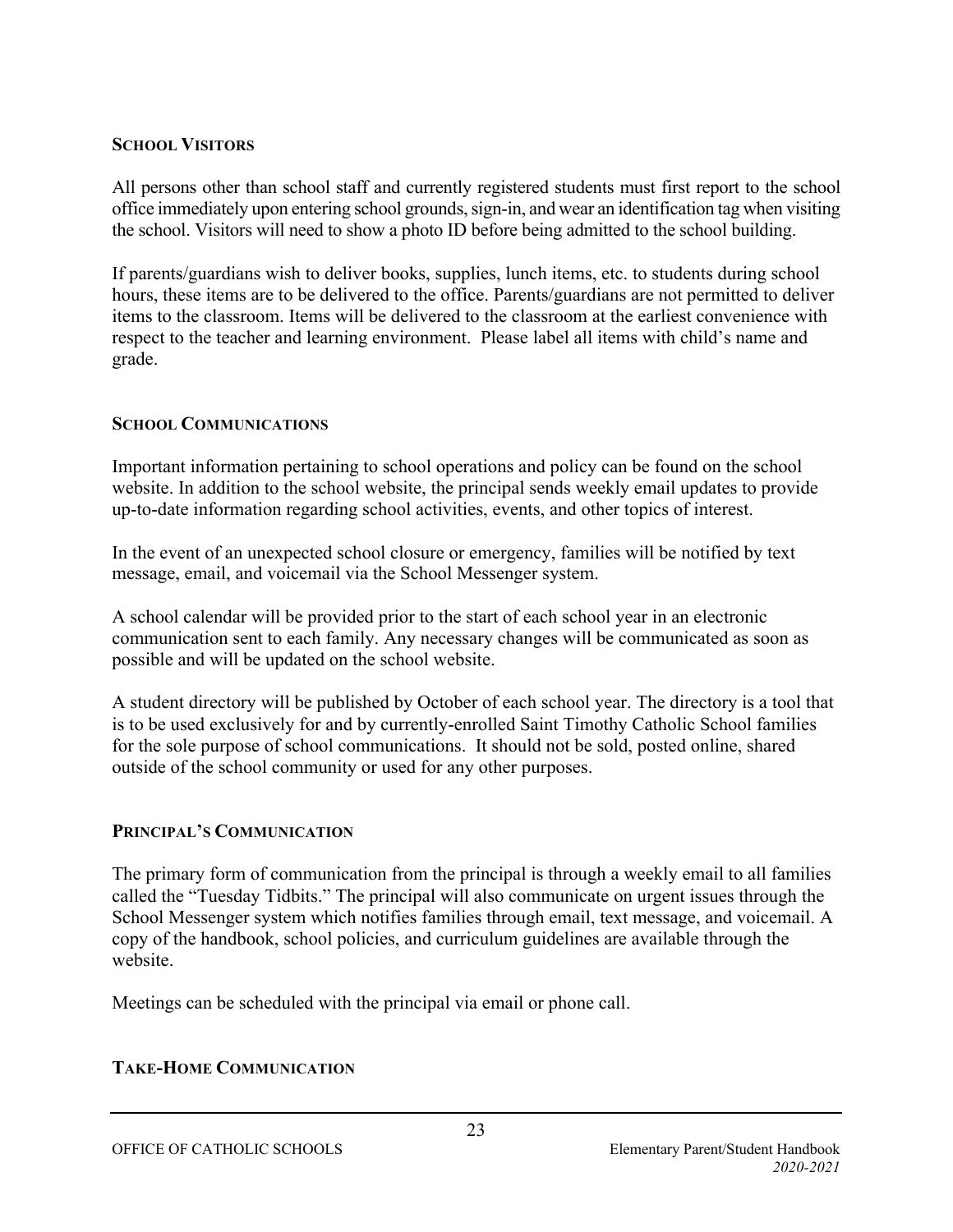All materials prepared by parents/guardians for release to the parish or school community must be approved by the Principal or his/her designee.

#### **TELEPHONE USE/MESSAGES FOR STUDENTS**

In the event that a parent/guardian needs to contact their child, they are asked to call the school office. The school office staff will take calls and assist families to the fullest extent possible while respecting the learning environment.

#### **INCLEMENT WEATHER/SCHOOL CLOSINGS**

In addition to the traditional 180 school days, schools should add at least three extra days to the school calendar each year to accommodate days off due to inclement weather or other non-weather related emergencies. In the event these inclement weather/emergency days are not used, schools may dismiss for summer after completing the required 180 school days. If, however, during the course of the year, the school uses more than three inclement weather/emergency days, it is not necessary for the school to extend its school year beyond the 183 budgeted days, provided the school has surpassed 1038 hours of instructional time (as defined by the Commonwealth of Virginia).

If, during the course of the year, the school uses inclement weather/emergency days, it may be necessary to modify the published school calendar.

If school closes unexpectedly for a single day, there will be no academic requirements for that day. If, however, the school will be closed for an extended period due to weather or public health concern, the school will transition into on-line (eLearning) for the required duration and students will meet academic requirements.

In case of inclement weather (heat, ice, snow) Saint Timothy Catholic School, in accordance with diocesan policy, may make announcements of "no school", "delayed opening", or "early closing."

On the rare occasion of a prior scheduled noon dismissal and cause for an alteration in schedule, the following procedure applies: if a one hour delayed opening is announced, school hours will be from 9:00 a.m. to 12:00 p.m. If a two-hour delayed opening is announced, school will be closed.

The Diocesan Superintendent of Schools will publish annually a Diocesan school calendar for the following school year.

#### **PHOTOS AND OTHER MEDIA**

Parents/guardians may opt their children out of participating in videotaping, audio recording, school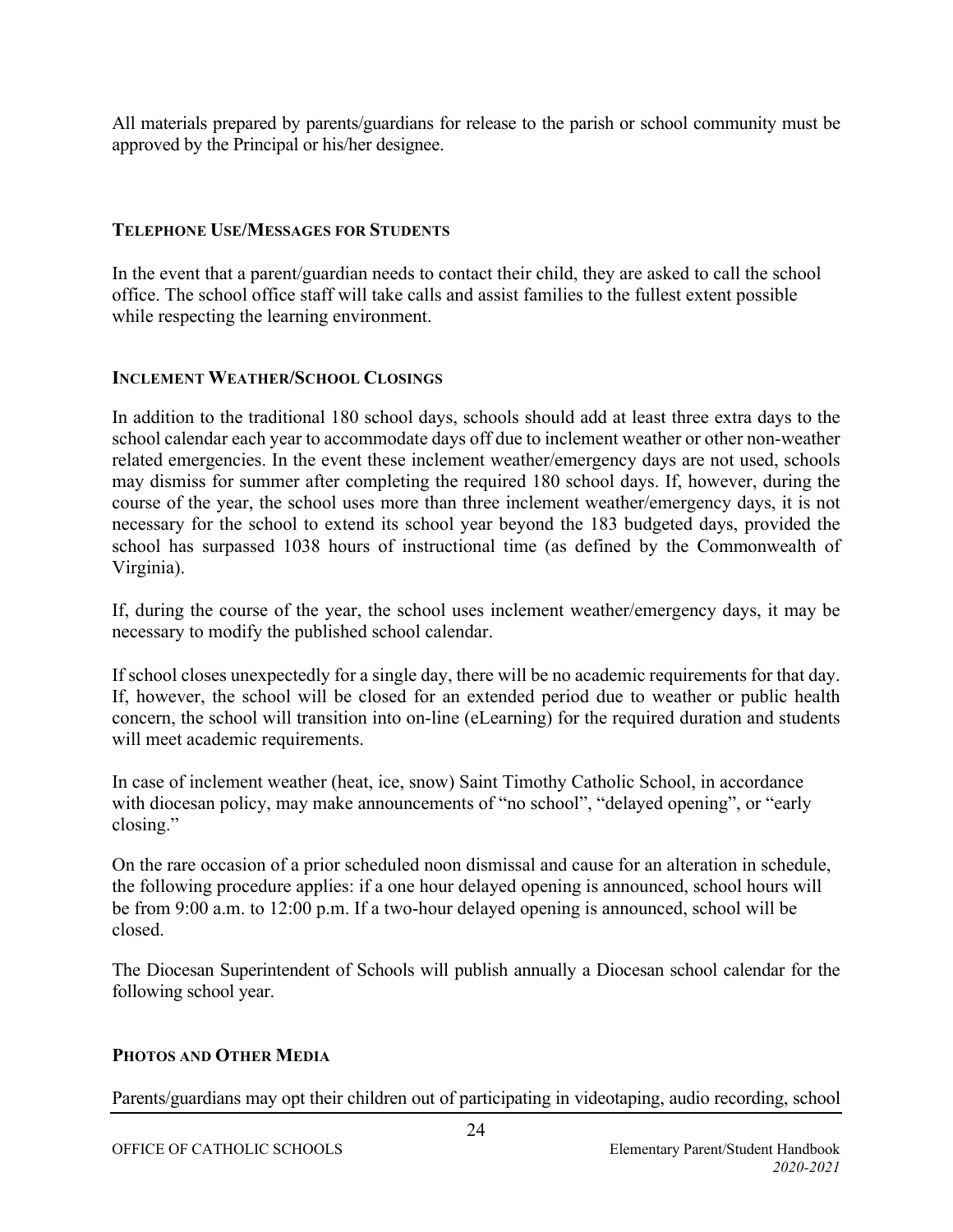pictures, other photography, or participation involving the Internet. When a parent decides to exercise this right, the school is required to use the *Waiver/Right to Object* form (*Appendix N*). All student or parental publications are subject to review and approval by the school administration prior to publication. Opt-out forms must be submitted to the school office by October 1.

### **LIBRARY**

All books chosen for classroom reading in Diocesan schools must be appropriate for students, not only in age level and reading ability, but also for the moral development which we are working to foster. All books shall conform with Diocesan policies and guidelines regarding Catholic education.

Parents, guardians or teachers who object to reading or multi-media/audio-visual/computer materials used in the classroom must complete an Objection to Content Form (Appendix K) after they have read the book or viewed the media and then submit it to the school principal. Those objecting to materials obtained in the school library should complete Objection to Content Form for Library Materials (Appendix K-1). A review committee (to include an Office of Catholic Schools member) will subsequently discuss the objection and decide the disposition of the challenged material. The parent or teacher initiating the review should be personally notified of the results of the review. The Superintendent of Schools has the final say in any subsequent question of this review.

### **FIELD TRIPS**

A permission form signed by a student's parent(s)/guardian (s) must be obtained prior to a student participating in each activity (Appendix R, available in PowerSchool).

In the event private automobiles/vehicles of students, parents, or other authorized adults of at least 20 years of age are to be utilized to transport students on field trips, the drivers and/or the vehicle owners must have a valid driver's license and sufficient liability, medical, and uninsured motorist insurance coverage as defined by the Diocesan Risk Manager. Evidence to this effect must be presented to the principal/administration for review and approval prior to the use of such vehicles. Appendix R-1 must be used for this purpose. The principal/administration shall have the right to prohibit, for any reason, a proposed driver from transporting students on a field trip.

Youth weighing less than 100 pounds may not be seated in the front seat.

Cell calls and texting are not permitted while driving.

Parents/guardians are to be furnished with detailed written information about the field trip, and must be given the opportunity to "opt out" their children from the field trip.

Teachers and other school employees should not drive students in their personal vehicles.

It should also be understood, in light of world conditions and specifically threats of terrorism against Americans, that it may be necessary to cancel school-sponsored trips due to world and national developments at any time.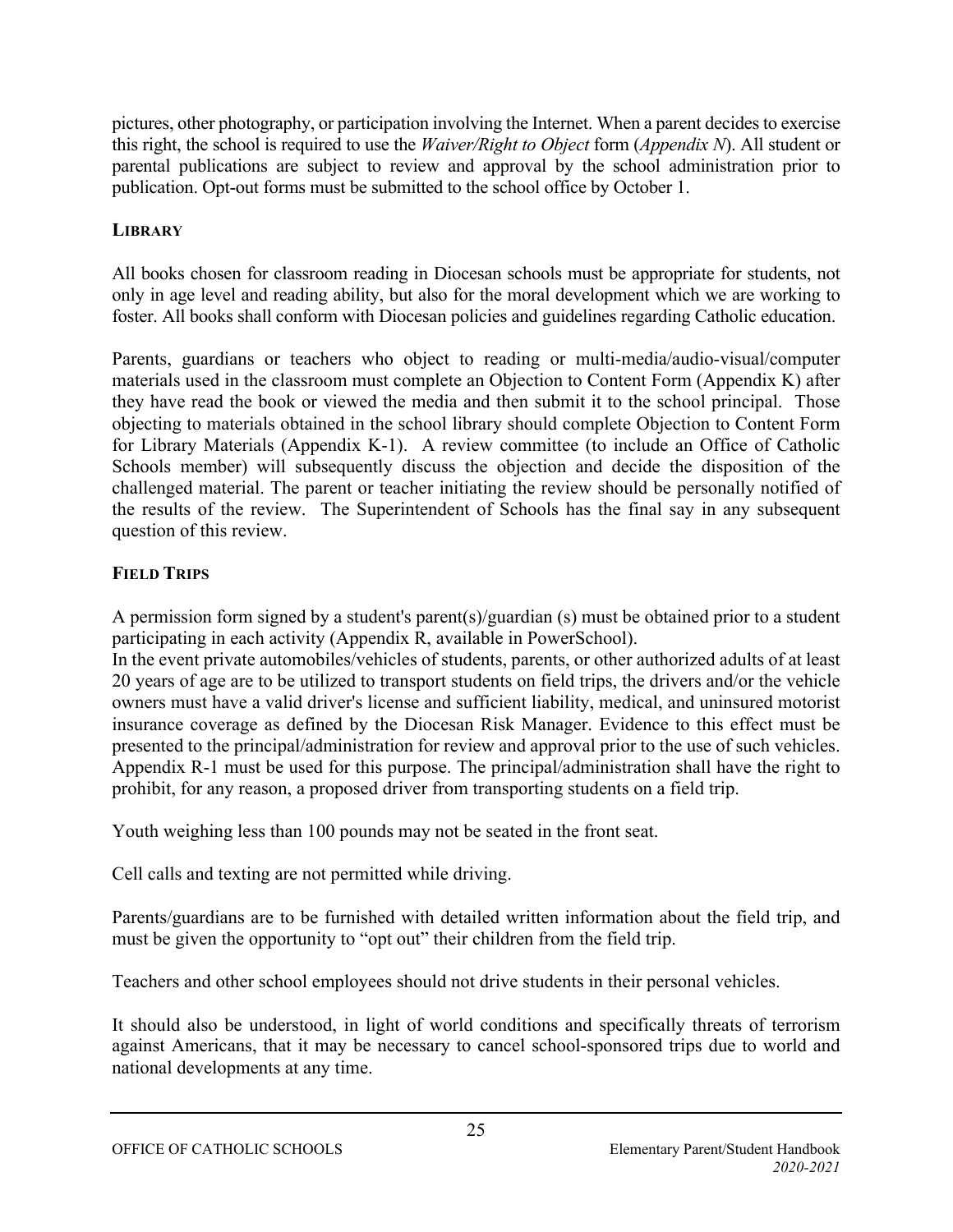School-sponsored ski trips are not permitted.

Alcohol shall NEVER be served to minors, regardless of cultural norms and/or parent permission while on a Field Trip/Experience.

All medications given on field trips must comply with medication administration policies. For a student with prescription medication and/or medically necessary health related procedures or treatments, a trained individual needs to be present on the field trip such as; a school nurse, parent/guardian, or designated family member to ensure care in the case of an emergency. If a trained individual of the school is unable to chaperone the student on a field trip, it is the responsibility of the parent to provide a trained individual to accompany the student.

### **OVERNIGHT TRIPS**

Overnight trips are not permitted for elementary school children.

### **MARCH FOR LIFE POLICY**

Students are offered varied opportunities to participate in activities that promote the sanctity of life.

Principals may permit students in grades 7 through 12 with permission of their parent/guardian to participate in the March for Life in a group sponsored by the school or the parish. Procedures detailed under "School-Sponsored Trips" (Policy 609) must be followed. The principal is not authorized to permit students in grades K through 6 to participate as a group in the March for Life. Students with written parental permission may accompany their parents on the March for Life.

Students who accompany parents on the March for Life should not be marked as absent for that day. From time-to-time it has been the case that world or local events raise concern about the advisability of school-sponsored student participation in the March for Life and related events. When this happens, principals should use prudent judgment when deciding on attending the March and should consider appropriate alternatives that can be conducted at the school level.

### **GRADUATION REQUIREMENTS/CEREMONIES**

Students must earn their certificate of completion. The school does not guarantee the award of this certificate to students. In order to graduate, students must satisfactorily complete (by attaining a passing grade) all courses as required by the Diocese of Arlington and the Commonwealth of Virginia. In addition, students must comply with all school regulations and policies.

The principal shall have the right to withhold certification of a student's graduation or provide transcripts of the student's academic record to other schools, or to issue a Certificate of Completion to the student, if there has been a breach of a material condition of the contract (i.e., failure to meet financial obligations or infractions against the school's code of conduct).

Graduation ceremonies should be simple and dignified.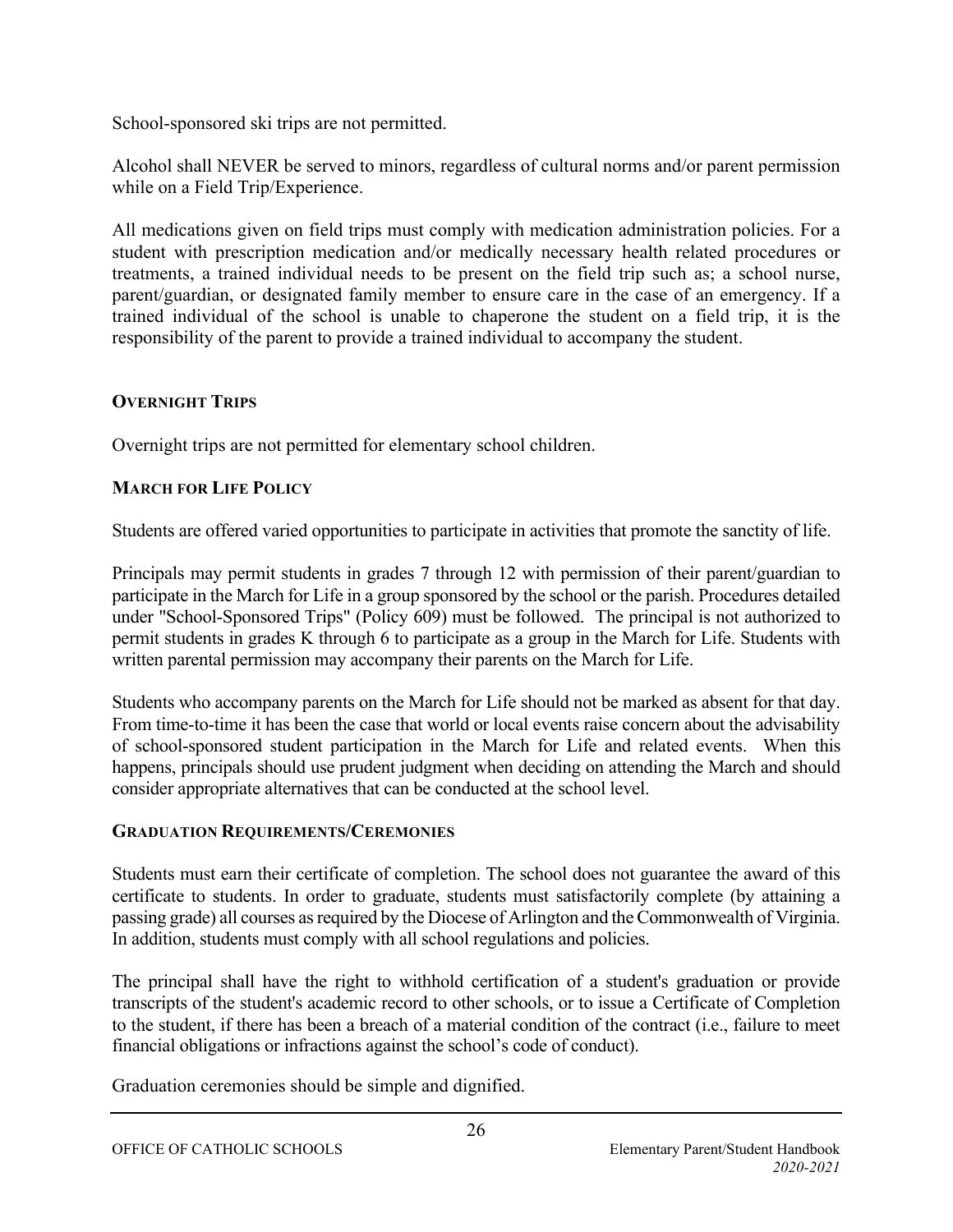The Liturgy is highly recommended. Certificates signifying completion of studies may be given upon completion of  $8<sup>th</sup>$  grade.

# *PARENT ORGANIZATIONS*

Parent-Teacher Organizations (and like-named entities) support the critical relationship between schools and parents, the primary educators of their children. These organizations help the head of school/principal advance the school's mission.

"...since parents have conferred life on their children they have a most solemn obligation to educate their offspring. Hence, most parents must be acknowledged as the first and foremost educators of their children. Their role as educators is so decisive that scarcely anything can compensate for their failure in it. For it devolves on parents to create a family atmosphere so animated with love and reverence for God and men that a well-rounded personal and social development will be fostered among the children. Hence, the family is the first school of those

social virtues which every society needs..." (Declaration on Christian Education – Vatican Council II)

All parent organization activities and all materials prepared by parents must be submitted to the principal/administration for approval prior to implementation and/or distribution.

All parent volunteers must be VIRTUS certified, comply with the requests of the staff, and are not permitted to bring other children with them to campus/field trip locations while serving as a volunteer.

All PTO monies must be deposited in the parish or school account as designated by the pastor. In consultation with the principal, the PTO officers should prepare a budget and submit it to the pastor and principal for approval

Persons nominated to serve as a PTO board member must receive the approval of the pastor and principal.

Every school should have an effective Parent-Teacher Organization. An effective Parent-Teacher Organization helps the head of school/principal advance the school's mission. It can also help mobilize the parent community regarding legislative proposals impacting Catholic education.

# *FUNDRAISING*

Any program of generating additional revenue should have the approval of school leadership (pastor, principal, head of school). These activities should be organized and executed so that the school program is not interrupted.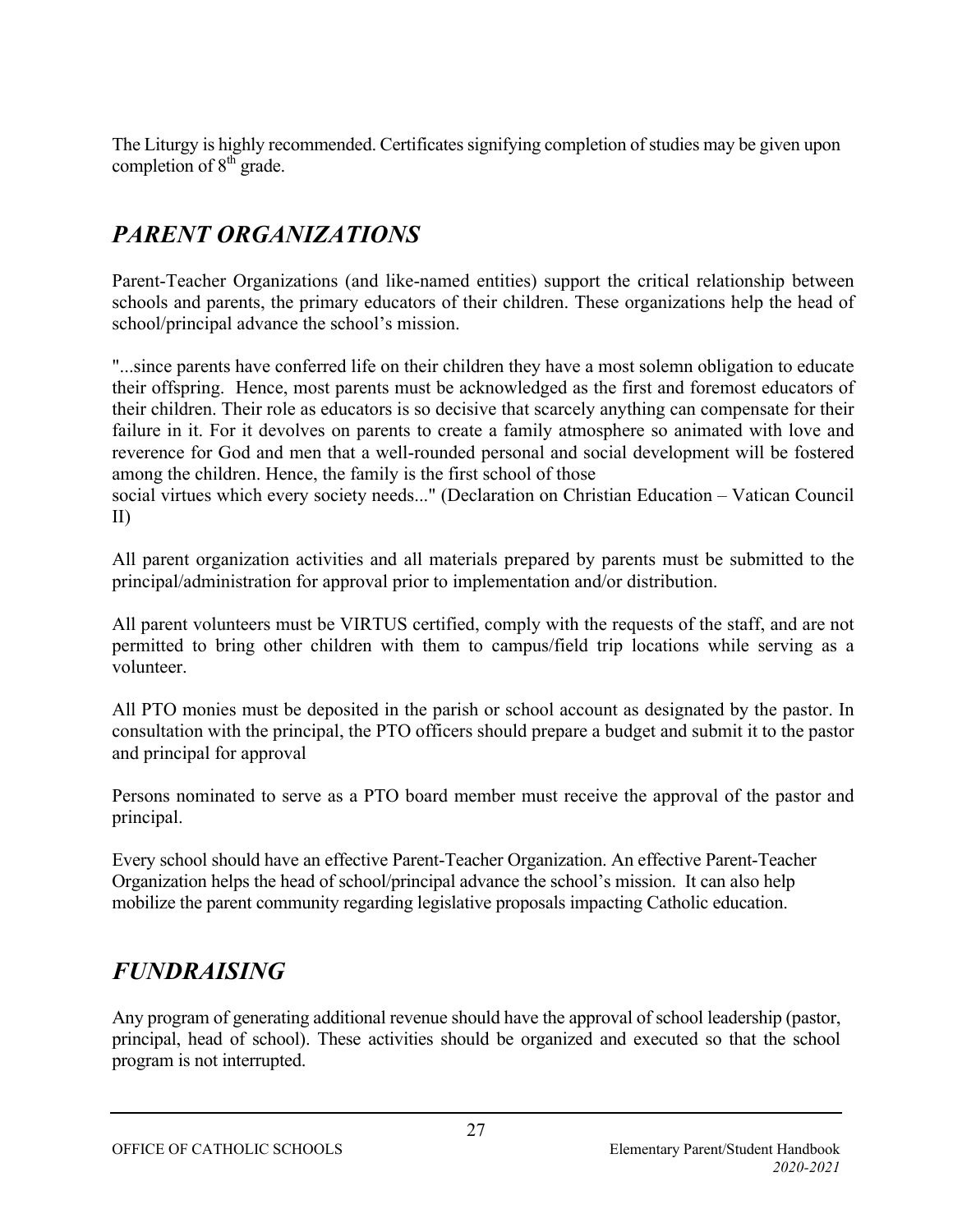Students may participate in, and cooperate with, worthy collections and fundraising projects conducted by a school or parish, provided such activities have been approved by the school leadership (pastor, principal, head of school).

### *TRANSPORTATION/PARKING*

Transportation of students to and from school is the responsibility of the parent/guardian. Modes of transportation are limited to bus, car/carpool, and walking. Bus transportation, subsidized by the parish, is available for an additional fee. Ridership is available on a first come – first served basis providing residence location is able to be accommodated. Applications are available on the school website. Cross-busing is prohibited at all times. The office must be advised of transportation changes through the School Dismissal Manager system at least two hours before dismissal. Students who are car riders must be picked up using the car rider directions. Students cannot be picked up across the street from the church. Afternoon dismissal is at 3:15 p.m. Walkers must live within one mile from the school unless special permission is obtained from the school principal.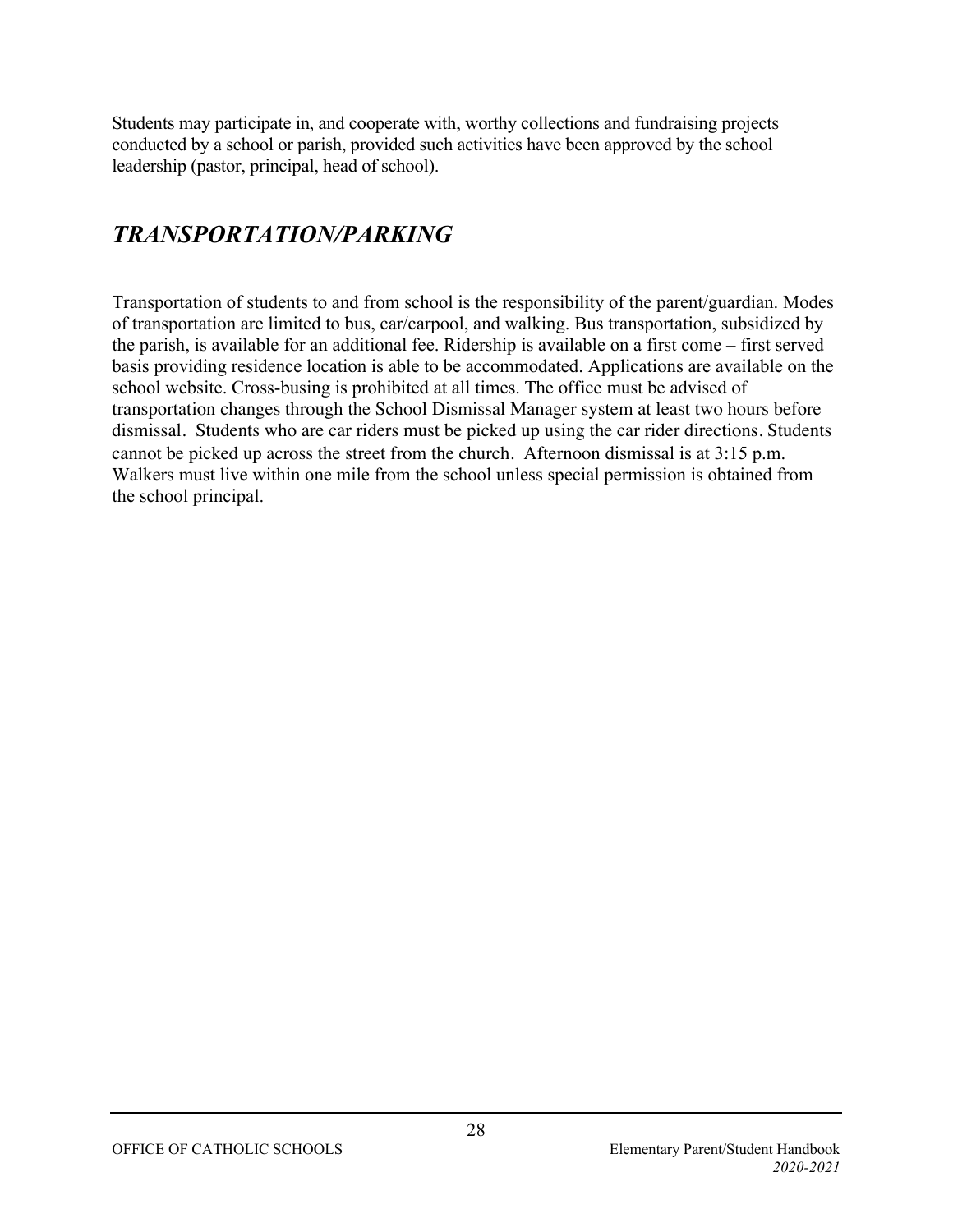# **V. FINANCES**

# *DIOCESE OF ARLINGTON TUITION ASSISTANCE PROGRAM*

### **APPLICATION PROCESS & REQUIREMENTS**

All school families participating in the program must submit the same application form (available in English and Spanish) along with all supporting tax documents as required and a processing fee payable to the private vendor.

To be eligible to receive funds from this program, students must satisfy all of the criteria described below:

- a. A baptized Catholic or convert officially received into the Church
- b. Family resides within the boundaries of the Diocese of Arlington
- c. Family is registered and an active member of the parish
- d. Student attends, or is accepted by, a Catholic school in the Diocese of Arlington

The deadline for submitting applications to the contracted vendor is determined annually. Applications received after the stated due date will be considered for tuition assistance if funds are still available.

Although students from families residing on local military bases are not domiciled in a Diocesan parish, those students are eligible for the Diocese of Arlington Tuition Assistance Program.

The funds from the program will be paid directly to the school that the qualifying student attends. Schools will credit the tuition accounts for those families who have been approved to receive aid for that school year.

### **Saint Timothy Parish Statement from the Financial Aid Committee**

While FACTS Tuition Management evaluates need based strictly on financial criteria, the Committee for Financial Assistance may also take into consideration parishioner status, time, talent, and financial contributions to Saint Timothy Catholic Church and School, special family circumstances, and the length of time that students have attended the school. Regular Mass attendance and participation in the sacraments are valued by the Pastor, the Committee, and the Administration.

Final awards are ultimately determined by the Committee for Financial Assistance and will be communicated confidentially to individual families by the school administration prior to June 15 of the given year. Any questions or concerns should be directed to the Principal or registrar of the school.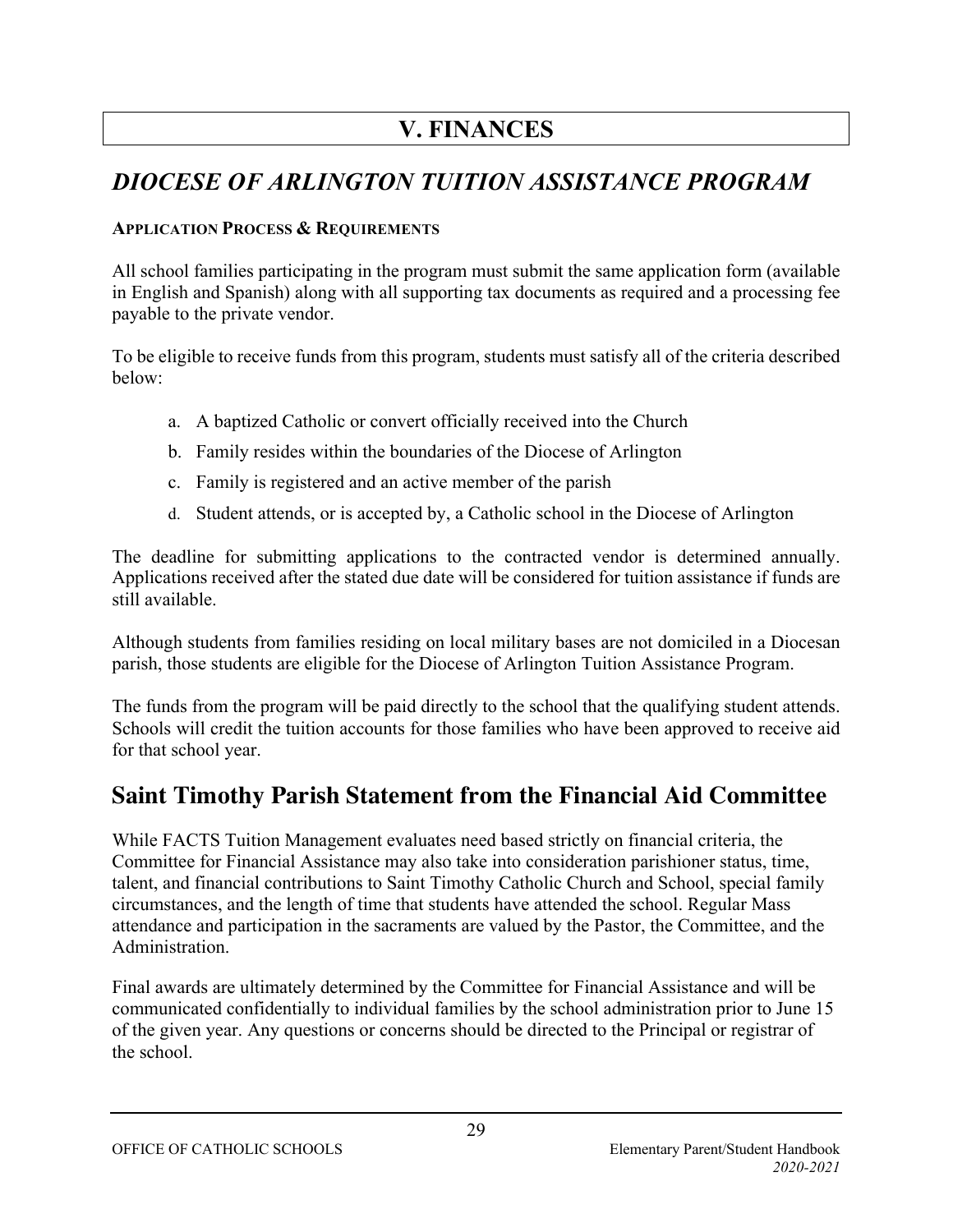# *SCHOOL TUITION POLICIES*

A family's tuition obligation continues even when the school shifts to an eLearning model. The education of each student continues with teachers planning and delivering lessons and assessing student progress. Report cards will be distributed at the end of each grading period. If a parent/guardian cannot make the regular tuition payment, the **principal** should be notified as soon as possible to create a payment plan.

To qualify for the Catholic tuition rate, you must be a practicing member of a Diocesan Catholic Parish, and your child's baptismal certificate must be on file. It is essential that the parents of Saint Timothy Catholic School students understand that the school must operate within its tuition and income to pay for salaries and supplies. The Parish subsidizes the building and its maintenance. If a family is having trouble meeting its financial obligations, it is very important that the school principal or preschool director be informed. If any student account exceeds thirty days behind in payment, the school may begin procedures to withdraw the student for nonpayment. The school will hold all academic records for students whose tuition accounts are not paid to date.

At Saint Timothy Catholic School, families must use the FACTS system to pay tuition and fees. The FACTS application fee is collected by Saint Timothy Catholic School and varies by payment plan selected.

New parent/guardians must fill out the FACTS enrollment form online in anticipation of the

following school year, but no later than June  $1<sup>st</sup>$  or upon acceptance. Payments may be made in full monthly, on the fifth or twentieth of the month, or semi-annually. Please consult the material on the FACTS system that is available through our school website and the FACTS website. The FACTS tuition collection service provides for automatic withdrawals from either a savings or checking account. Families who would prefer to pay by credit card may do so through the FACTS tuition collection, as well, for an additional fee. An account must be set up to pay incipdental fees, such as field trip fees, Chromebook fees, lost book charges, class activity fees, etc.

# *TUITION AND OTHER FEE SCHEDULES*

Saint Timothy Catholic School operates on a trimester system. In the event that a parent/guardian chooses to withdraw their child, the following policy will apply to any refund owing: if a child withdraws in the first trimester, the parent/guardian is responsible for the first and second trimester tuition, if a child withdraws in the second trimester or later, families will be responsible for the full year's tuition.

We understand that circumstances within families can change. If a family applies, is accepted, and enrolls but is unable to attend Saint Timothy Catholic School and notified the school office prior to June  $30<sup>th</sup>$ , no additional fees will be incurred. If a family applies, is accepted, and enrolls

but is unable to attend Saint Timothy Catholic School and does not notify the school office until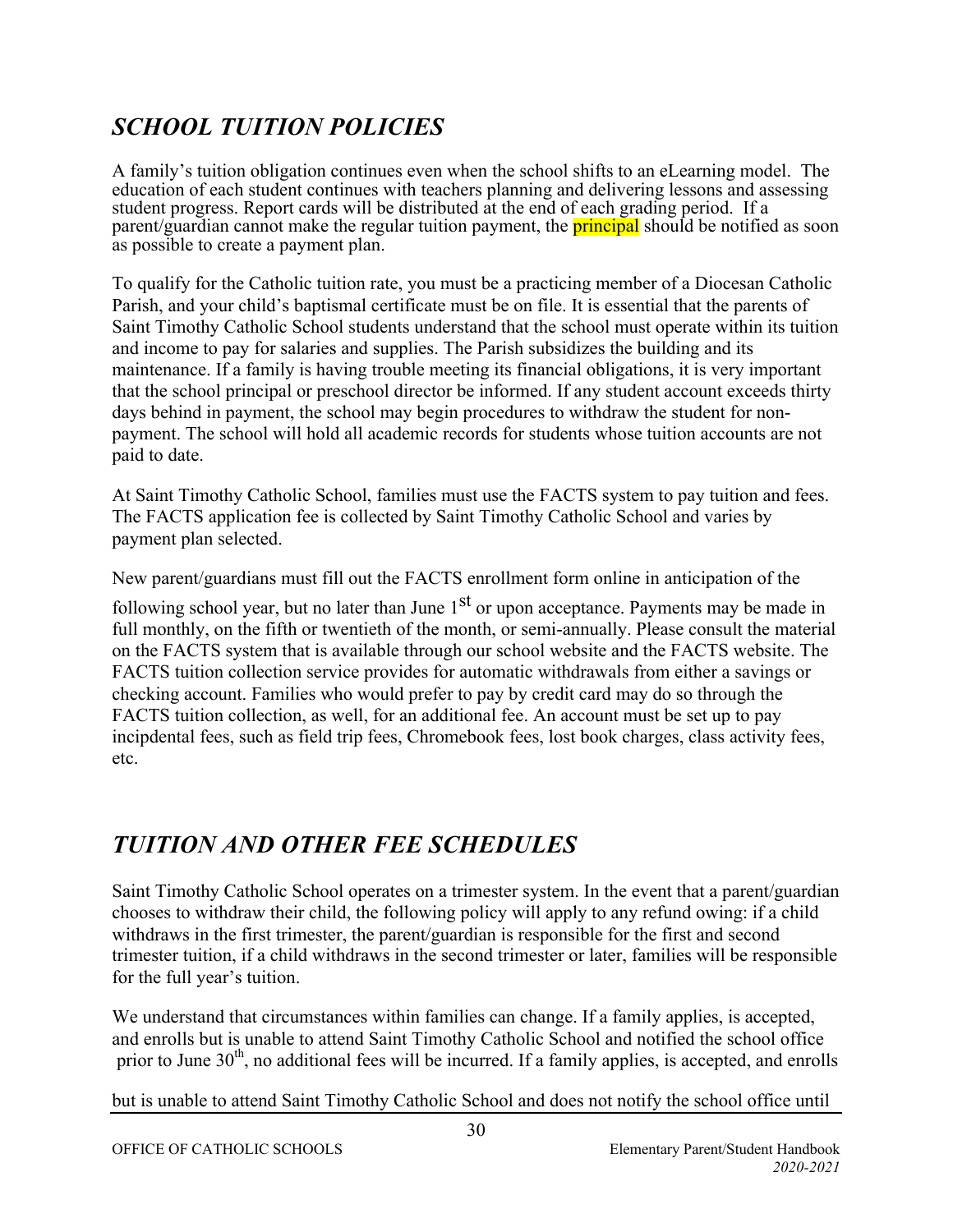after June 30<sup>th</sup>, but before the first day of school, one trimester of tuition is due. The school is required to make many contractual obligations based on enrollment figures that cannot be modified.

#### **Mid-Year Enrollment**

The tuition payment schedule and amount for students entering Saint Timothy Catholic School after the initial registration process will be determined by the registrar.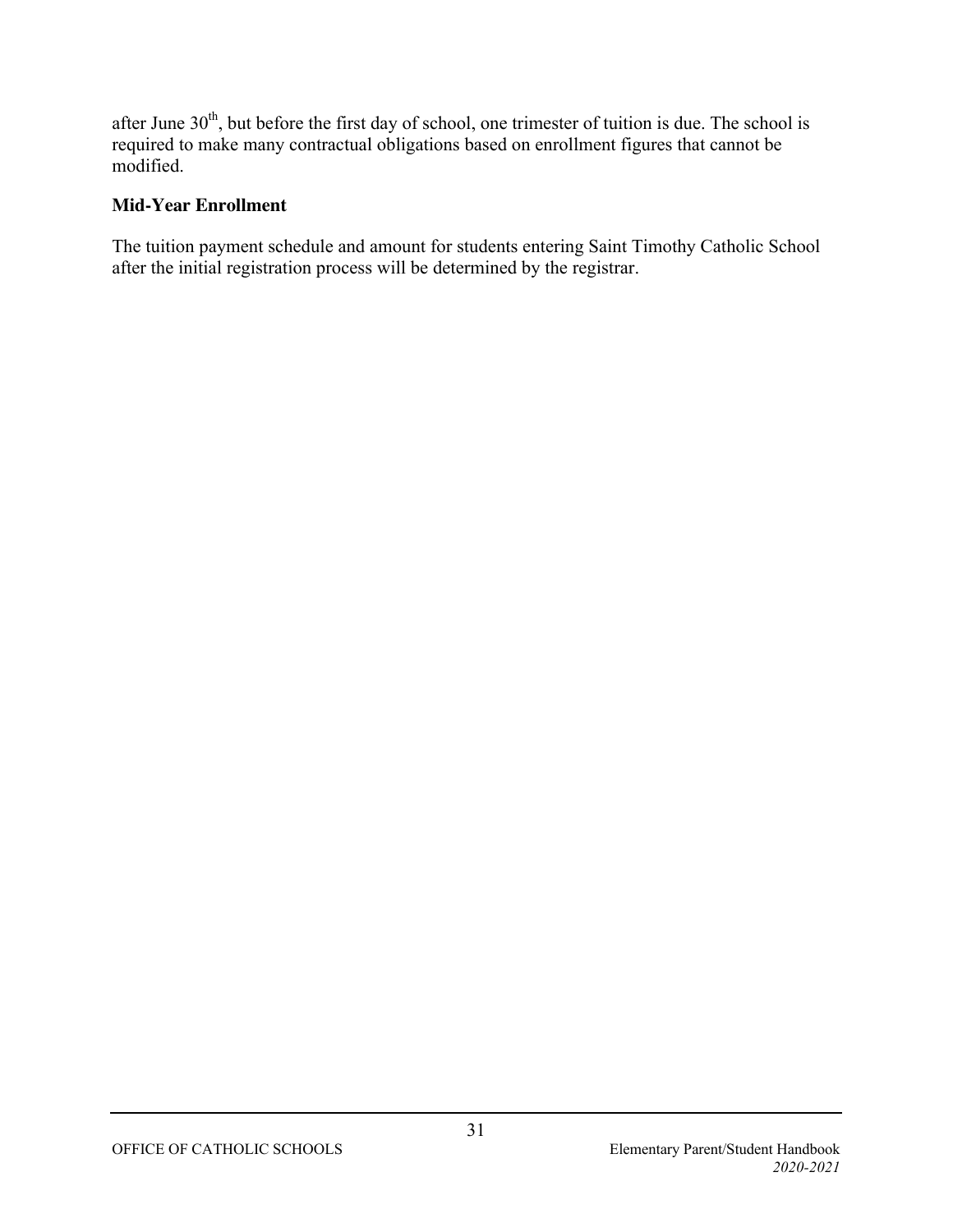# **VI. CO-CURRICULAR AND EXTRA CURRICULAR ACTIVITIES**

# *PARTICIPATION*

In order for sportsmanship to be rooted in Catholic values, it is expected that coaches, athletes, and fans display respect, civility, and responsibility in words and actions before, during, and after all athletic contests and/or practices. These policies are developed to assist the four diocesan high schools in accomplishing their goal of providing a Catholic education which is rooted in the teachings of the Catholic faith, especially the practice of respect for each person. The policies outlined in this section exist to ensure good sportsmanship and fair play.

Participation in co-curricular and extra-curricular activities is a privilege, not a right. Students who successfully meet the school's academic requirements and adhere to the code of conduct will be given the privilege of participating in co-curricular and extra-curricular activities. Girls are not allowed to participate in boys' football and/or wrestling activities.

Students participating in school-sponsored team athletic activities must have proof of an annual physical. Submission of a pre-sport participation physical examination form and consent form for elementary- and middle school-based athletic program participation is required, excluding parish CYO.

When a student is requesting a waiver from participating in Physical Education classes and/or recess, parents/guardians are required to submit a written statement from their child's physician that states any activity restrictions with regard to participation in Physical Education classes and/or recess. The statement is expected to include a specific time frame for the activity restrictions.

# *TRANSPORTATION OF ATHLETES*

Students participating in a school-sponsored sport who wish to drive to and from practice and games in a privately owned vehicle must have a written permission from their parents/guardians. This approval does not permit a student to transport other passengers, under any circumstances, unless that passenger is a member of the car pool as permitted by the parents and administration.

Although CYO athletic teams are separate and distinct from parish/school activities, the pastor/principal retains the right of possible intervention by the school in the event a significant incident would bring the reputation of the parish and/or school into question within the community.

# *SUPERVISION OF STUDENTS*

The school is not responsible for providing supervision for students who remain on school property after the conclusion of the instructional day, unless the student is enrolled in an extended day/after care program, or participating in a school-sponsored activity (such as athletics or theater).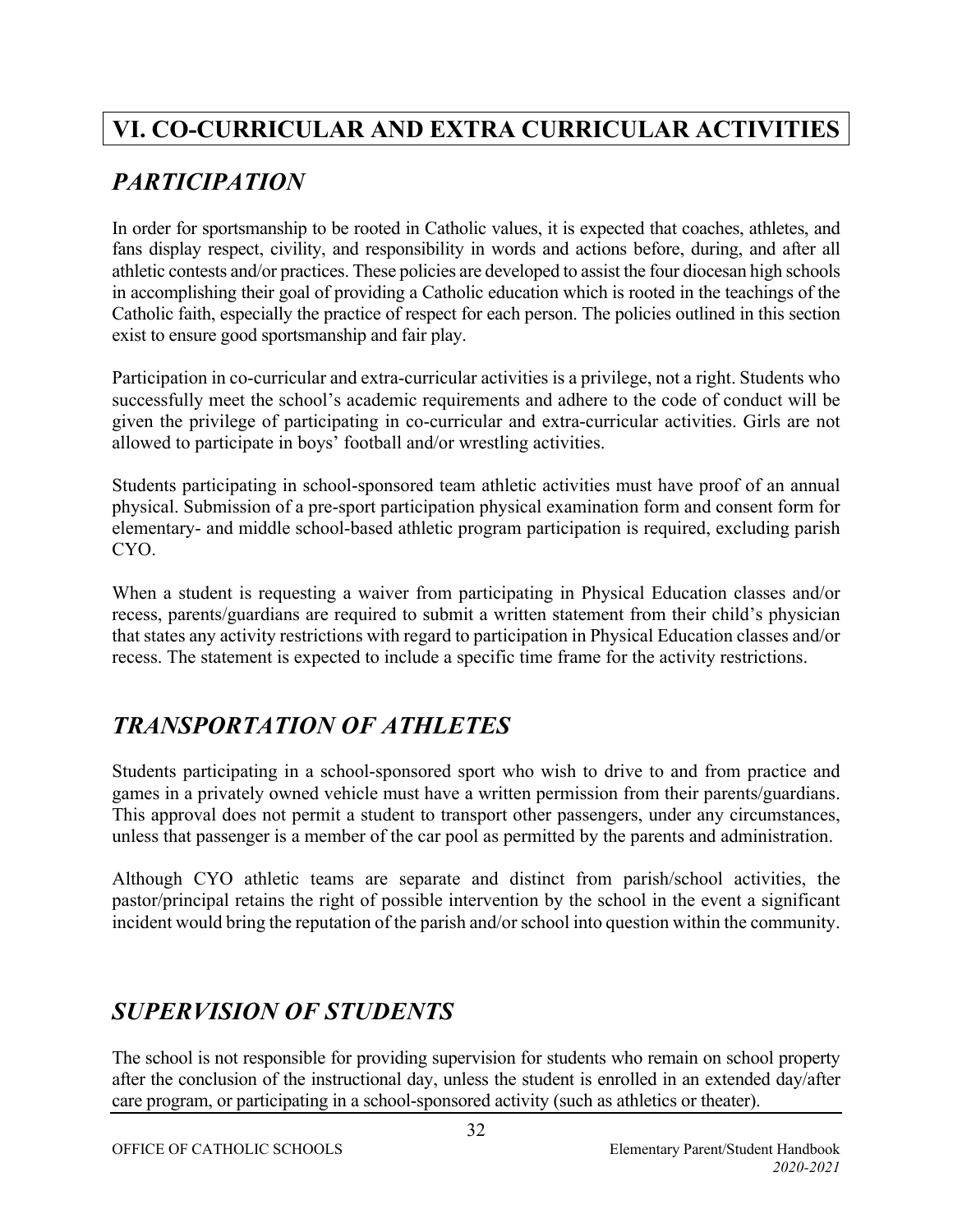### **VII. STUDENT RESPONSIBILITIES & BEHAVIOR**

### *CODE OF CONDUCT*

In all areas of learning, discipline must be considered in the development of the whole person. The Code of Conduct is based on the Gospel message of Jesus. Growth in self-discipline, a responsibility for Catholic moral values and a loving respect for the rights of all persons is encouraged and nourished by the Code of Conduct. To achieve these ends parents/guardians, faculty, and students work together to create a Catholic school environment. These basic components include:

- a. Teachers have a right to teach. No student will stop the teacher from teaching.
- b. Students have a right to learn. No student will stop another student from learning.

Based upon the Catholic moral values and loving respect for others taught by Jesus, students:

- a. will be honest and committed to integrity.
- b. will be respectful and courteous toward all teachers and adults.
- c. will refrain from harassment of any kind.
- d. will use appropriate language.
- e. will speak respectfully to and about others.
- f. will complete all assignments and participate fully in class.
- g. will respect all school and personal property (see *Care of School Property*).
- h. will refrain from any deliberate disruption in the school.
- i. will adhere to the school's cell phone policy.
- j. will comply with the Internet Responsible Use Policy.
- k. will demonstrate good sportsmanship when engaged in all school-sponsored co- and extra-curricular activities.
- l. will be present for all required activities unless officially excused by the administration.
- m. will adhere to the dress code (see *Dress Code).*
- n. will not give or receive unauthorized assistance on tests, quizzes, or assignments.
- o. will not leave school grounds during the school day for any reason without permission from the principal/administration.
- p. will not bring to school, nor possess at school, any real or toy knives, guns (or any facsimile thereof), sharp objects that may be used as a weapon, matches, lighters, sparklers, laser devices, or any facsimile thereof. It is understood if this term is violated, suspension, or expulsion may result (see *Substance Abuse/Weapons* and *Inappropriate Materials*).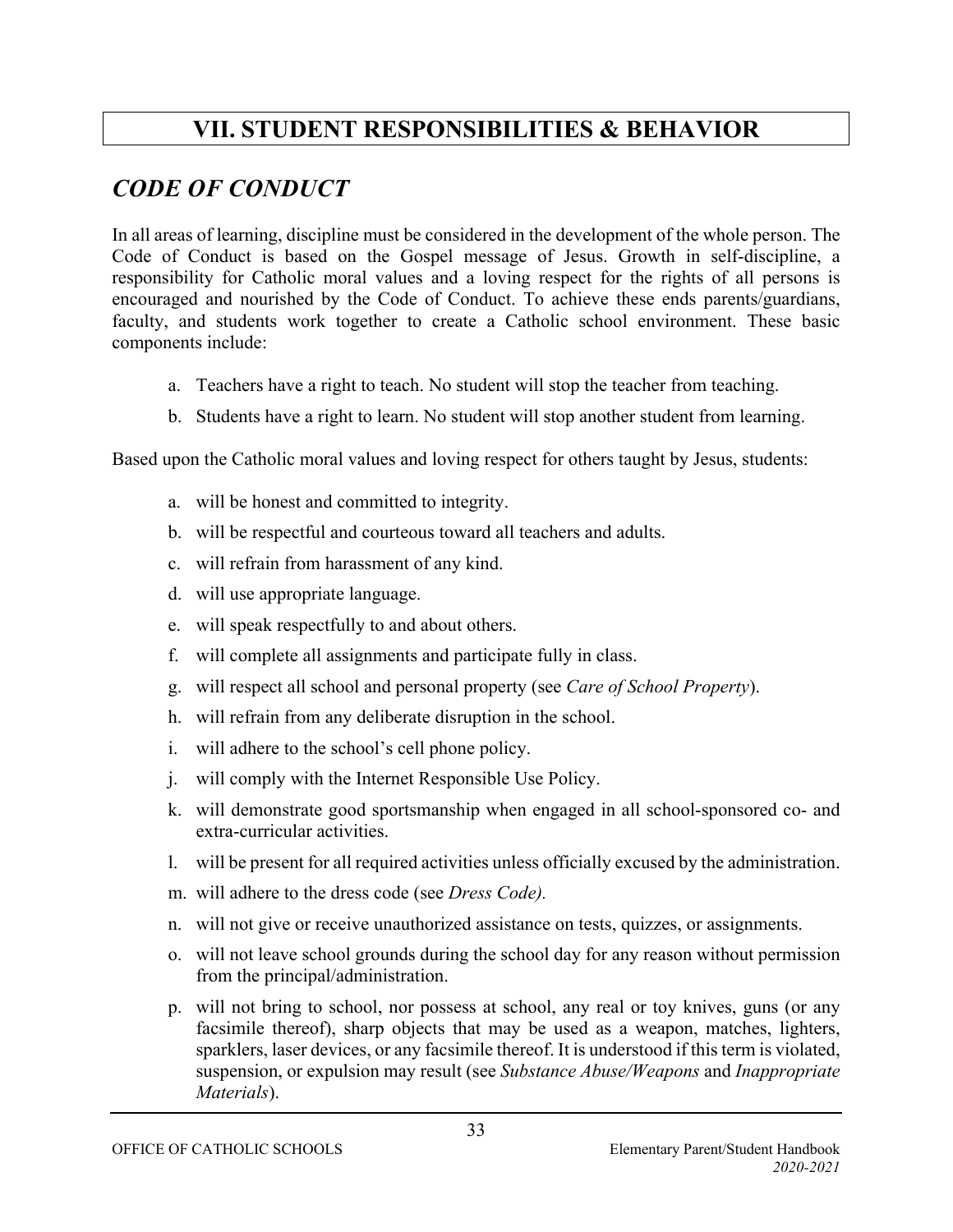- q. will maintain, and support others who maintain, a safe and drug-free environment at, or near, school and at all school sponsored functions/activities with the understanding that possession or distribution of alcohol, drugs, tobacco, or any other substance that may be harmful or dangerous and forbidden to include drug paraphernalia will result in suspension or expulsion from school *(*see also *Substance Abuse/Weapons).*
- r. will not engage in any physical or verbal contact with another student which could be interpreted to be an inappropriate display of affection. Such conduct is prohibited on school grounds or at school-sponsored activities.
- s. will, at all times, whether at school or in the community, conduct themselves in a manner which reflects the Catholic values and principles of the school.

The school observes this Code of Conduct because it is built on fundamental Catholic social teachings. The role of the principal/administration, staff, and faculty is to work with the students and parents/guardians to assist the students in developing a strong Christian attitude toward life.

Saint Timothy Catholic School students are expected to follow these classroom rules in any and all classrooms in addition to the specific expectations of individual teachers. Students in grades 3-8 are expected to adhere to the following honor code:

### *SAINT TIMOTHY HONOR CODE*

Saint Timothy Catholic School desires to create a learning environment which fosters and is conducive to the educational development of its students in a manner consistent with Catholic values and the commandments. When we look at the seventh commandment, "You shall not steal," we see that it forbids unjustly taking or keeping the goods of one's neighbor and wronging him/her in any way with respect to his goods, both personal and intellectual. The commandment further commands justice and charity in the fruits of man's labor, and for the sake of the common good, it requires respect for private property.

With the eighth commandment, "You shall not bear false witness against your neighbor," the full meaning of the commandment includes both the prohibition against telling a lie and the precept of telling the truth. We know the temptation to lie never ceases. But, we need to follow God's example of truthfulness and honesty in our actions and words. God wants us, as his children, to commit ourselves to truth and reflect it in everything we do. Thus, we need to understand and apply true values to life and concentrate on building character traits that will endure.

A cornerstone of Saint Timothy Catholic School is the school's commitment to the principles of academic integrity. With the Ten Commandments as their guide, Saint Timothy students are also responsible for conducting themselves according to the virtues of integrity, honesty, fairness, accountability, responsibility, and trust in all academic matters. An Academic Honor Code accepts that students will act responsibly to complete academic assignments in an ethical manner in order to maintain an environment of trust among students, faculty, and administrators. Saint Timothy's Academic Honor Code outlines the basic requirements and responsibilities to be used to guide conduct in academic performances.

Based on the principle that Saint Timothy students want to be trusted, the Honor System helps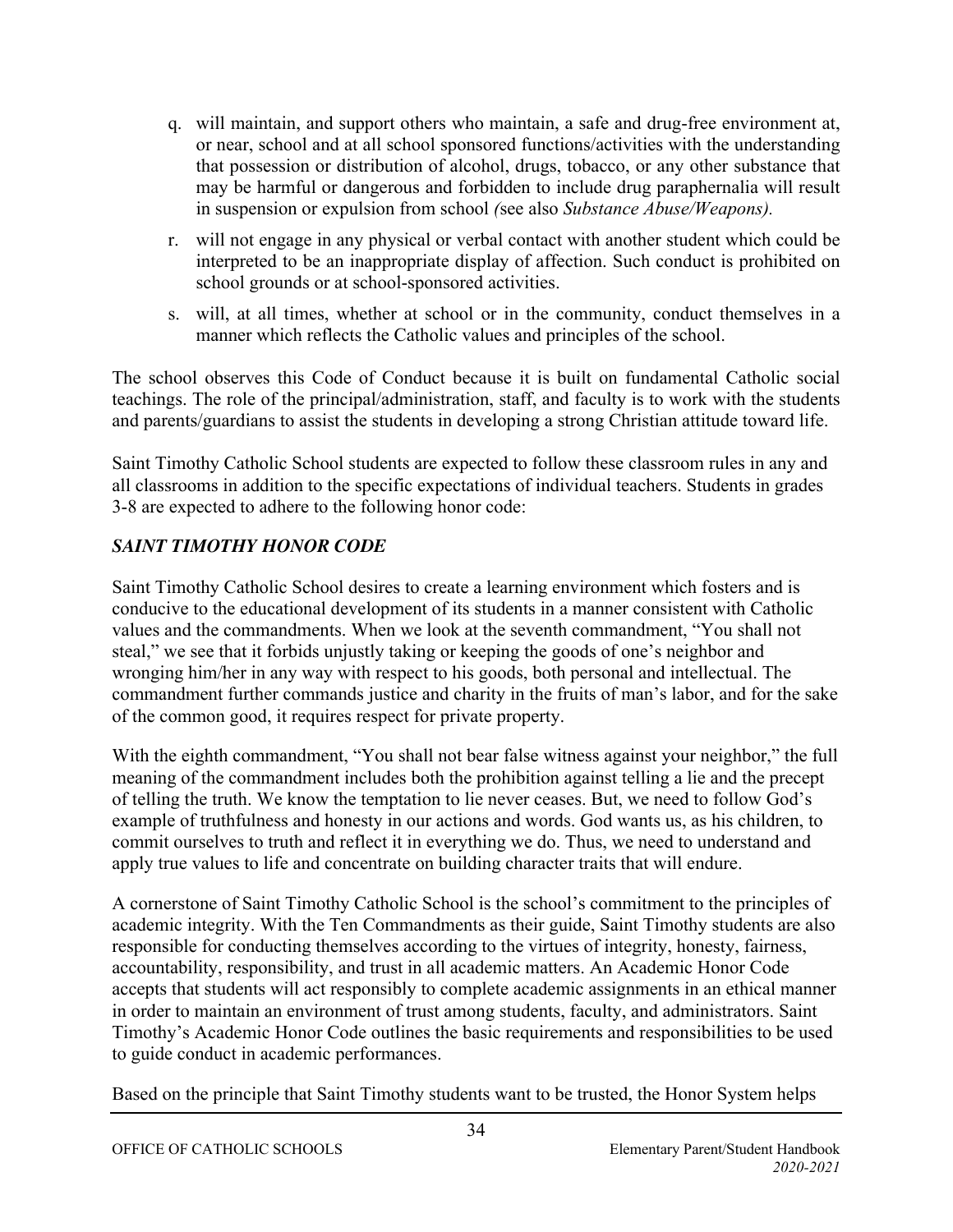create and strengthen a school wide community of trust. As such and as part of the Saint Timothy Honor Code, each student is required to sign at the end of each assignment, and or abide by the following: "On my honor, I have neither given nor received any unauthorized assistance on this (homework, quiz, test, paper)."

The following kinds of honesty violations are not meant to be all-inclusive but to serve as examples of unacceptable academic conduct.

### a. *CHEATING*

To give or receive unauthorized assistance on tests, quizzes, assignments, homework, projects...Conduct that constitutes cheating or the intention to cheat includes, but is not limited to the following examples:

1. Collaborating on assigned work or work submitted by any student including papers, projects, lab reports, other reports, and homework without permission

2. Using a cheat sheet, marks/writings on body, teacher textbook, note cards or notebooks, calculators/computers, cell phone, or any other technological device that would inappropriately enhance one's work without authorization.

3. Accessing prior knowledge and/or using tests, quizzes, midterms, finals, or other assignments (discussing a quiz or test with someone who has taken that quiz or test already in an earlier class period).

4. Having another student take a test or prepare an assignment, or assist in the test or assignment without approval.

5. Sending or receiving unauthorized information through hand signals or other gestures, talking, looking at someone else's test, showing your own test, or text messaging.

6. Submitting the same work in two or more classes without the teacher's approval.

### b. *LYING*

To make a statement one knows (or should know) is false, with the intent to deceive or with disregard for the truth. Lies can be verbally or in writing, or by gestures that intend to convey a false impression or understanding. Conduct that constitutes lying includes, but is not limited to, the following examples:

1. Fabricating data or information.

2. Falsifying data or information.

3. Forging a signature on documents for school records.

4. Making statements that you know or should reasonably know have caused a false impression or understanding to have been created and failing to correct the false impression or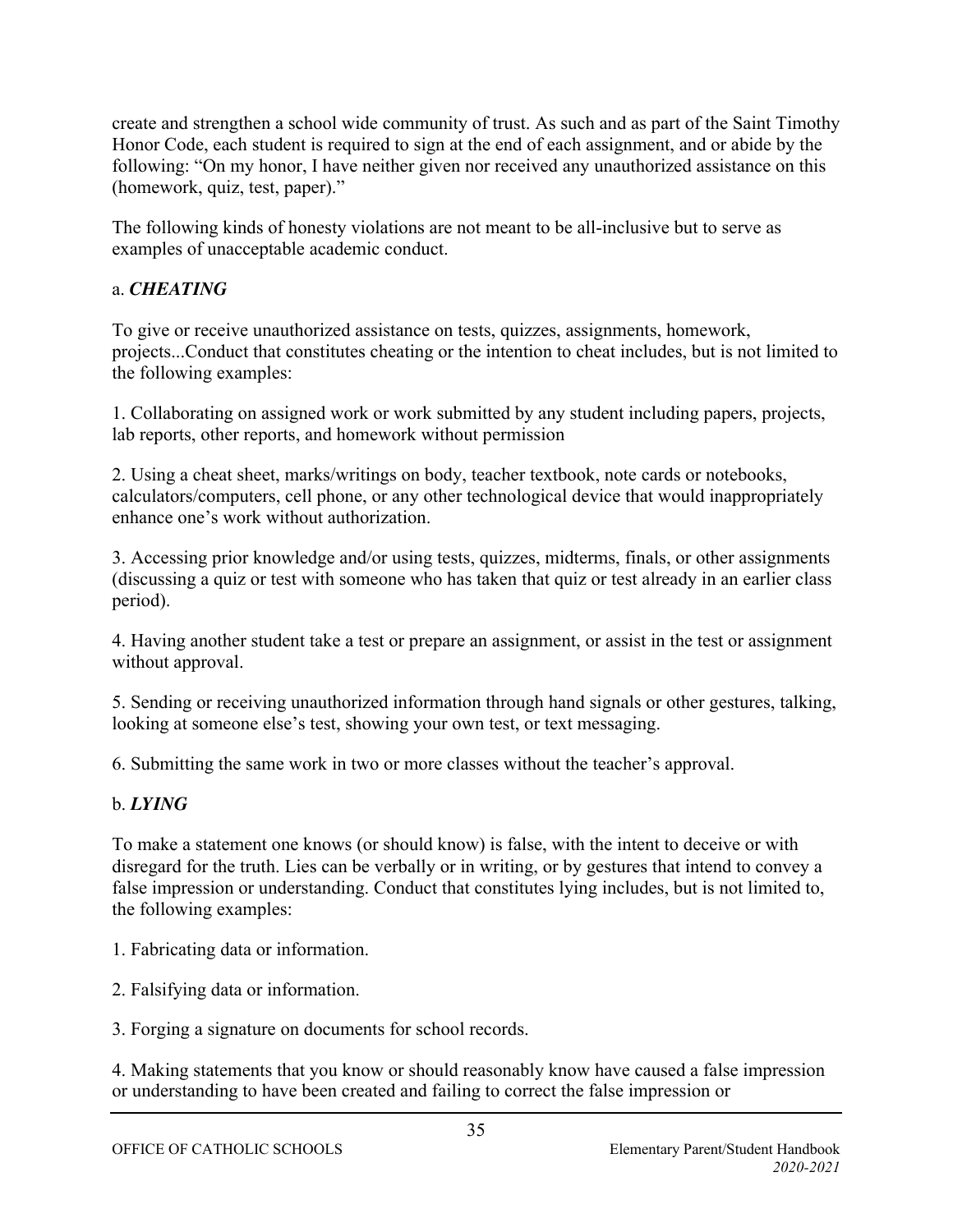misunderstanding.

c. *STEALING* To take, get, or give another's property or ideas without permission or acknowledgement.

Conduct that constitutes stealing includes but is not limited to:

### 1. **PLAGIARISM**

i. Copying writings, ideas, thoughts, images, or computer work of another without proper acknowledgement and/or citation.

ii. Purchasing and/or using another's work or thoughts as your own

### **Consequences for Student Offenses against the Academic Honor Code**

Violations of the Saint Timothy Catholic School Honor Code will yield a consequence reflecting the seriousness of the violation as well as promote respect for the rules of Saint Timothy. In order to protect the students of Saint Timothy from further violations, the Saint Timothy Honor Code will demonstrate that justice and integrity matter, and, when appropriate, provide the student with opportunities to prove that he or she sincerely regrets any wrongdoing and is committed to amending their actions. The appropriate administrator will determine the consequences that will be imposed. In determining the consequences for a violation, the administrator will take into consideration the severity of the offense and implement an appropriate response.

# *SUBSTANCE ABUSE/WEAPONS*

The school makes every effort to make students aware of the dangers and consequences of the unlawful use of substances.

It is unlawful for any person to manufacture, sell, distribute, or possess with intent to sell, give, or distribute any controlled substance, imitation controlled substance, or marijuana while upon the property of the school; on any school bus; upon any public property or any property open to the public use within 1000 feet of the school (or any school bus stop when students are waiting to be picked up and transported to or are being dropped off from school or a school-sponsored activity.) If a student knows or suspects that any of the foregoing activities are occurring, he/she must immediately report the matter to the school administration/faculty so the appropriate law enforcement agency may be contacted.

If a student is suspected or is discovered to have (a) violated the foregoing policy with respect to any controlled substance, imitation controlled substance or marijuana or (b) used, possessed or distributed alcohol, tobacco, or e-liquids while upon the property of the school; on any school bus; upon public property or any property open to the public use within 1000 feet of the school (or any school bus stop when students are waiting to be picked up and transported to or are being dropped off from school or a school-sponsored activity), the student will be subject to disciplinary action,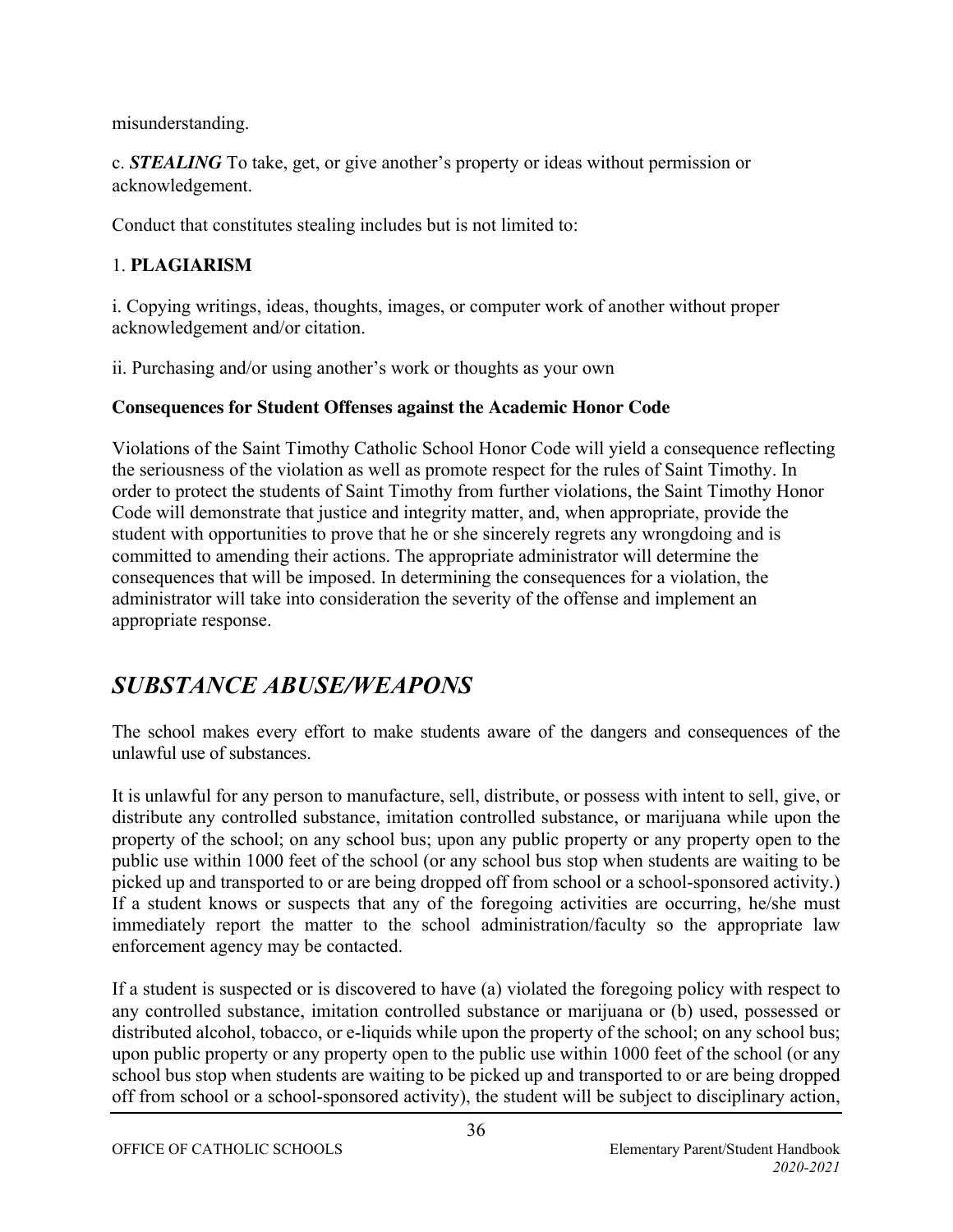up to and including expulsion. In the event school officials believe that a student is under the influence of an illegal substance, the parents/guardians will be notified, and the student will be removed from class. School officials reserve the right to require that the student be taken for drug testing within 24 hours and that the results of the testing be shared with the appropriate school officials. If, however, a violation of the law has occurred, the proper law enforcement agency will be contacted (see also Policy 615).

A student shall not possess or use drug paraphernalia, including, but not limited to, e-cigarette delivery devices, e-cigarette accessories, vaping devices, water pipes, cigarette paper rolling machines, and miniature scales on the property of the school, on any school bus and/or at any school-sponsored activity, whether discovered in an authorized search of his or her private property (Policy 615.1) or on school property (e.g., lockers – Policy 615.2). Any student who violates this provision will be subject to disciplinary action up, to and including, expulsion.

A student shall not possess, use or threaten to use on the property of the school, on any school bus; and/or at any school sponsored activity, any weapons (including but not limited to any pistols, revolvers, rifles or other firearms, stun weapons, tasers, knives, flailing instruments [which may sometimes be known as nun chucks or fighting chains], sling shot, metal knuckles, any type of pointed metal throwing disk or dart, mace, pepper spray, or other similar propellant or any type of explosive, incendiary or poison gas, bomb, grenade or rocket) or any facsimiles thereof, or any object that can be used with the intent of threatening or harming an individual, except when expressly authorized by a member of the school administration/faculty for authorized school purposes (such as knives for use only in food preparation activities in family life/home economics class; chemicals solely for use in instructional lessons as part of the school's academic curriculum; etc.). Any student who violates this provision will be subject to disciplinary action up to, and including, expulsion. If there is reason to believe a violation of law has occurred, parents as well as the proper law enforcement agency, will be immediately contacted.

### *DISCIPLINE*

Because it is impossible to foresee all problems which arise, this handbook empowers the faculty and administration to take disciplinary action for any behavior (within or outside of the school community) which violates the spirit, philosophy, and code of conduct of the school, even though not specified.

In justice to the other students, circumstances may dictate that a student be removed temporarily or permanently from the particular school setting.

### **USE OF DISCIPLINARY ACTION**

In cases where a student is continually disruptive of others or in the case of a single serious disciplinary infraction, the teacher will apprise the principal/administration of the situation. They will assist in the development of a course of action to be taken to correct the situation.

Students who lack self-discipline or who violate the rights of others can expect disciplinary action.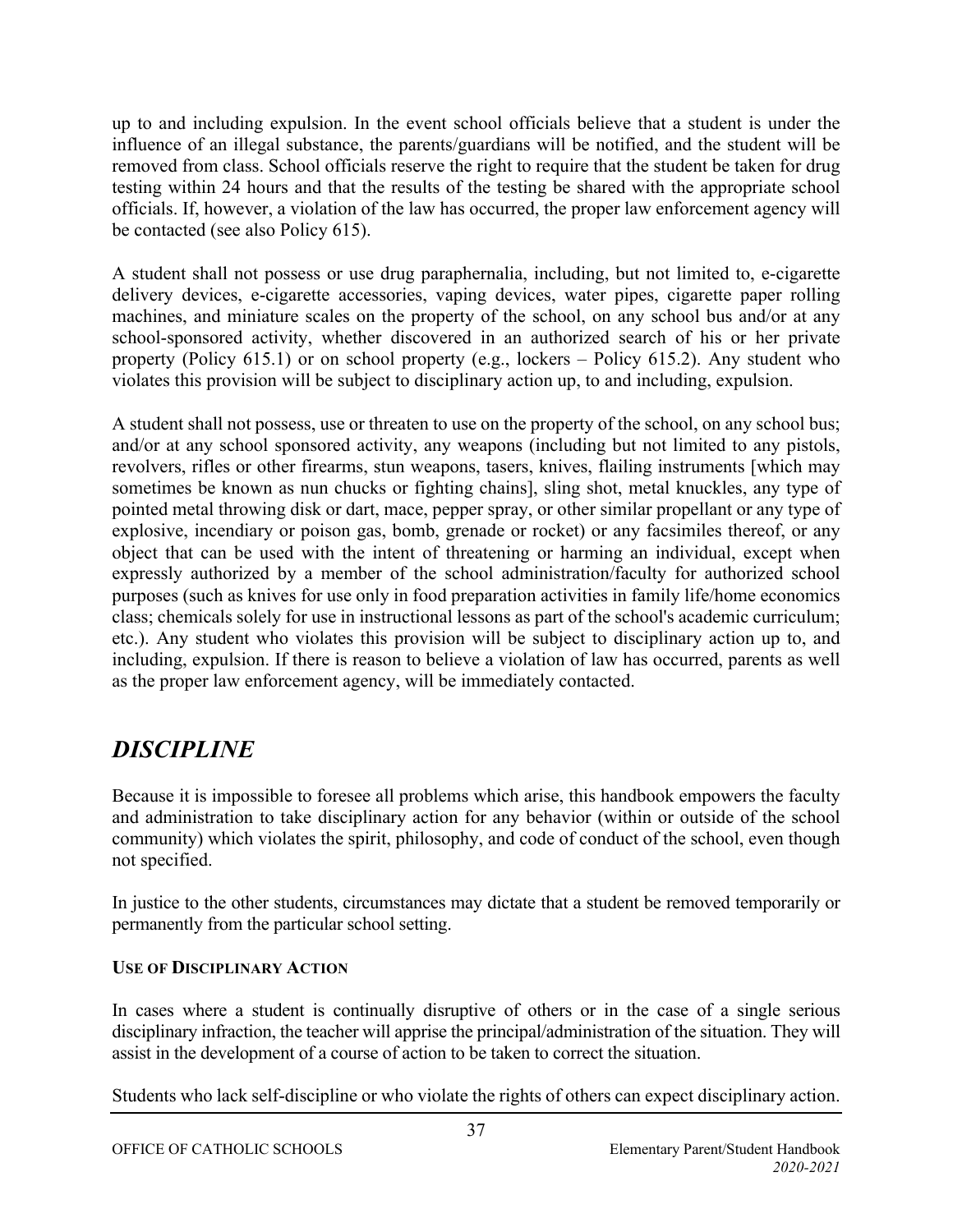Each offense will be dealt with on an individual basis according to the age of the student, the nature of the infraction, and the severity of the case. Repeated infractions can result in more serious consequences, up to, and including, suspension and/or expulsion, but there is no requirement for progressive discipline.

### **DISCIPLINARY MEASURES**

The following are some approved disciplinary measures:

- a. Counseling and/or conference with the student and family
- b. Assignment of special tasks
- c. Denial of privileges
- d. Probation
- e. Suspension
- f. Dismissal
- g. Expulsion

### **SPECIFIC DISCIPLINARY POLICIES**

At Saint Timothy Catholic School, we strive to develop a partnership with parent/guardians (the primary educators), to assist our students with the necessary behavioral guidance and interventions to make choices that reflect the values of our shared faith.

### **SUSPENSION**

Suspension may be imposed as determined by the principal/administration. Once the principal/administration suspends a student, parents/guardians may be required to sign a behavioral contract in which they signify their understanding of the problem and agree to work with the school in correcting the situation.

The failure of the parents to execute the above referenced agreement may preclude the student from returning to the regular instructional program. This policy applies to in-house and out-of-school suspensions.

### **DISMISSAL**

Conduct which is disruptive to the learning atmosphere and/or contrary to the school's Code of Conduct is justification for a principal/administration to dismiss a student at the close of the school year.

Students who are dismissed may apply for readmission to any Diocesan school after one full year.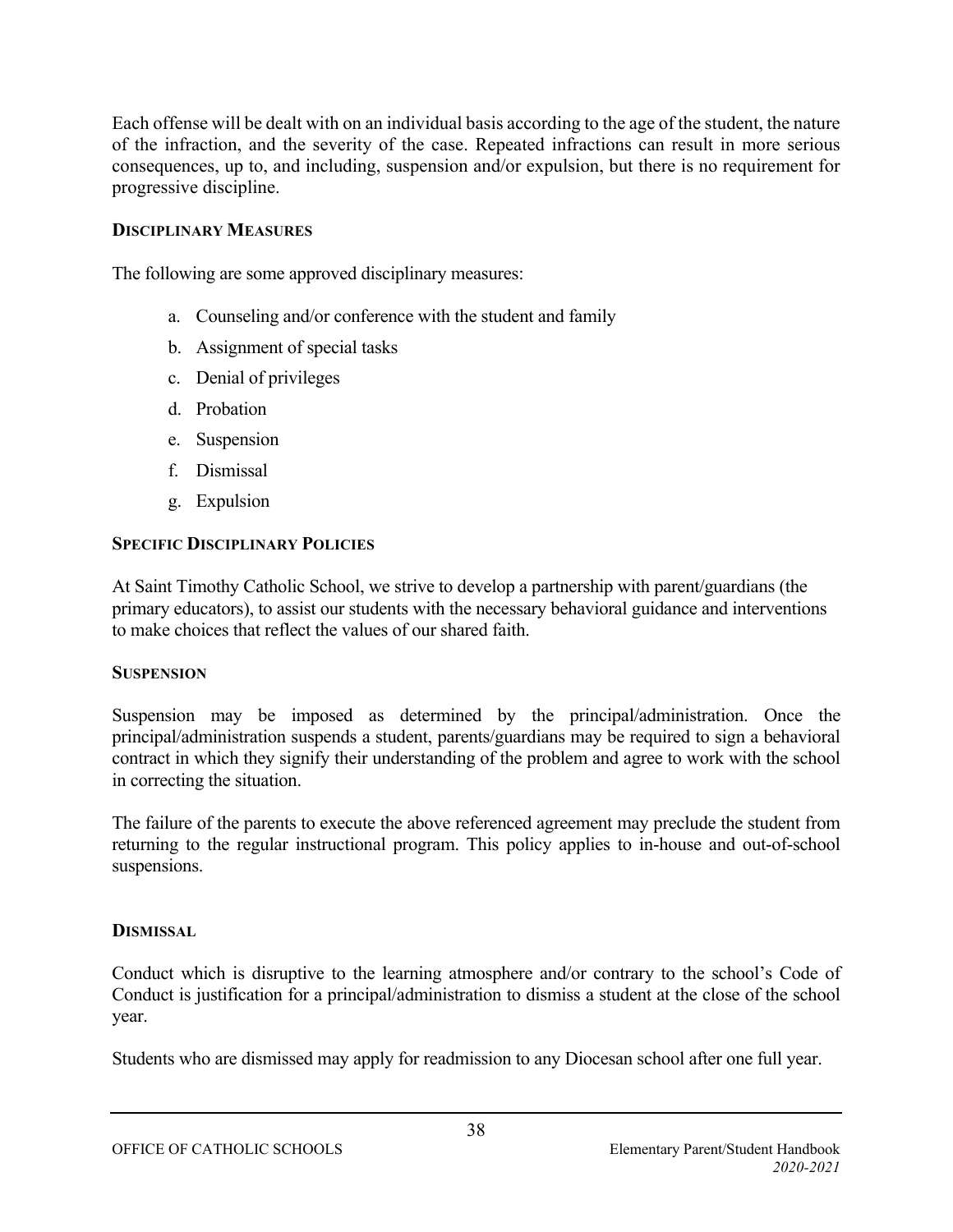### **EXPULSION**

Expulsion may be resorted to when one or all of the following are present:

- a. a serious infraction of school rules occurs;
- b. the student has demonstrated continuing disregard of school rules for which other means of discipline have proven ineffectual;
- c. the student's continued presence in the school is considered by school officials to be a serious hindrance to the safety or welfare of the school community;
- d. a parent/guardian repeatedly or seriously violates proper school protocol, displays inappropriate or disruptive conduct toward students or displays disrespectful, disruptive, or harassing behavior toward teachers, school, parish, or diocesan staff.

If the principal/administration believes it necessary to expel a student, the principal/administration will notify the student and the student's parents about the student's action and provide them with an opportunity to respond in accordance with the school's disciplinary hearing process before making any final decision on the matter.

A parent/guardian whose child is expelled may appeal this decision in writing to the Superintendent of Schools within 5 working days from the time of written notification.

During the pendency of any appeal, the expelled student shall be removed from the school community in compliance with the expulsion notice unless otherwise directed at the discretion of the principal/administration.

Students who have been expelled from any Diocesan school may not apply for admission to that school or another Diocesan school for a minimum of one (1) year from the date of expulsion.

# *STUDENT REGULATIONS AND PROCEDURES*

Privacy of individual students must be balanced against the need to protect the health, welfare, and safety of other members of the school community.

#### **STUDENTS AND STUDENT PROPERTY SEARCHES**

The principal/administration or his/her designee has the right to protect the health, welfare, and safety of school patrons against drugs, weapons, unauthorized publications, and other contraband materials. Search of a student's person and/or personal property on school property (e.g. automobiles, etc.) or at school activities may be conducted by the school principal/administration or other designated officials. It is only necessary that a search be reasonable and related to the school rights in these regards. The failure of a student to voluntarily submit to a search shall be presumptive evidence of the existence of contraband and grounds for appropriate disciplinary action.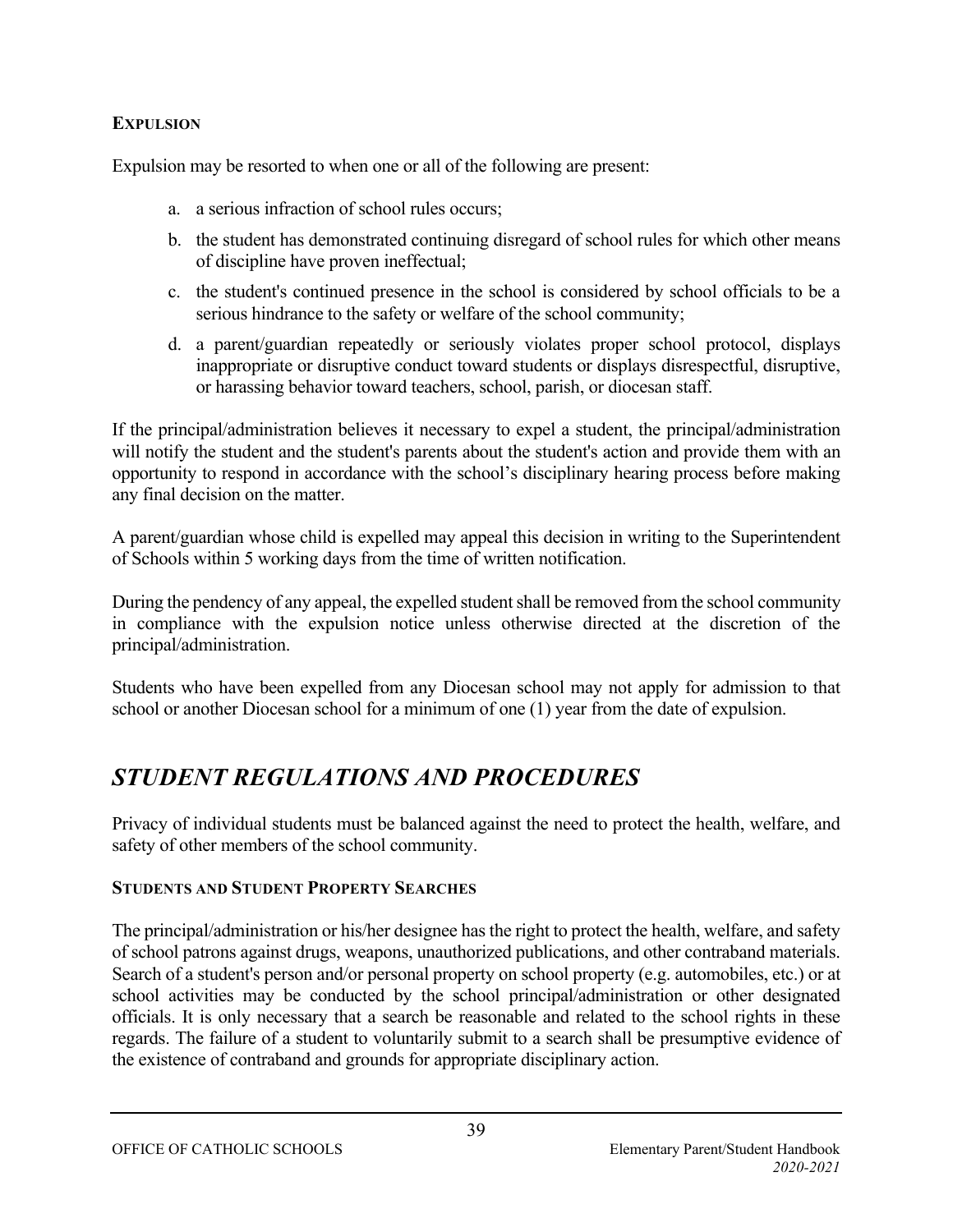### **INTERROGATION OF STUDENTS**

Unless provided with a court-issued warrant, the pastor (or principal if Diocesan high school) or the Office of Catholic Schools must first be consulted before law enforcement authorities are allowed to speak to any student for interrogation purposes of alleged illegal activities. This policy does not apply to Child Protective Services (CPS) officers, who are by law entitled to interview children.

The questioning by police officers of students in school or on school grounds about alleged illegal activities shall meet the following conditions:

- a. The principal, the assistant principal, or the principal's designee shall be alerted.
- b. The police officers shall report to the principal's office.
- c. Permission from the student's parent/guardian must be acquired, either by phone or in person, prior to questioning.
- d. The principal or a school representative shall be present.
- e. The questioning shall be conducted in a private room where participants cannot be seen or heard by students and/or other school personnel.

The police officers, under unusual circumstances, may take legal actions that they deem necessary.

### **STUDENTS AND STUDENT PROPERTY**

Students are solely responsible for their own personal property. The school accepts no responsibility for items left unattended in the common areas of the school. It is the responsibility of the student to turn in wallets, watches, and other valuables to the physical education teacher/coach when participating in athletic events away from school. Items of personal property or clothing not directly related to academic or athletic events sponsored by the school should not be brought to school.

### **SCHOOL LOCKERS AND DESKS**

Lockers and desks are school property and are subject to searches by school authorities to protect the safety of all. A student to whom a locker or desk has been assigned, has vís-a-vís other students, exclusive use of the locker or desk but has no proprietary rights versus the school.

Middle school staff and  $5<sup>th</sup>$  grade teachers determine locker time for their respective students. If a student is using the locker at an inappropriate time, the student will receive a warning. On the second offense, locker privileges will be removed for a one-week period. Appropriate maintenance of the lockers is required at all times.

# *CARE OF SCHOOL PROPERTY*

Students are to care for school property in a respectful manner. Students who deface or damage school property or the property of others will make financial restitution. If library books are not returned, students will be assessed an amount equal to the value of the book or its replacement,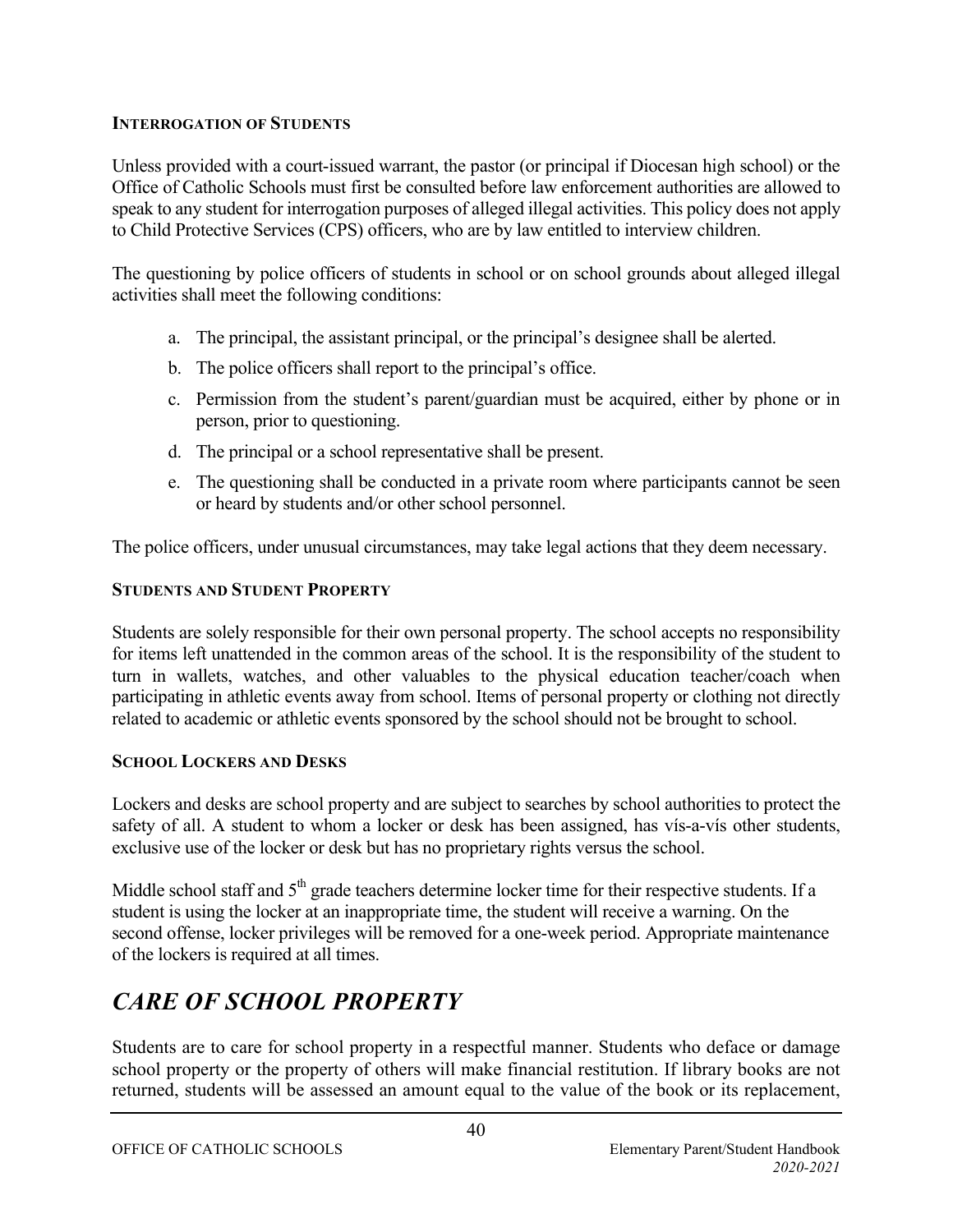whichever is greater, as determined by the principal/administration.

# *DRESS CODE*

The dress code provides a standard for our students, which fosters an environment conducive to learning and respectful behavior.

Final decisions regarding the school uniform rest with the principal/administration.

### **UNIFORM REQUIREMENTS & OTHER PERTINENT INFORMATION**

The summer uniform for both boys and girls may be worn until the Columbus Day weekend in October, and may be worn starting the first Monday in May. Tennis shoes may be worn with this uniform. Crew socks (white only) must be visible above the top of the shoe, and cover the ankle. Knee length socks are not permitted with this uniform.

Students need to adhere to personal grooming standards. Hair should be well groomed and the color should be within naturally occurring color tones. Extreme hair colors such as green, purple, blue, pink, etc. is not permitted. Boy's hair may be no longer than the top of the collar and out of the student's eyes. Girl's hair bows and headbands must be in school colors (gold, white, brown, black, or a combination of these.)

Specifics of the uniform policy by grade can be found on our school website: *www.sainttimothyschool.org*. This includes information on both summer and winter uniforms. Sixth graders, as part of the middle school, are required to wear the middle school uniform.

Additional information for all grades including Dress Up Day requirements and Dress Down Day requirements can be found on the website under the Uniform page. Please familiarize yourself and your student with these requirements.

### *INAPPROPRIATE MATERIALS*

Students are not permitted to possess the following items on school property or at school functions:

Cell phones or smart watches Musical devices Electronic games or devices Real or toy weapons Laser pointers Incendiary devices

If students have cell phones or other electronic devices with them upon arriving to school, they are required to check these into the office with staff. They may pick up their devices at the end of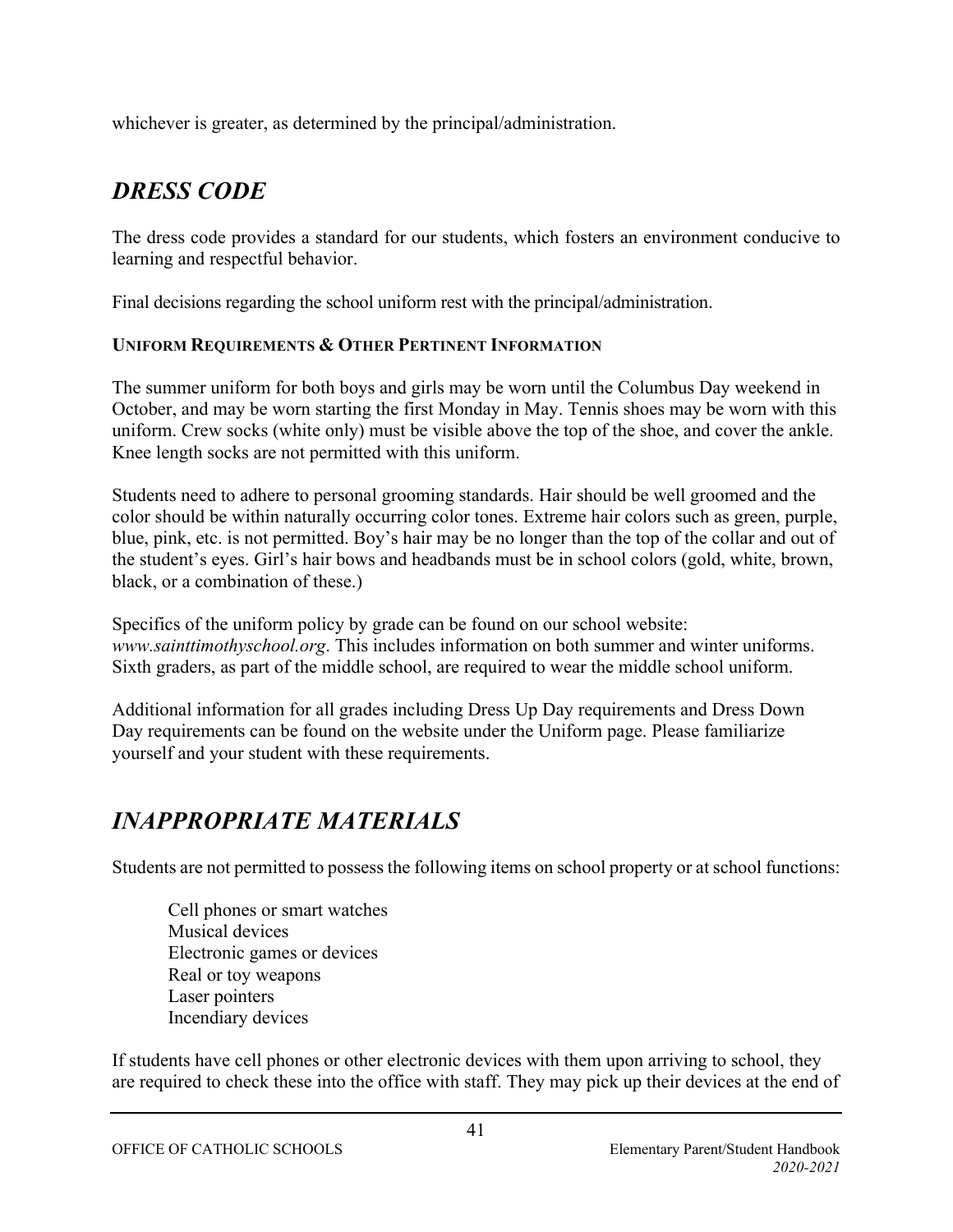the school day. Any student not following this policy will have their item taken from them during the day and stored in the office. The item will not be released to them until a parent/guardian comes in to pick up the item.

### *PLAYGROUND REGULATIONS*

Students are required to play safely and follow the directions of any staff member during recess. With the exception of water bottles, food and drinks are not permitted in the playground area. The playground is for Saint Timothy School and Parish use only. Students should not sit or climb on the fence. Pets, bikes and roller blades are not permitted inside the fenced areas. Equipment is to be used only as the manufacturer intended. Any broken or damaged equipment should be reported to the school office.

# *LUNCHROOM REGULATIONS*

Given the risk of potential harm, students' access and use of microwave ovens is prohibited. Student meals provided by parents/guardians must not be heated in microwave ovens by school personnel and/or school volunteers.

### *BUS REGULATIONS*

### **Strict adherence to bus rules is necessary for the safety of our students. They are as follows:**

There will be no cross busing. Students are required to remain seated at all times. Hands are to remain inside the bus at all times. No food or drink is permitted at any time. No musical or electronic devices are permitted. Students will be held responsible for any damage to the busses. Students must respect the personal property of others at all times. Failure to follow the above regulations will result in disciplinary action as outlined previously in the handbook. All school employees and volunteers acting in a supervisory capacity are authorized to refer behavioral matters to the teachers and administration for resolution.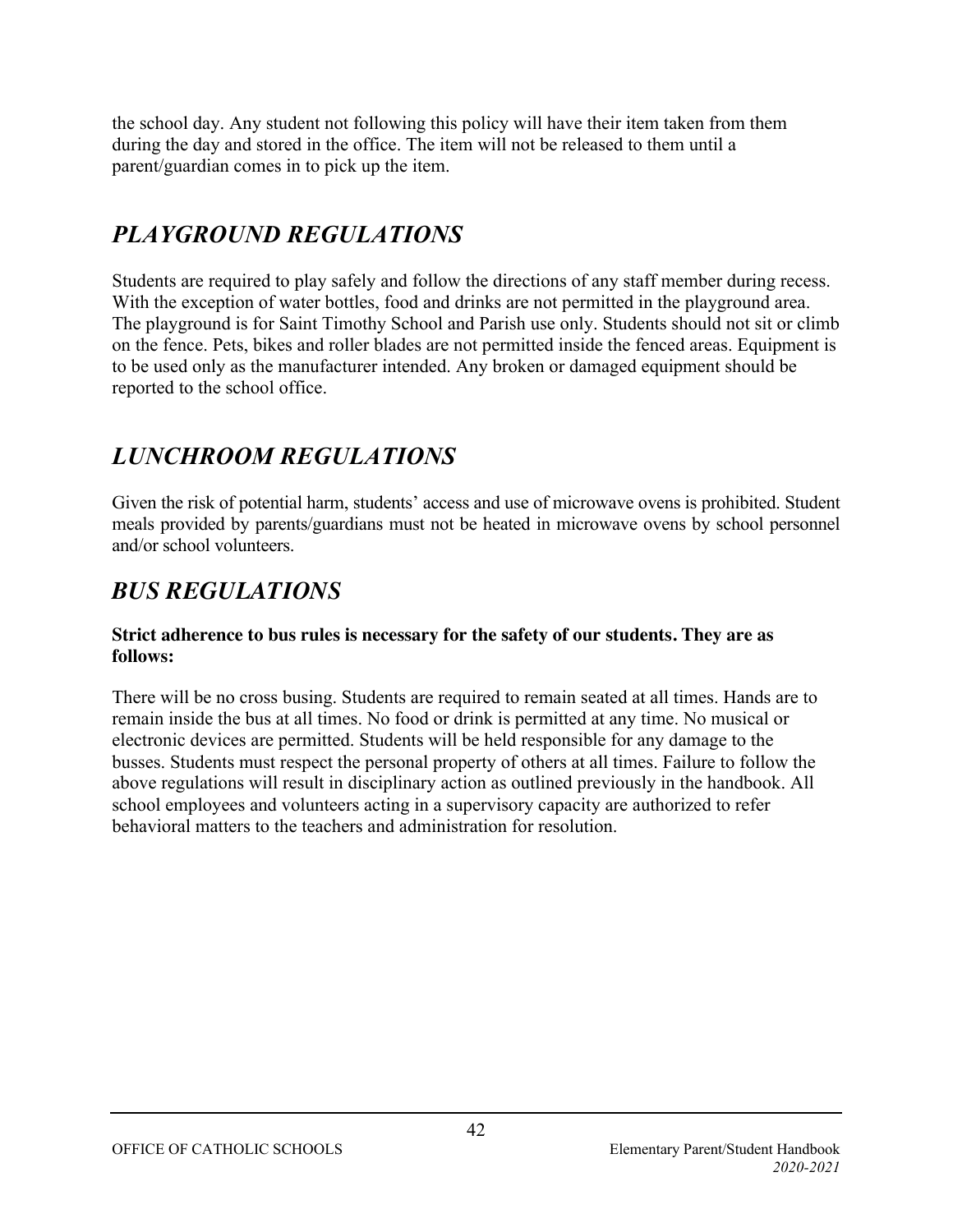# **VIII. HEALTH, SAFETY, & WELFARE**

### *STUDENT HEALTH, SAFETY, & WELFARE*

Parents/guardians have the primary responsibility for the health and well-being of their children. School health services supplement, rather than substitute, for parental care and concern for the health of the students.

### **PREVENTION OF SEXUAL MISCONDUCT AND/OR CHILD ABUSE**

The Catholic Diocese of Arlington Policy on the Prevention of Sexual Misconduct and/or Child Abuse generally applies to all clergy, all employees and all volunteers.

It is the policy of the Diocese that sexual misconduct and/or child abuse while performing any work or activity under the auspices of the Diocese is contrary to Christian principles and outside the scope of any authority, duties, and/or employment of any clergy, employee, or volunteer.

School personnel who suspect the abuse or neglect of a student must report the matter directly to Child Protective Services and to the school principal (who in turn will call the Vicar General). The school principal should complete Attachment B found in Appendix G, which must be sent to the Vicar General. The school principal must inform the superintendent as well. At that point, confidentiality must be respected.

Virginia law imposes upon school personnel the legal responsibility of reporting to the local child protective services agency any incident of suspected child abuse or neglect.

School personnel who suspect the abuse or neglect of a student must report the matter directly to Child Protective Services and to the school principal who in turn will call the Moderator of the Curia. At that point, confidentiality must be respected.

According to the *Code of Virginia*, (Section 63.2 – 1518) *Authority to Talk to a Child or Sibling*, "Any person required to make a report or conduct an investigation or family assessment, pursuant to this chapter may talk to any child suspected of being abused or neglected or to any of his siblings without consent of and outside the presence of his parent/guardian, legal custodian, or other person standing in *loco parentis* or school personnel."

### **WELLNESS POLICY**

The Diocese of Arlington Office of Catholic Schools Wellness Policy meets minimum federal standards and establishes goals for physical education, nutrition, and healthy environments in schools. All schools must develop, and continue to evaluate, local school wellness policies. The local policies create a framework for increased student activity, staff wellness, safe and healthy environments, and the elimination of foods of minimal nutritional value during the school day. All schools have wellness committees to implement, sustain, and evaluate the local wellness program.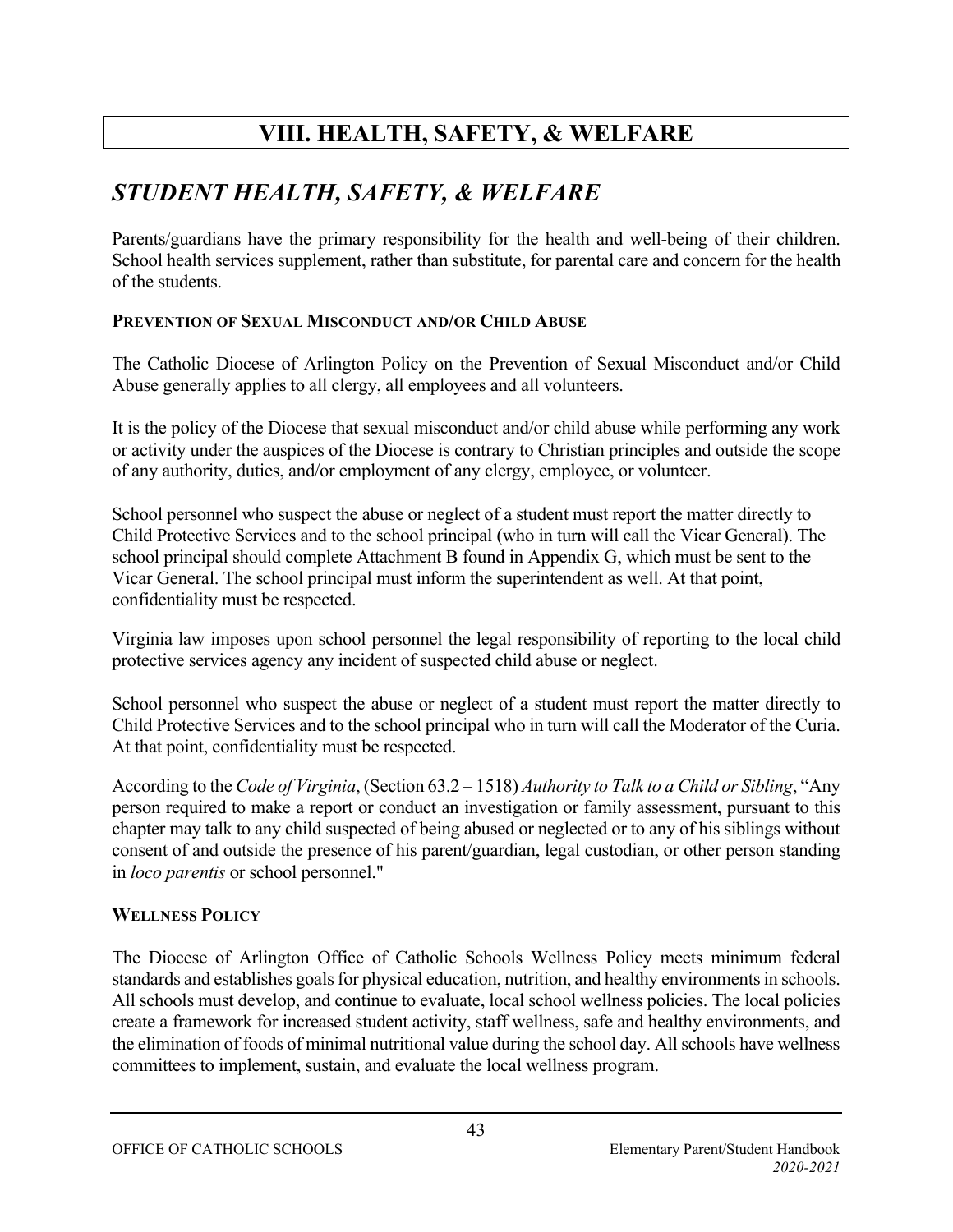#### **ACCIDENTS AND FIRST AID**

The parents/guardians of an injured student will be notified of the accident/injury by the principal/administration or the principal/administration's designee as soon as reasonably possible, taking into consideration such factors as the apparent severity of the accident/injury and the priority of providing assistance to the student.

If an incident results in a medical condition or injury which can be reasonably known to the appropriate supervisory faculty/staff member and/or the principal, the school and/or its staff are authorized to render reasonable basic first aid if such direct medical assistance would, in the opinion of the school, serve to minimize the severity of the injured person's condition. As an example, staff should initially resort to using only ice, band aids, soap and water when treating cuts and/or scrapes to avoid any possible known or unknown allergic reactions to salves or creams. In addition, staff may secure a professional diagnosis and/or treatment if such action, in the opinion of the school, appears to be reasonably warranted. The school and school officials shall be expressly held harmless from any liability costs or expenses associated with the professional diagnosis and/or any treatment or first aid provided (including but not limited to the cost of transportation), such costs or expenses being the responsibility of the injured party or, if a student, the student's parents/guardians.

#### **ILLNESS**

Each school will provide a health office or comfortable space, apart from the student population, where children who become ill or injured can be cared for following *Virginia School Health Guidelines.*

Children with fevers, contagious, or infectious diseases will be sent home promptly and excluded from school while in that condition, per Virginia Department of Health regulations. Once the student is confirmed to be free of communicable illness by a healthcare provider or is fever free/symptom free for 24 hours without taking anti-fever medications, the student may return to school, afterschool, and extracurricular activities.

When a student is requesting a waiver from participating in Physical Education classes and/or recess, parents are required to submit a written statement from their child's physician which states any activity restrictions with regard to participation in Physical Education classes and/or recess. The statement is expected to include a specific time frame for the activity restrictions.

#### **MEDICATION ADMINISTRATION OVERVIEW**

All school clinic, administrators, and staff are required to administer medication within the framework of the procedures outlined in Diocesan policy and summarized here.

All prescription and over the counter (OTC) medications may be administered during the school day under the following conditions: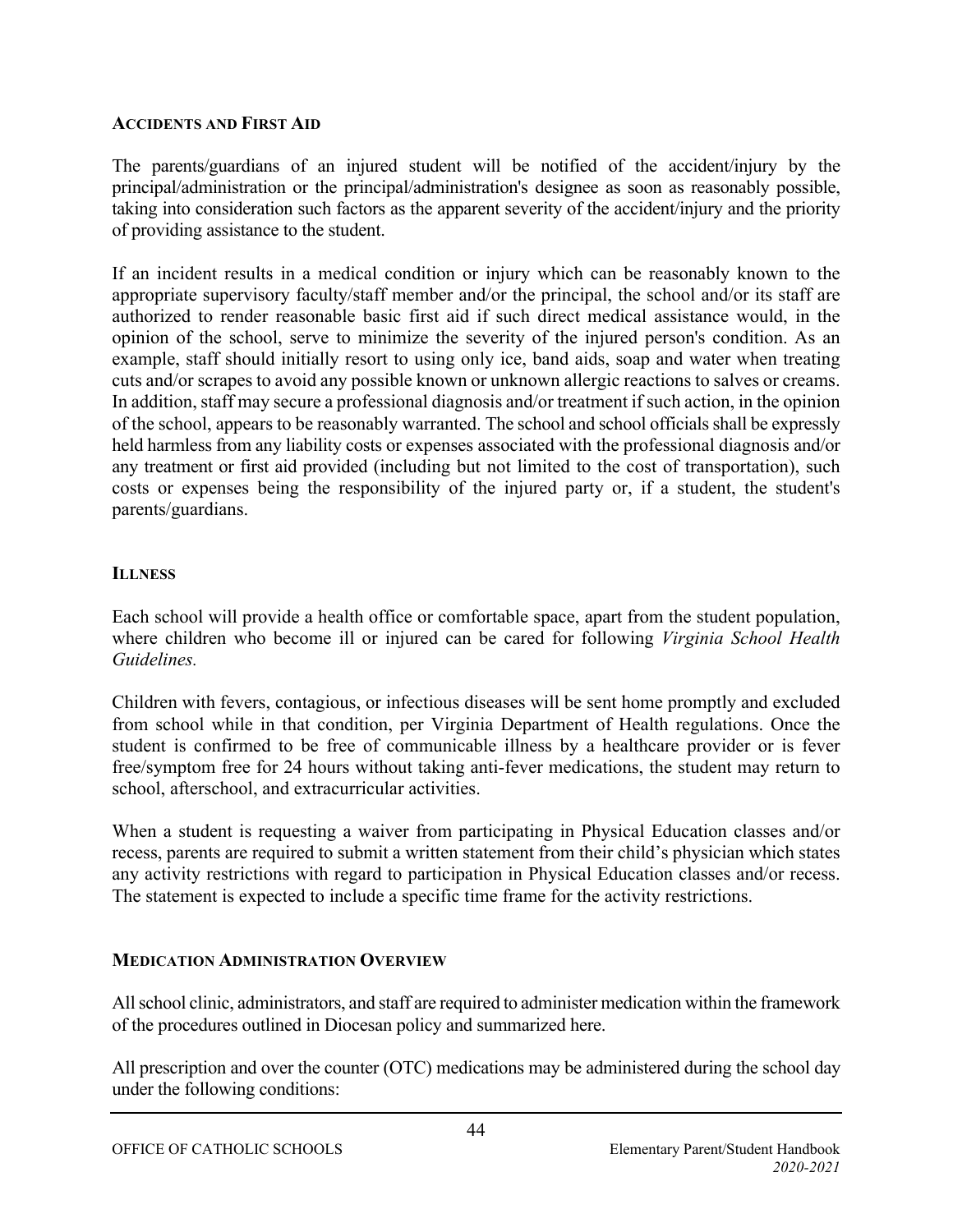- a. When the need for administration of medicines during school hours has been confirmed by the school nurse/health assistant (or the school administration);
- b. After the first dose of any medication has been given at home;
- c. When the parent/guardian provides and transports the medication to and from school and the medication is given directly to the school nurse/health assistant or a senior member of the school administration;
- d. When there is a health care provider's written order signed by the parent/guardian requesting the school administer the medication or to permit the student to self-administer the medication;
- e. When the medication is brought to the school in its original container stating the name of the student, the dosage and method of administration prescribed by a physician. It is the parent's or guardian's responsibility to notify the school of any changes to the original prescription. The new prescription must also be brought to the school in the original container as stated above;
- f. When the appropriate medication authorization form (*Appendix F-6*) has been completed, signed and accompanies the medication.
- g. For any medication, parents must document the number of tablets or dosages to be secured for administration by authorized school personnel. If tablets are to be divided, the parent or guardian is responsible for dividing the tablets in order to achieve their child's proper dosage.
- h. Herbal and homeopathic medications will not be given in Diocesan schools without written authorization by a LHCP that shall include desired and adverse effects. Protein supplements will not be administered unless directly requested by a physician with a health treatment plan.
- i. Under no circumstances are medications to be shared with other students.
- j. Picc Lines, Heparin/Saline Locks, and Central Venous Lines may be present in students with specialized health care needs. Dressing changes, heparin flushes, and other medication administration via these lines are to be done at home and should not be done at school.

When the medication is epinephrine, trained school employees are permitted to administer Epi-pen injections when:

- a. the parents advise the staff most directly involved with the student of the situations when an Epi-pen may need to be administered (e.g., symptoms indicating that a person is suffering from severe allergic reaction, basic procedures for administering the Epi-pen with a suitable demonstration);
- b. parents of students requiring such injections provide a doctor's letter attesting to the lifethreatening allergy;
- c. parents agree to execute the release of liability/hold harmless agreement regarding the use of the Epi-pen (*Appendix F-6*).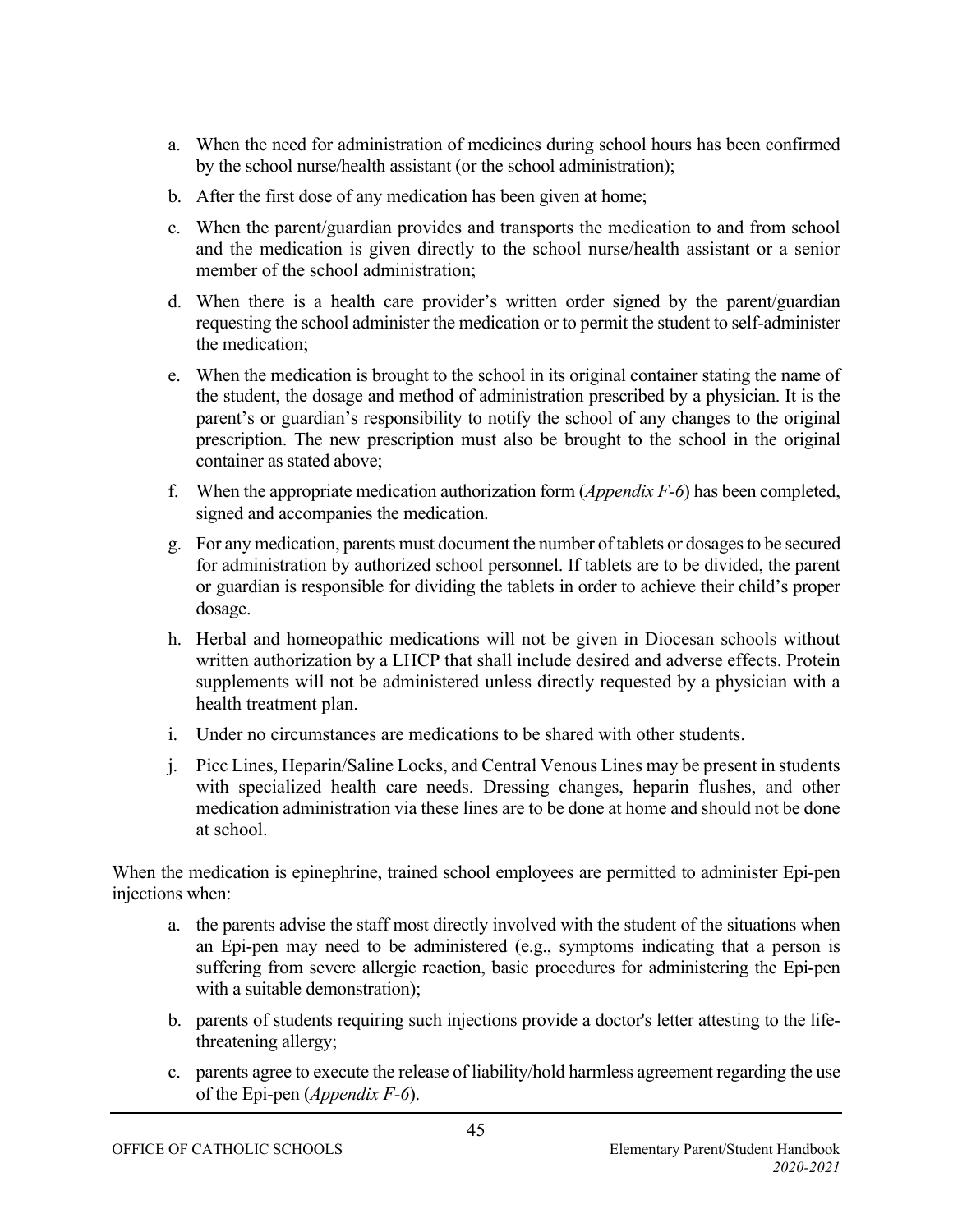All OTC and prescription medications are to be kept locked in the clinic/school office and be administered by the school nurse, clinic aide, principal or trained designee. No student is to carry/possess medications, without appropriate medical authorization. No medication will be administered unless the school has received a signed copy of the Medication Authorization Form (Appendix F-6). OTC medications do not require a health care provider's signature unless the medication is required for four (4) or more consecutive days.

It shall be the student's responsibility to come to the clinic/school office at the appropriate time for medication unless a health care provider or parent/guardian indicates in writing that the student cannot do this.

Students are NOT permitted to self-medicate. The school does not assume responsibility for medications taken independently by the student. Exceptions may be made on a case by case basis for students who demonstrate the capability to carry and self-administer emergency lifesaving medications (e.g. inhaler, Epi-pen).

Within one week after expiration of the effective date on the order, or on the last day of school, the parent/guardian must personally collect any unused portion of the medication. Medications not claimed within that period will be destroyed.

#### **SPECIALIZED STUDENT CARE NEEDS**

The parent/guardian of any student on a continuing regimen for a non-episodic condition shall inform the school principal/administration and identify, in writing, the student's supervising health care provider. If necessary, and with parental written consent, there may be occasions when the school needs to communicate with the health care provider regarding possible effects on the pupil's healthcare management, special emergency procedures, or behavior at school.

#### **TOILETING/INCONTINENCE**

Although the school staff would assist in an emergency situation, as no child should be left in wet or soiled clothing, it is important to note that there is no expectation that routine and predictable incidents are to be dealt with by school staff.

Parents/guardians will always be contacted in incidents of soiling. The exception to this policy is the student with a prescribed health-related treatment or procedure plan obtained in writing from a LHCP, with proper authorizations in writing by the parent or guardian.

For preschool students, it is recognized that continence training is an area of development which is reached at different ages for all children and that every child has individual needs which are respected. The preschool director will determine age appropriate protocols for the student population.

#### **USE OF CRUTCHES**

*2020-2021*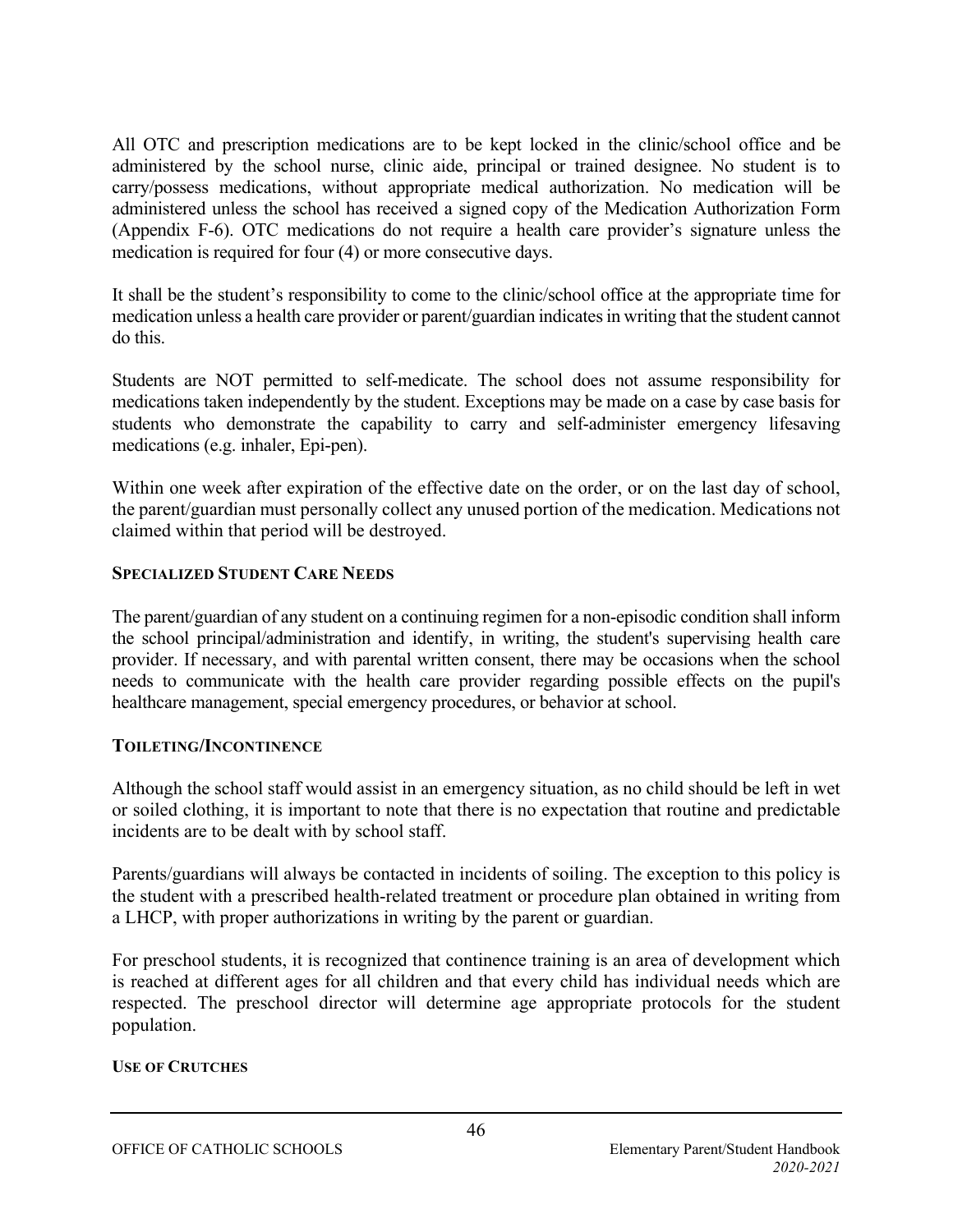An order from a Licensed Healthcare Provider (LHP) is required to use crutches at school. If a student arrives at school on crutches without a doctor's order, the parent will be called to take the student home.

#### **USE OF MICROWAVE OVEN**

Given the risk of potential harm, students' access and use of microwave ovens is prohibited.

#### **LIFE THREATENING ALLERGY**

Schools will utilize current resources and reputable materials such as; Food Allergy Research & Education (FARE) and the CDC's *Voluntary Guidelines for Managing Food Allergies in Schools and Early Care and Education Programs* to develop allergen management communications for student handbooks, classrooms, and parental publications.

All schools must provide an annual in-service educating school faculty and staff about the policy. Training will include minimizing the risk of exposure to life threatening allergens in the school setting as well as anaphylaxis recognition, medical management, and incident reporting.

Schools will utilize the policy to develop allergen management communications for student handbooks, classrooms, and parental publications. Schools will select and train staff to be utilized as anaphylaxis response teams responsible for managing an allergic crisis.

Parents/guardians of students with a life threatening allergy must inform the principal and school health personnel of any allergies and provide schools with fully executed Diocesan documents. Parents/guardians are expected to supply schools with any emergency medications as prescribed and may additionally provide the student with "safe" foods for classroom celebrations involving food. Schools will utilize Diocesan documents to formulate an emergency care plan for the student and will share this care plan with those involved with the student including, but not limited to, teacher(s), food service, bus drivers, and janitorial staff.

### *CONTROL OF COMMUNICABLE DISEASES*

#### **DISEASE**

Parents/guardians must notify the school within 24 hours if their child or any member of the immediate household has developed a communicable disease. Parents must notify the school immediately if the disease is life threatening. Parents must pick up their sick or injured child in a timely manner when contacted. If the parent cannot be reached, emergency contacts will be called to pick up the child.

The protection and welfare of each individual student is of importance in the schools of the Diocese of Arlington. In an effort to enhance the protection of students: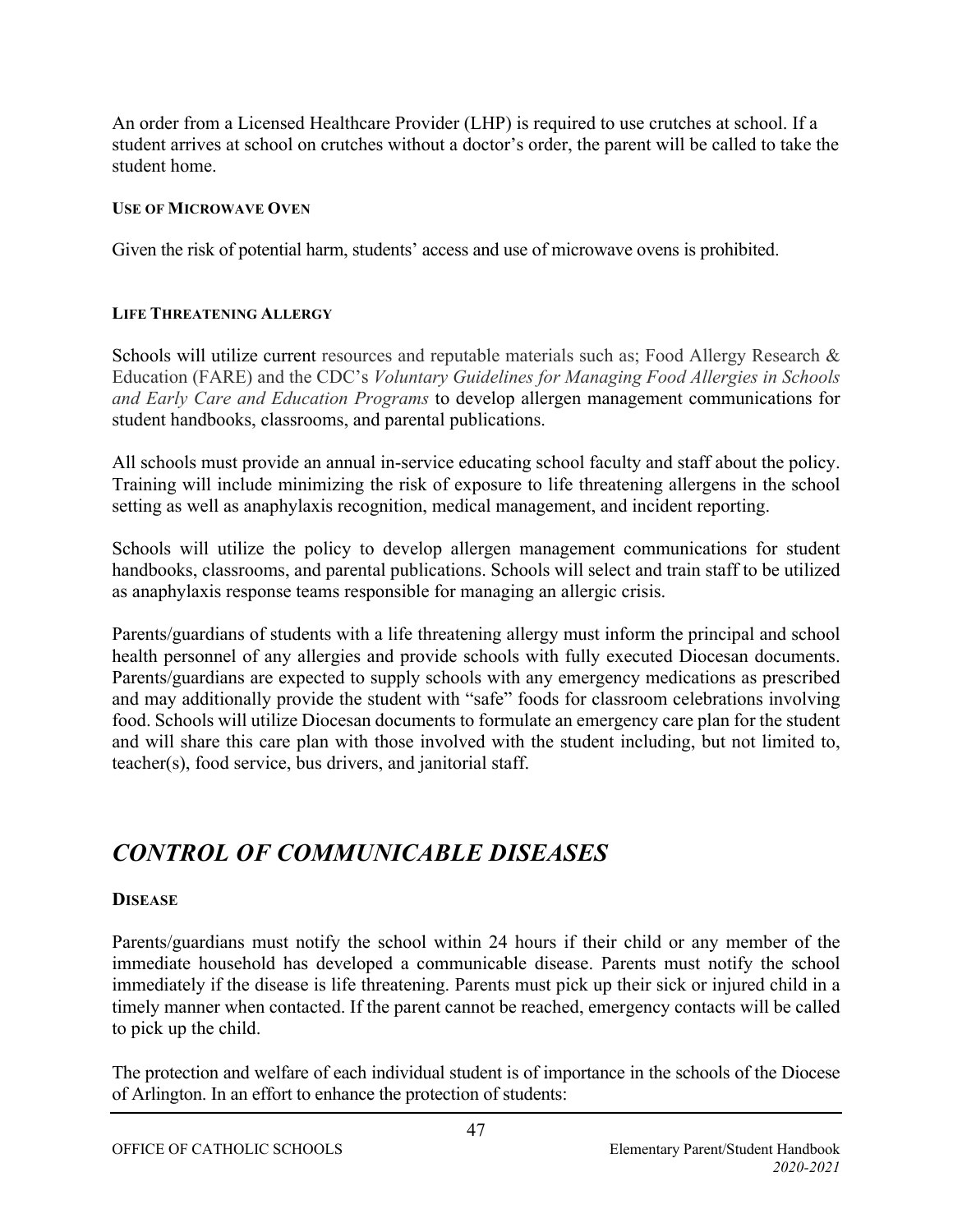- a. No daycare/preschool, elementary, middle, or secondary school student may attend class without documentary proof of adequate immunization in accordance with Virginia Department of Health's school entry requirements (or modified schedule as approved by licensed health care provider) on the Virginia School Entrance Health Form MCH-213G (*Appendix F-2*).
	- i. Parents or guardians who object to the administration of immunizing agents for their child on the grounds that they conflict with their religious tenets or practices will notify the registrar of the school to which they are applying that they seek Religious Exemption. The registrar will forward your information to the Office of Catholic Schools. If religious exemption is what is desired, please refer to Policy 624A.
	- ii. Students who have traveled or resided in a foreign country for five months or more, where tuberculosis is common, are required to provide documentation, prior to school entry, of a negative tuberculosis skin test or chest x-ray result. All Diocesan schools are responsible for compliance with local health department regulations pertaining to tuberculosis screening and treatment.
- b. Students with fevers and/or contagious or infectious diseases will be sent home promptly and will be excluded from school while in that condition, according to the Virginia Department of Health regulations. Once the student is confirmed to be free of communicable illness by a health care provider, or is fever free/symptom free for 24 hours without taking anti-fever medications, the student may return to school.
- c. School health personnel will follow the Virginia Department of Health Communicable Disease Chart, found in the *Virginia School Health Guidelines*, when referring suspected cases of communicable disease to the local health department for excluding or readmitting a student.
- d. The Diocese of Arlington has comprehensive guidelines for school/parish based influenza vaccination clinics. The liability associated with the vaccination of children is great. The Diocese of Arlington does not promote school based vaccination clinics for children during school hours, and in the absence of the parent, with the exception of a state or federal emergency. Any school wishing to offer an onsite school influenza vaccination program must comply with all aspects of the Memorandum of Agreement (*Appendix F-18*). Vendors wishing to serve as vaccinators must be fully vetted by the Office of Risk Management prior to the consummation of any contract for services.

### **LICE**

All students determined to have an active case of lice will be excluded from school until they receive treatment. It is the responsibility of the parent/guardian to provide appropriate and adequate treatment for the student and home environment as recommended by their health care professional. Readmission to school is determined by the school nurse/administration based upon re-inspection and the effectiveness of treatment. Follow up treatment is expected and verified by the school nurse/administration. Classroom contacts may be inspected.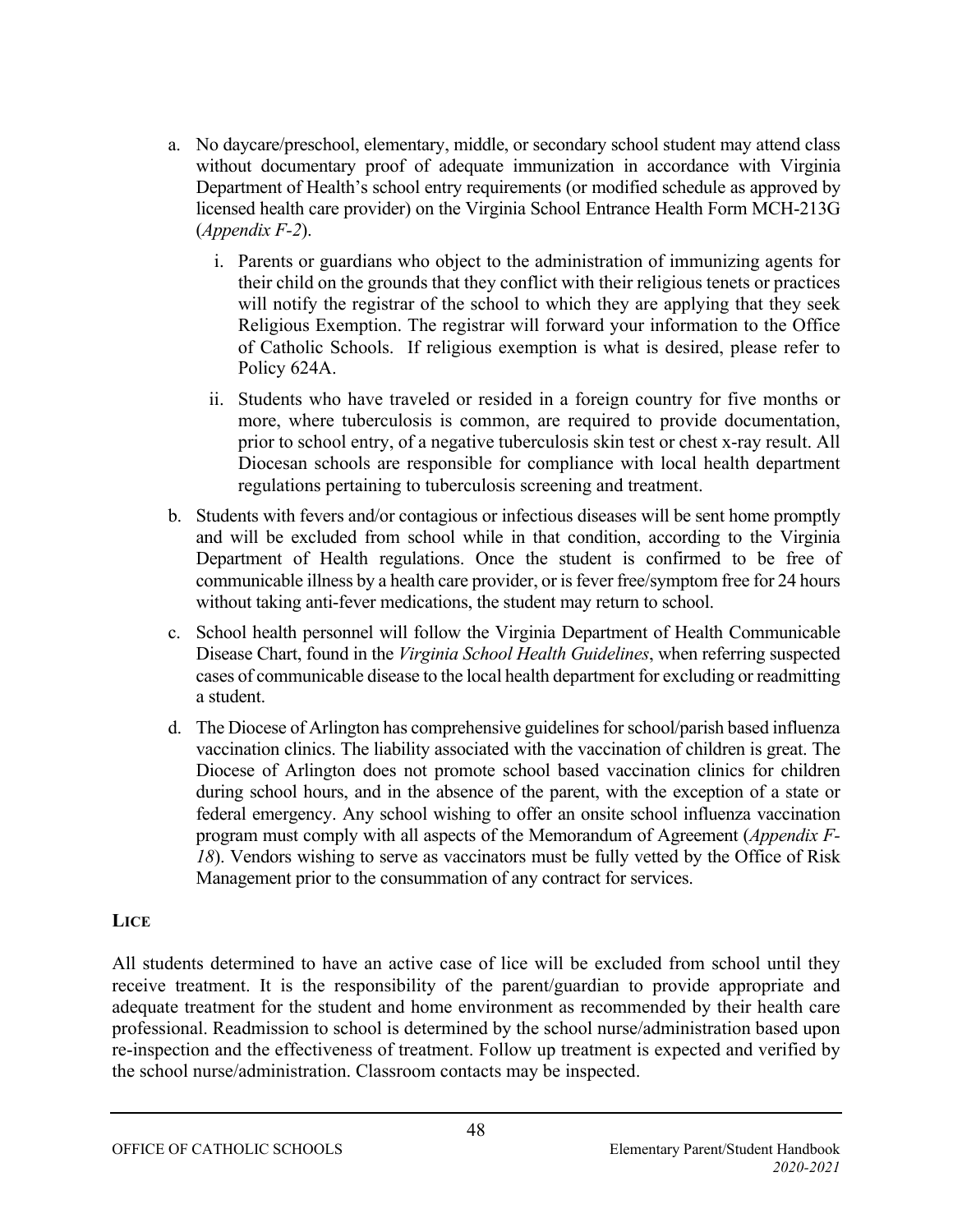If a student is suspected of having an infestation of lice, parents/guardians will be notified and asked to pick the student up from school. The school will provide detailed information concerning treatment; however, the student will not be allowed to return to school until the hair and scalp are free of all nits. The parents of the students in that grade level will be notified that a case of lice is suspected and asked to check their own students

### *BLOODBORNE DISEASE*

The Christian community is called to respond to the sick in our midst with compassion and justice. The diocese recognizes its obligation to protect the rights of individual students infected with Hepatitis and HIV and to provide a safe environment for students, staff members, and the public. Students who are infected with bloodborne Hepatitis, Human Immunodeficiency Virus (HIV), or HIV-related conditions must be provided the opportunity to receive a Catholic school education in a regular classroom unless the student's health interferes significantly with school performance.

Since it is known that bloodborne Hepatitis and HIV are not transmitted through casual contact, any student who is infected will continue education in a regular classroom assignment unless his or her health status requires otherwise. It is the intent of the Diocese of Arlington Office of Catholic Schools to follow the recommendations of the U.S. Centers for Disease Control and Prevention (CDC) and the Virginia Department of Health which state that most bloodborne Hepatitis and HIV-infected children be allowed to attend school in an unrestricted setting, and that decisions regarding school attendance be based on the medical condition of each child and the expected type of interaction with others in that setting.

Persons involved in the implementation and monitoring of this policy shall maintain confidentiality of records in compliance with federal and state law and diocesan policy. All diocesan schools shall also maintain a program of information and training for school staff members to ensure a consistent and accurate understanding regarding prevention of exposure to bloodborne pathogens. This includes training related to the proper application of universal/standard precautions.

# *FIRE/EMERGENCY DRILLS*

To ensure the safety of children, personnel and visitors to Saint Timothy Catholic School, it is necessary to conduct regular fire drills and to inspect the physical plant for fire safety. At the beginning of the school year, fire/emergency drill instruction will be provided in each homeroom with continued instruction and practice throughout the year

# *SEXUAL HARASSMENT AND/OR SEXUAL ABUSE – STUDENTS*

Sexuality affects all aspects of the person including, in a general way, the aptitude for forming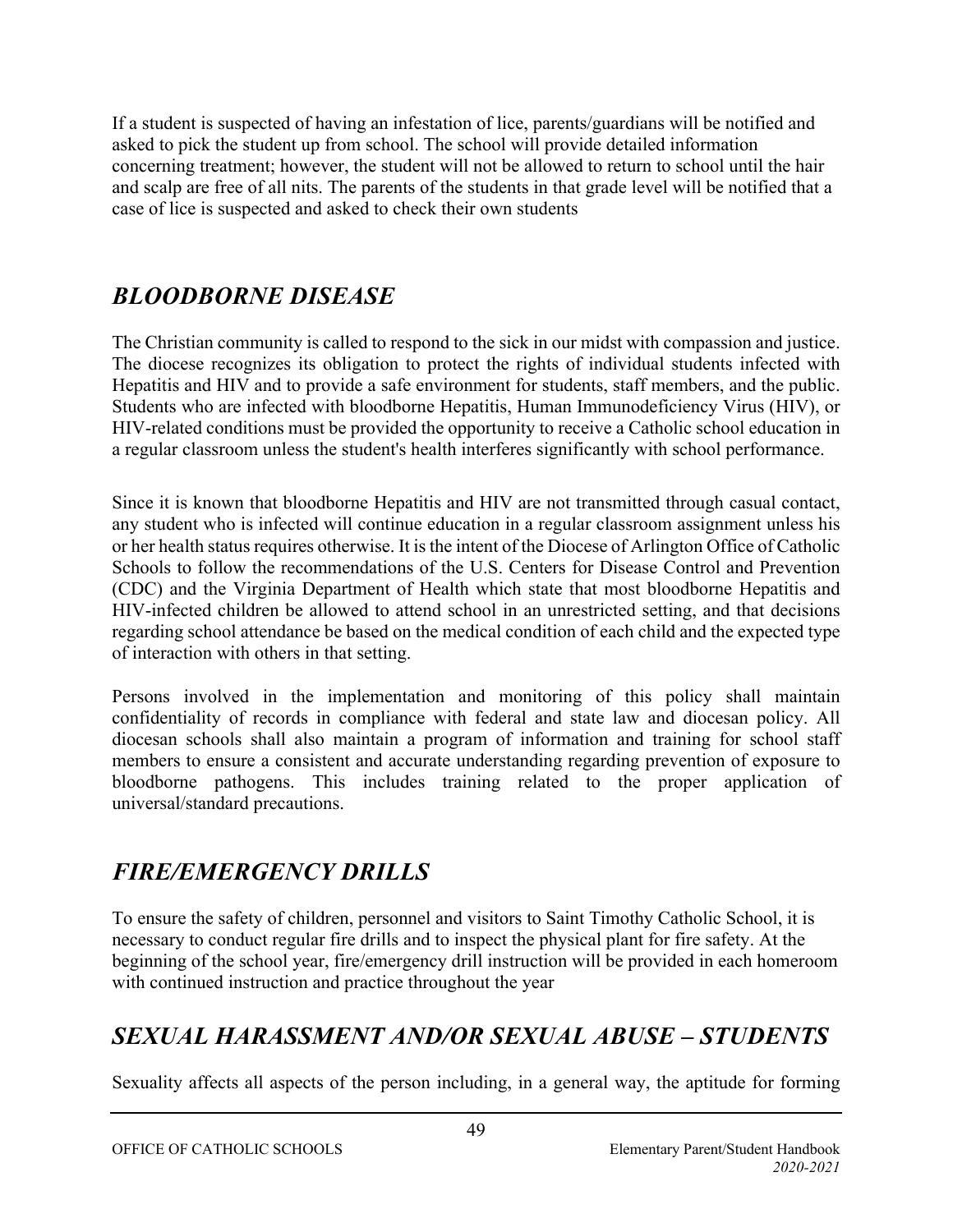bonds of communion with others. The Office of Catholic Schools of the Diocese of Arlington endeavors to provide for its students an atmosphere free from sexual harassment.

No student is to sexually harass another member of the school community. Any student who engages in sexual harassment shall be subject to disciplinary action, up to, and including, expulsion.

Sexual harassment is defined as any unwelcome sexual advance, unwelcome physical contact of a sexual nature, or unwelcome verbal or physical conduct of a sexual nature. "Unwelcome verbal or physical conduct of a sexual nature" includes, but is not limited to, "the deliberate, repeated making of unsolicited gestures or comments, or the deliberate, repeated display of offensive, sexually graphic materials via any media source which is not necessary for school purposes."

Any student who believes that he or she is being sexually harassed shall immediately report such information to the supervising teacher and to the school principal/administration. A student who is uncomfortable for any reason in reporting such alleged harassment to the teacher and/or school principal/administration, or is not satisfied in doing so, may report the matter directly to the Superintendent of Schools. Any information reported shall, to the extent possible, be treated as confidential. All claims of sexual harassment shall be thoroughly investigated in an appropriate manner under the supervision of the Superintendent of Schools and/or another designated Chancery official.

No student will be subject to any retaliation or disciplinary action on the part of the school for reports of sexual harassment made in good faith.

In adherence to the *Charter for the Protection of Children and Young People*, schools will offer the "Safe Environment Program" endorsed by the Office of Catholic Schools. This program will be presented annually to students in selected grades (Policy 616.5).

Parents/guardians should be afforded the opportunity to review the materials prior to presenting the program at any given grade level and reserve the right to remove their children from the classes.

# *HAZING*

Hazing is defined as the imposition of strenuous, often humiliating, tasks as part of a program of rigorous physical training and initiation.

Hazing is prohibited. School personnel will not tolerate any hazing on Diocesan school grounds, in virtual school, or at any school-sponsored activity (on or off school grounds). In addition, the Office of Catholic Schools expects students and parents who become aware of an act of hazing to report it to appropriate school personnel (e.g. principal, teacher, school counselor). The Office of Catholic Schools expects staff members who become aware of an incidence of hazing to report the hazing to school administration for further investigation.

In cases of reported hazing, the principal or designee shall interview all students involved (i.e. the aggressor(s) and the victim(s)) and investigate, as appropriate. This investigation may include interviews with students, parents, and school staff; review of school records; and identification of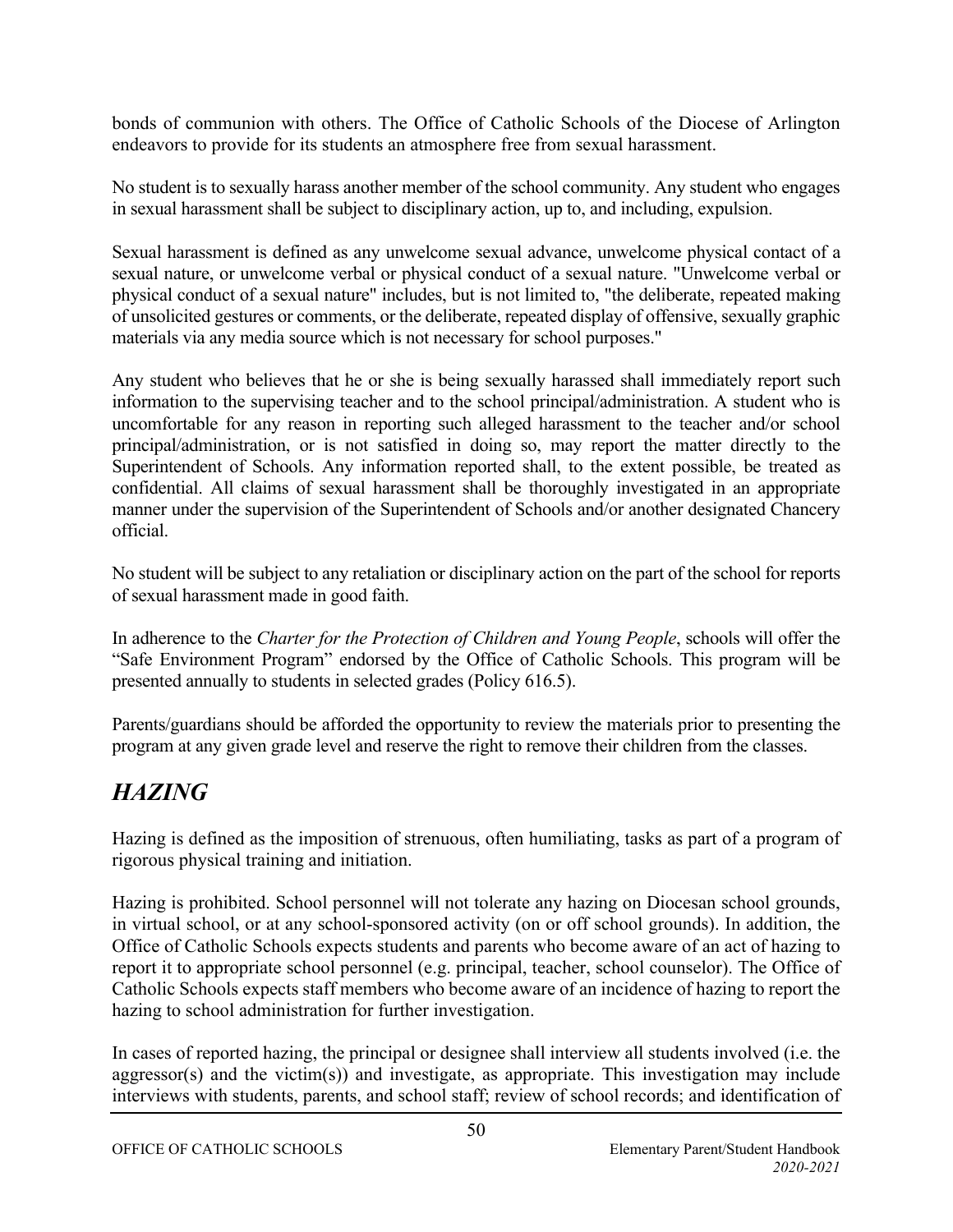parent and family issues. Any student who retaliates against another for reporting hazing may be subject to appropriate consequences.

Consequences for students who engage in hazing shall depend on the results of the investigation and may include:

- a. Counseling
- b. A parent conference
- c. Suspension and/or Expulsion Depending on the severity of the incident(s), the principal may also report incidents of hazing to law enforcement if appropriate.

# *BULLYING*

Bullying is defined as any aggressive and unwanted behavior that is intended to harm, intimidate, or humiliate the victim; involves a real or perceived power imbalance between aggressor or aggressors and victim; and is repeated over time or causes severe emotional trauma. Bullying includes cyber bullying. Bullying does not include ordinary teasing, horseplay, argument, or peer conflict.

Examples include, but are not limited to:

- a. Physical intimidation or assault
- b. Extortion
- c. Oral or written threats, including text messaging
- d. Malicious teasing
- e. Putdowns
- f. Name calling
- g. Threatening looks
- h. Gestures or acts of aggression (Overt and Covert)
- i. Cruel rumors & false accusations
- j. Social Isolation
- k. Cyber bullying

School personnel will not tolerate any bullying on Diocesan school grounds or at any schoolsponsored activity (on or off school grounds). In addition, the Office of Catholic Schools expects students and parents who become aware of an act of bullying or cyberbullying to report it to appropriate school personnel (e.g. principal, teacher, school counselor). The Office of Catholic Schools expects staff members who become aware of an incident of bullying to take appropriate steps to intervene unless intervention would be a threat to staff members' safety. If a staff member believes that his/her intervention has not resolved the matter, or if the bullying persists, he/she shall report the bullying to the school principal for further investigation.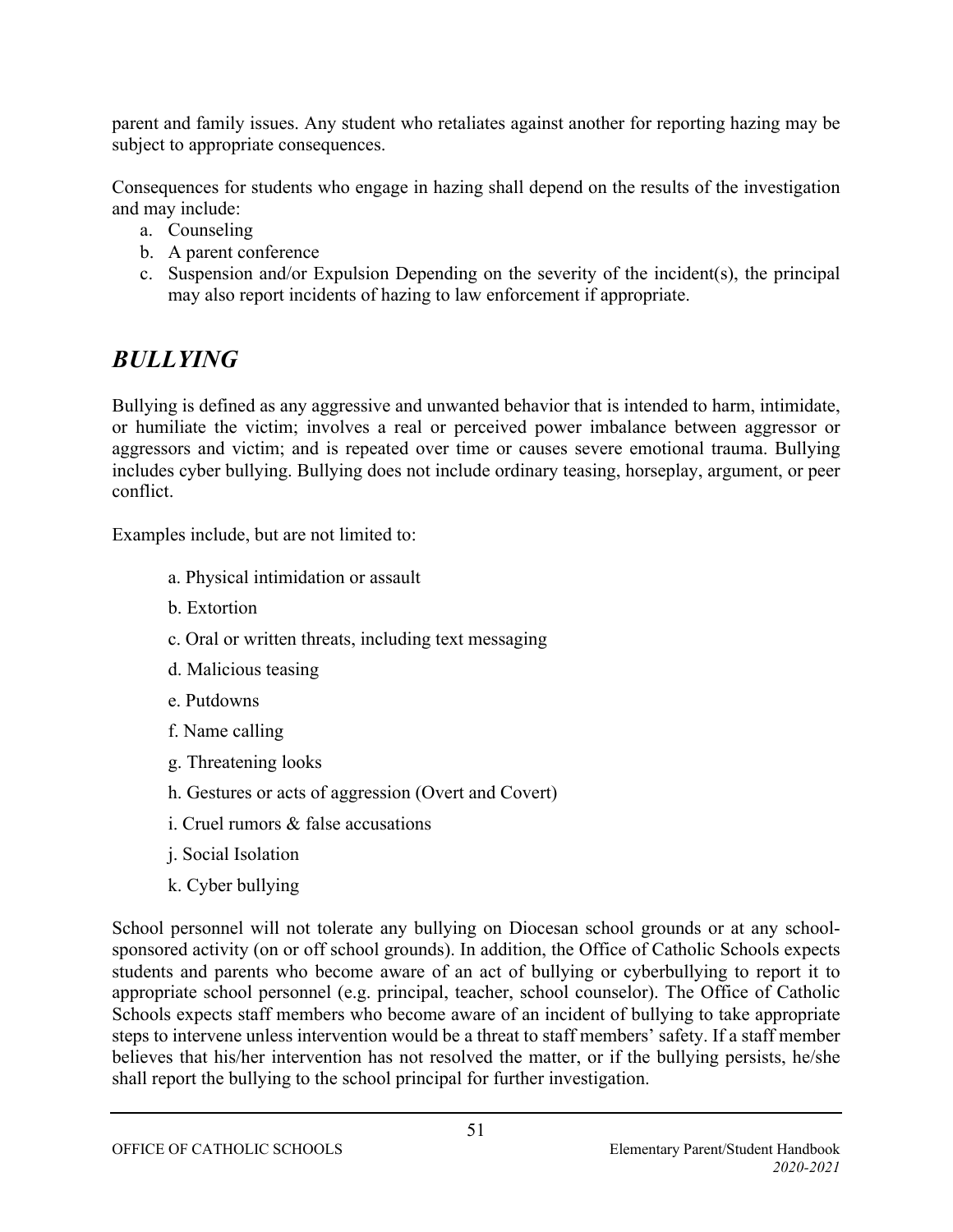In cases of reported bullying, the principal or designee shall interview all students involved (i.e. the aggressor(s) and the victim(s)) and investigate, as appropriate. This investigation may include interviews with students, parents, and school staff; review of school records; and identification of parent and family issues. Any student who retaliates against another for reporting bullying may be subject to appropriate consequences.

Consequences for students who bully others shall depend on the results of the investigation and may include:

- a. Counseling
- b. Parent conference
- c. Suspension and/or Expulsion

Depending on the severity of the incident(s), the principal may also report incidents of bullying to law enforcement, if appropriate.

### *RESPECT FOR LIFE*

A fundamental tenet of our Catholic faith is that human life must be respected and protected absolutely from the moment of conception. In the event of a student pregnancy or participation in an abortion, the school may condition continued enrollment in the school upon the student's/family's compliance with the foregoing and other corollary tenets of the Catholic Church.

### *ASBESTOS MANDATORY YEARLY NOTIFICATION*

### **ASBESTOS NOTIFICATION**

In the past, asbestos was used extensively in building materials because of its insulating, sound absorbing, and fire retardant capabilities. Virtually any building constructed before the late 1970s contains some asbestos. Intact and undisturbed, asbestos materials generally do not pose a health risk. Asbestos materials, however, can become hazardous when, due to damage or deterioration over time, they release fibers.

In 1986, Congress passed the Asbestos Hazard Emergency Response Act (AHERA) which requires schools to be inspected to identify any asbestos containing building materials. Every two years, Saint Timothy Catholic School has conducted an inspection to determine whether the condition of the known or assumed asbestos containing building materials (ACBM) has changed and to make recommendations on managing or removing the ACBM. At the last inspection, all materials listed in the Management Plan as asbestos-containing (or assumed to be asbestos-containing) were inspected and found to be in good condition.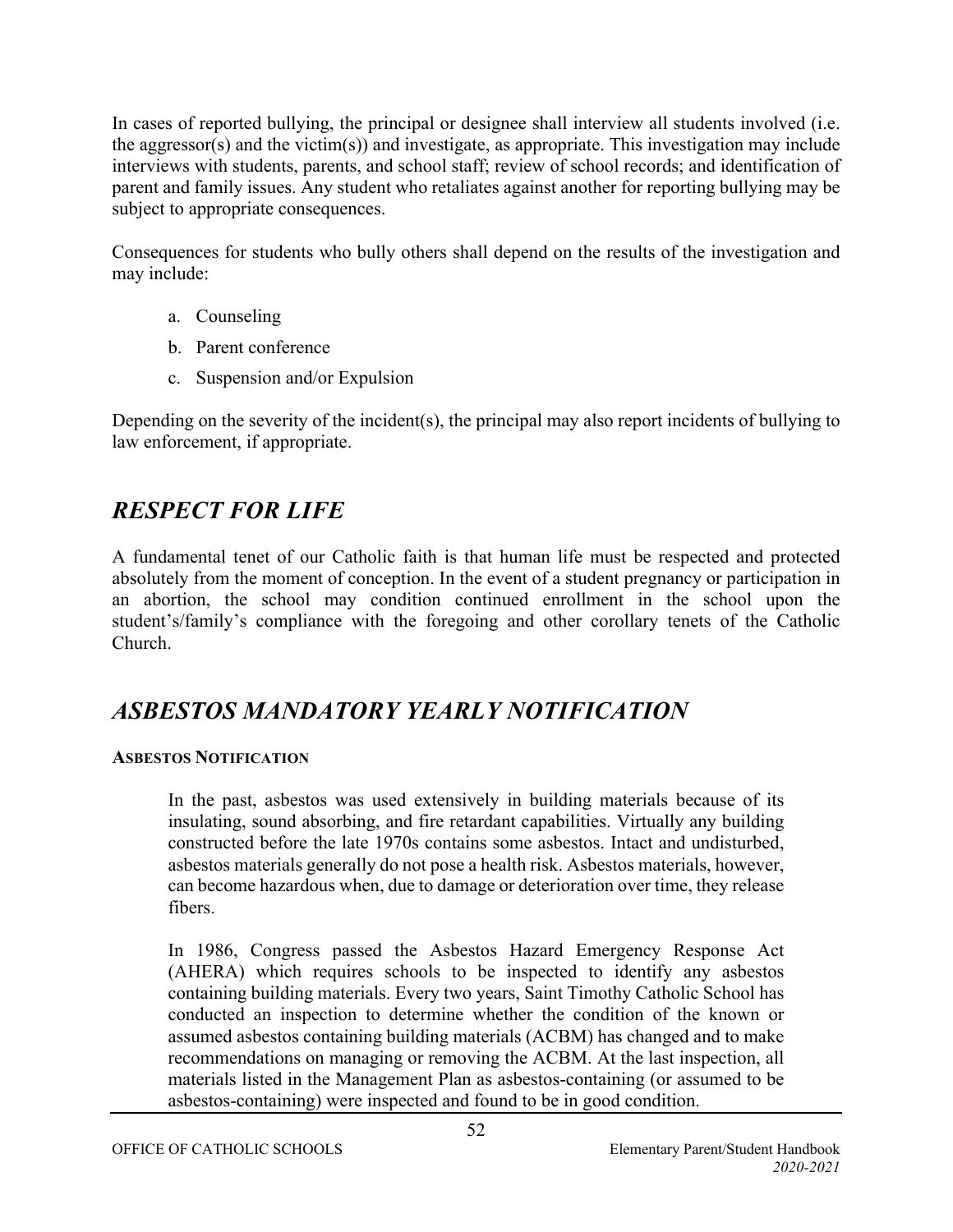The law further requires an asbestos management plan to be in place. The Saint Timothy Catholic School Asbestos Management Plan has several on-going requirements.

It is the intention of Saint Timothy Catholic School to comply with all federal and state regulations controlling asbestos and to take whatever steps are necessary to ensure students and employees a health and safe environment in which to learn and work. You are welcome to review a copy of the asbestos management plan at the school during regular business hours. The Maintenance Coordinator, as Director of Operations, is our designated asbestos program coordinator, and all inquiries regarding the asbestos plan and asbestos-related issues should be directed to the coordinator.

# *VIDEO SURVEILLANCE CAMERAS*

Saint Timothy Catholic School elects to utilize video surveillance cameras in order to maintain a safe and secure environment.

- a. At the discretion of the principal/head of school or his/her designees, video surveillance cameras may be placed in public locations deemed appropriate. Such locations may include, without limitation, school entrances/exits, lobby areas, hallways, classrooms, cafeterias, athletic areas, gathering spaces, and outdoor grounds, as well as school buses.
- b. Restrooms, changing rooms, private offices, nurse's offices, and locker rooms are excluded from security camera use.
- c. It is recognized that it will not be possible to monitor all building areas, rooms, and grounds, or to monitor any location at all times.

Schools making use of video surveillance cameras will provide notice to staff, students, and parents/guardians, by means of inclusion of this policy in their respective handbooks, that video surveillance may occur on school property. In addition, school leadership may elect to install signs at building entrances or other locations deemed appropriate to inform visitors and invitees that video surveillance may occur.

To the extent video images may be deemed appropriate to create student records or personnel records, the school shall comply with any applicable state and federal laws related to record maintenance, retention, and disclosure.

Video images obtained by the school shall be viewed by authorized school and diocesan personnel as necessary. The school and the diocese may rely on the images obtained by the video surveillance cameras in connection with the enforcement of diocesan or school policies, regulations, codes of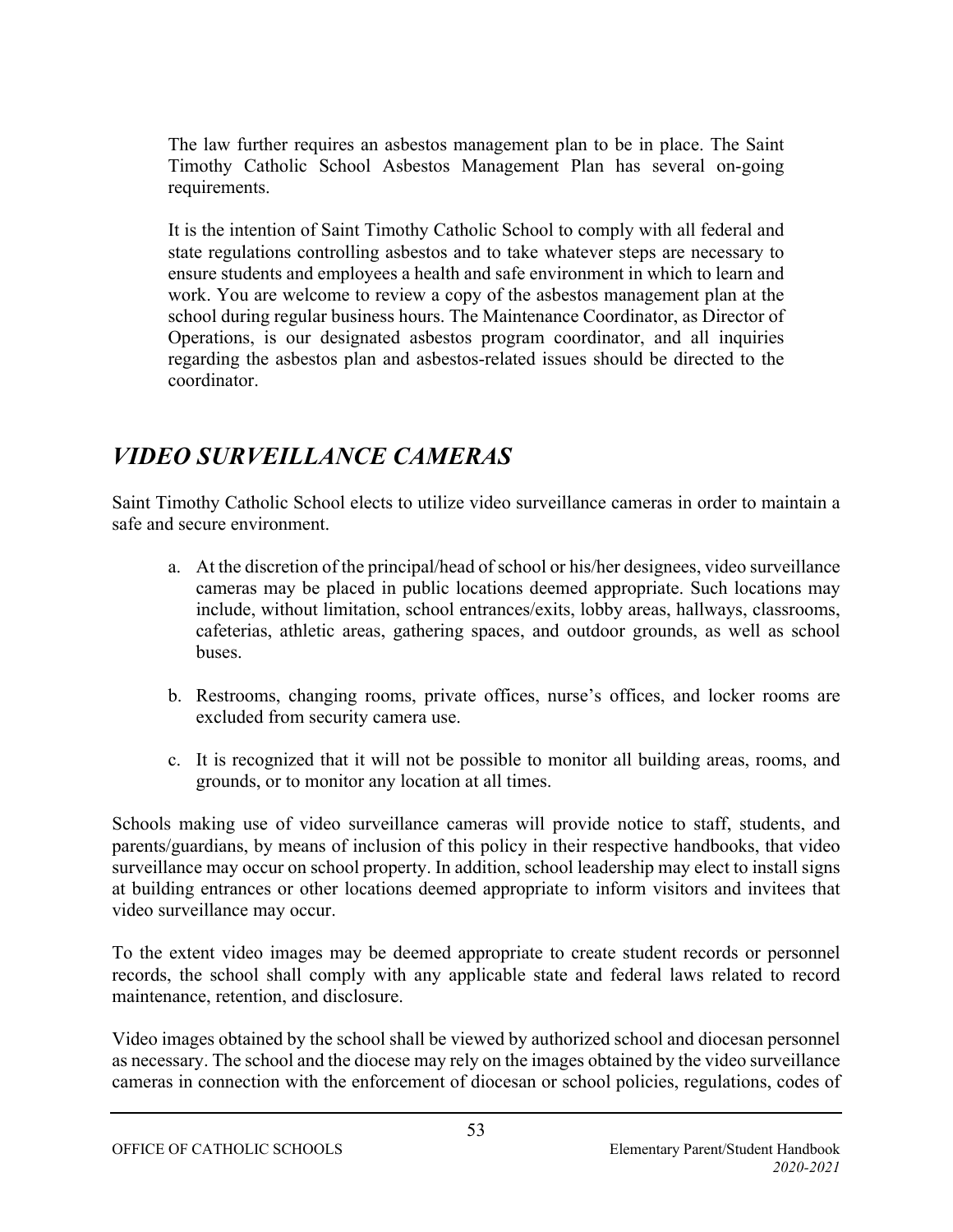conduct, building rules, and other applicable laws or rules, including, but not limited to, use of such images in student and staff disciplinary proceedings and matters referred to local law enforcement agencies in accordance with applicable law. Video images may become part of a student's educational record or a staff member's personnel record in accordance with applicable law.

All video recordings shall be stored in a secure place. Recordings will be saved for no less than 30 days, and may be retained longer if deemed appropriate. All video recordings are the sole property of the Catholic Diocese of Arlington. Release of such videos will be made only with the permission of the diocesan Superintendent of Schools or his/her designee.

54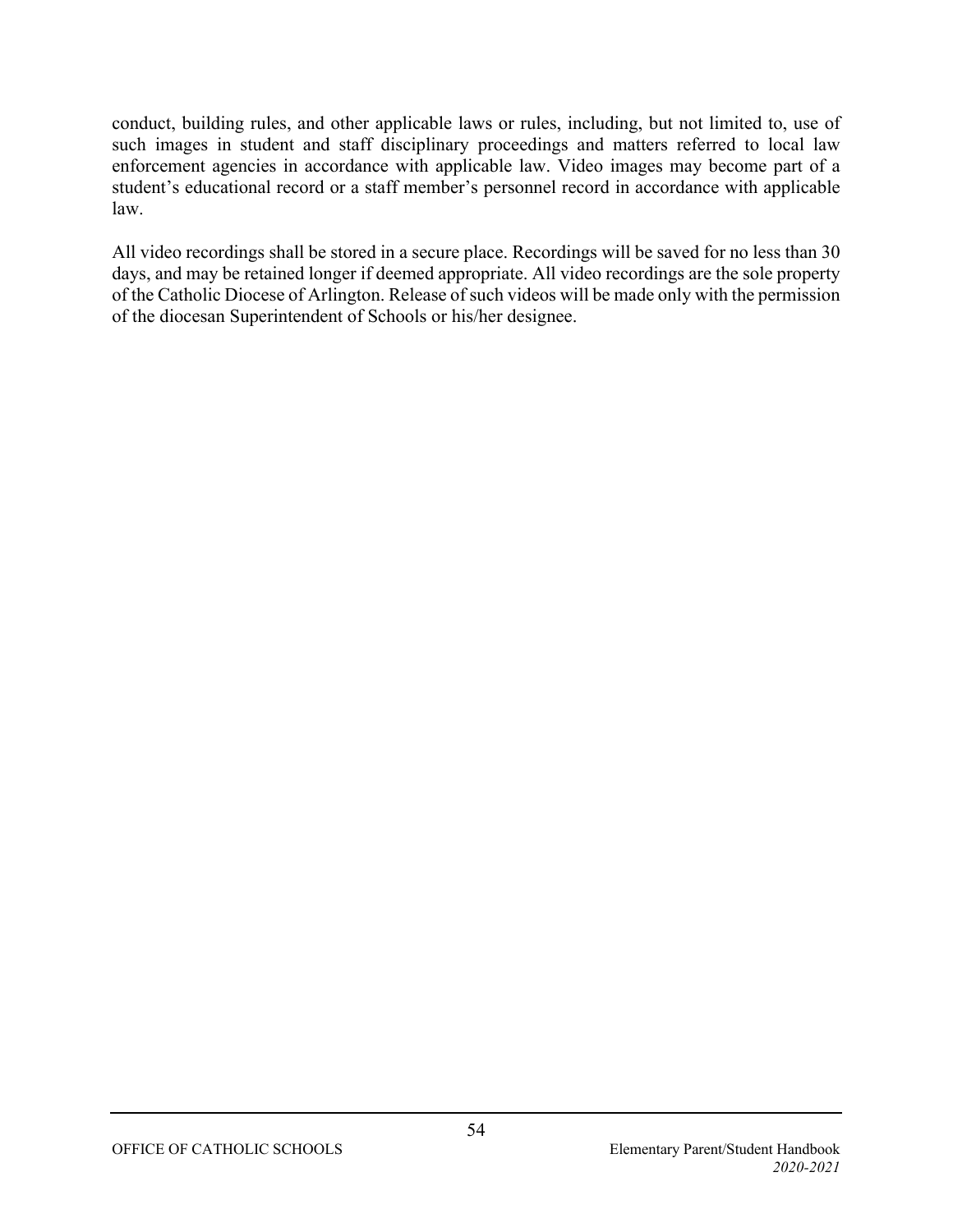# **IX. STUDENTS WITH SPECIAL NEEDS**

The Office of Catholic Schools recognizes the beauty and potential inherent within each student. In an effort to foster continued growth, the school embraces the challenge to provide assistance and programs to serve students with special needs according to the resources available within/to the school. Parents/guardians are considered an integral part of the process.

In order to accommodate a student who has been evaluated for special learning needs, parents are obligated to share educational/psychological testing results and any resulting plan with the school. The refusal to provide such information is grounds for terminating enrollment in the school. A student may be admitted on a probationary basis with dates and criteria of evaluation clearly established in writing.

If a student has a documented disability, a copy of the Individualized Education Plan (IEP), Individualized Services Plan (ISP), 504 plan, and/or Student Assistance Plan (SAP) should be maintained in the student's confidential file. Students who have a documented disability, but do not qualify for services through the local public school, may be eligible for interventions through a Student Assistance Plan written at the Catholic school.

When a student qualifies for special education services through the public school and will not receive services, an Individualized Catholic Education Plan can be written following the information in the Guidelines for Serving Students with Special Needs.

Failure of the parent to sign the Student Assistance Plan or Individualized Catholic Education Plan does not prevent the implementation of the plan.

Students with disabilities are expected to follow the school's policies and honor code.

To complement the teaching staff and to offer additional support to students who may benefit, Saint Timothy Catholic School has instituted a Resource Center. The center includes the services of resource teachers, a Title I reading specialist, a counselor, and an independent speech/language pathologist. Although testing for learning disabilities is not completed by the Resource Center staff, they are able to assist you in advocating for testing for your child through the county or can direct you for private evaluation. The Resource Center staff and classroom teachers implement both ICEP (Individualized Catholic Education Plans) and SAP (Student Assistance Plans). Speech evaluation and therapy are also available to our students through a private agency for an additional fee. Parents or teachers can make a referral to the Resource Center.

All records pertaining to learning disabilities will be maintained in a locked confidential file with access provided by the Resource Center to appropriate personnel only. This information will not be part of the student's cumulative file.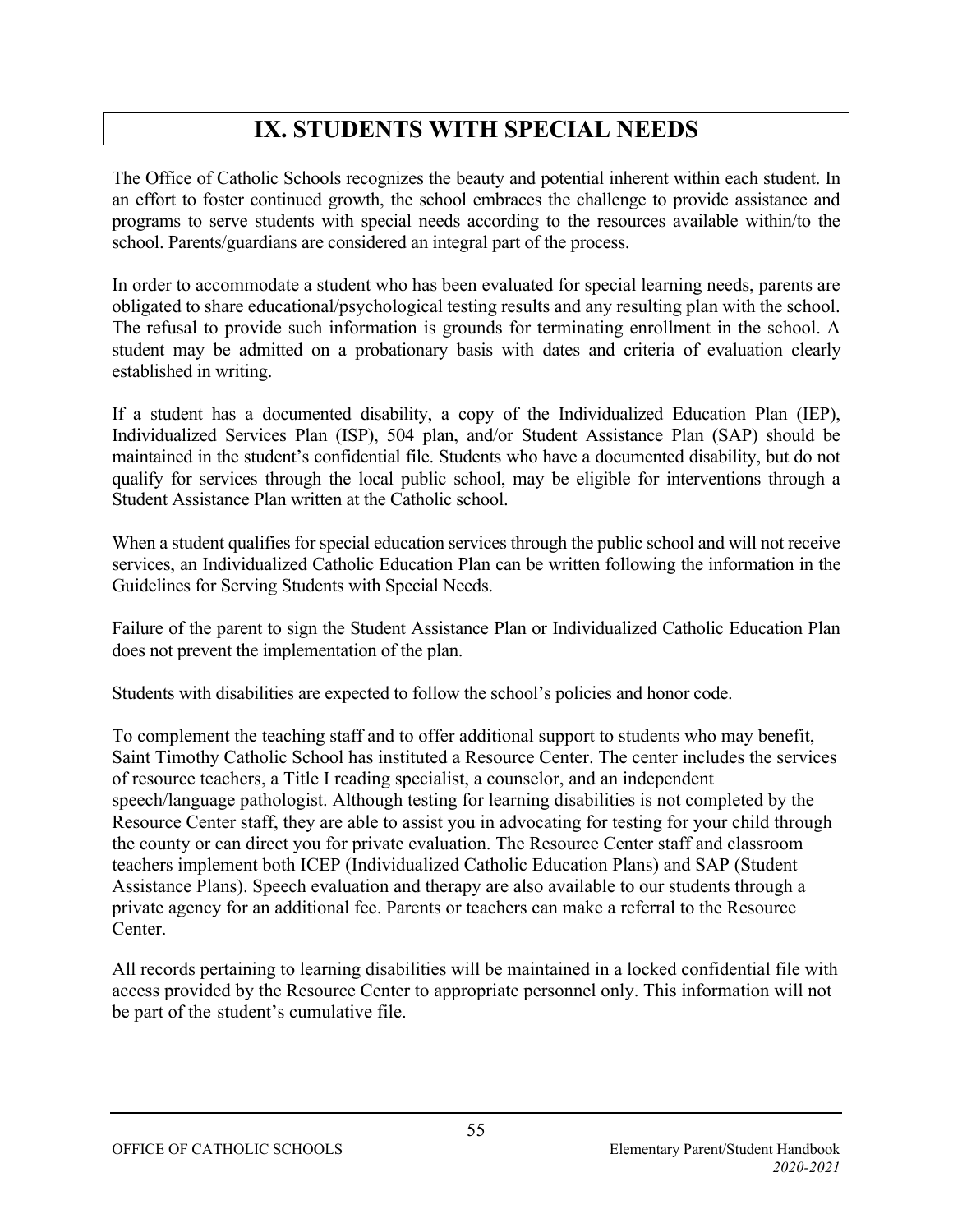# **X. EXTENDED DAY**

# *EXTENDED DAY PROGRAM*

The school may offer an extended day program on days when the school is in session for students who are currently enrolled in the school's academic program. See Section IV, *General School Policies*, regarding fees to utilize this program. Parents/guardians must sign their child(ren) in/out when they are being placed in/released from the program at the end of the school day. All provisions in this handbook (except Section II, *Academics*, but including the section on *Technology*), apply to the Extended Day Program.

### *CRISIS MANAGEMENT/EMERGENCY PREPAREDNESS PLAN*

A Crisis Management/Emergency Preparedness Plan has been developed and approved. All employees have been trained accordingly.

### *OVER-THE-COUNTER SKIN PRODUCTS*

All non-prescription drugs and over-the-counter skin products shall be used in accordance with the manufacturer's recommendations. Non-prescription drugs and over-the-counter skin products shall not be kept or used beyond the expiration date of the product.

For all over-the-counter skin products:

- a. written parent/guardian authorization noting any known adverse reactions shall be obtained;
- b. shall be in the original container labeled with the child's name;
- c. does not need to be kept locked, but shall be inaccessible to children under five years of age;
- d. any center-kept sunscreen shall be hypo-allergenic and have a minimum SPF of 15;
- e. children nine years of age and older may administer their own sunscreen, if supervised.

When insect repellent is used, a record shall be kept that includes the child's name, date of use, frequency of application, and any adverse reaction. Manufacturer's instructions for age, duration, and dosage shall be followed.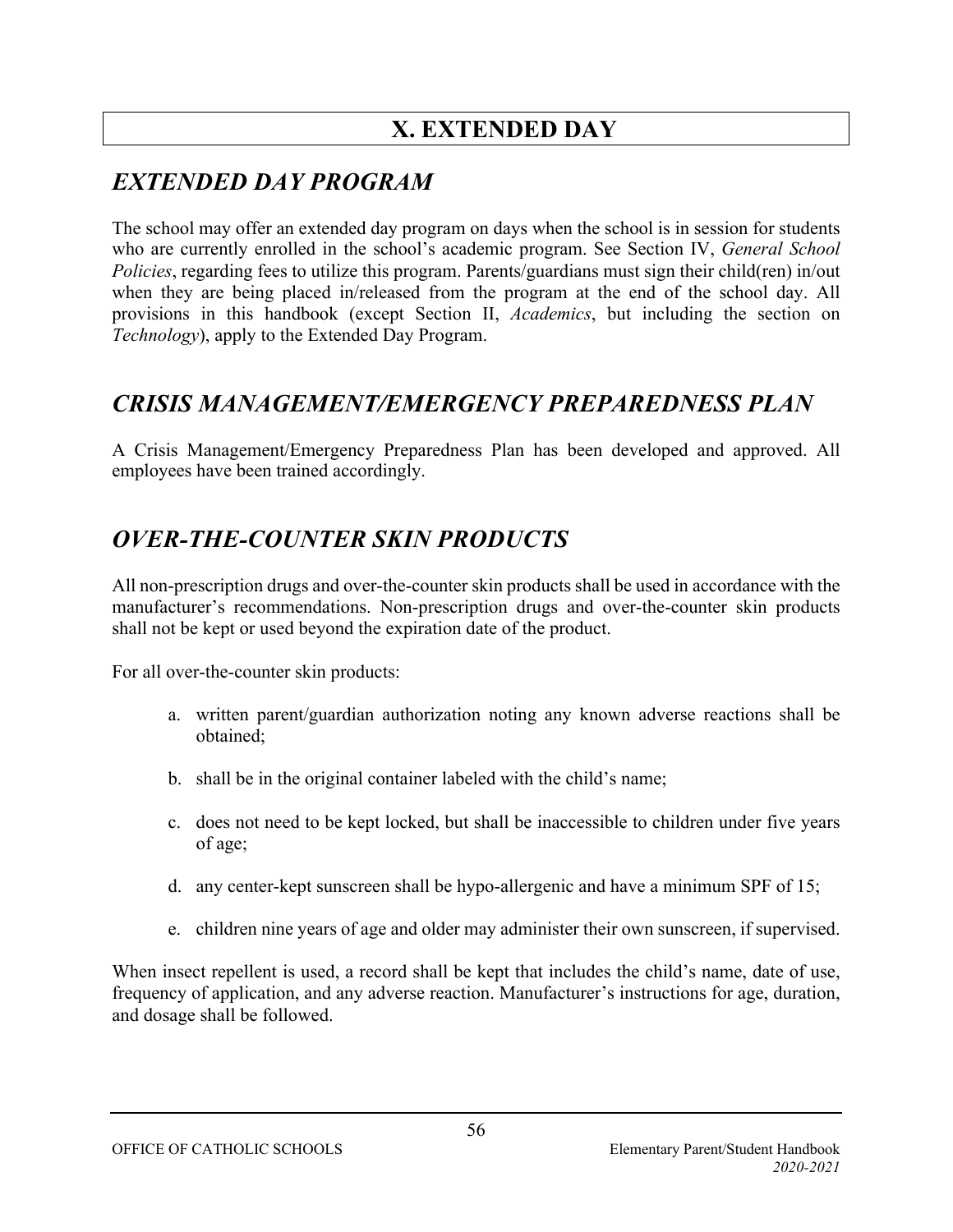### *LICENSING INFORMATION*

The Commonwealth of Virginia helps assure parents/guardians that child day programs that assume responsibility for the supervision, protection, and well-being of a child for any part of a 24-hour day are safe. Title 63.1, Chapter 10 of the Code of Virginia gives the Department of Social Services authority to license these programs. While there are some legislative exemptions to licensure, licensed programs include child day centers, family day homes, child day center systems, and family day systems. The state may also voluntarily register family day homes, which are not required to be licensed.

Standards for licensed child day centers address certain health precautions, adequate play space, a ratio of children per staff member, equipment, program and record keeping. Criminal record checks and specific qualifications for staff and most volunteers working directly with children are also required. Standards require the facility to meet applicable fire, health, and building codes.

Compliance with standards is determined by announced and unannounced visits to the program by licensing staff within the Department of Social Services. In addition, parents or other individuals may register a complaint about a program, which will be investigated if it violates a standard.

Three types of licensing may be issued to programs. Conditional licenses may be issued to a new program to allow up to six months for the program to demonstrate compliance with the standards. A regular license is issued when the program substantially meets the standards for licensure. A provisional license, which cannot exceed six months, is issued when the program is temporarily unable to comply with the standards. Operating without a license when required constitutes a misdemeanor which, upon conviction, can be punishable by a fine of up to \$100 or imprisonment of up to 12 months or both for each day's violation.

If you would like additional information about the licensing of child day programs or would like to register a complaint, please contact the Regional Office of Social Services closest to you.

Fairfax Licensing Office 3701 Pender Drive, Suite 125 Fairfax, VA 22030 (703) 934-1505

Northern Virginia Regional Office 320 Hospital Drive, Suite #23 Warrenton, VA 22186 (540) 347-6345

(804) 662-9743

Eastern Regional Office Pembroke Office Park Pembroke Four Office Building, Suite 300 Virginia Beach, VA 23452-5496 (757) 491-3990

Central Regional Offices 1604 Santa Rosa Road, Suite 130 Richmond, VA 23229-5008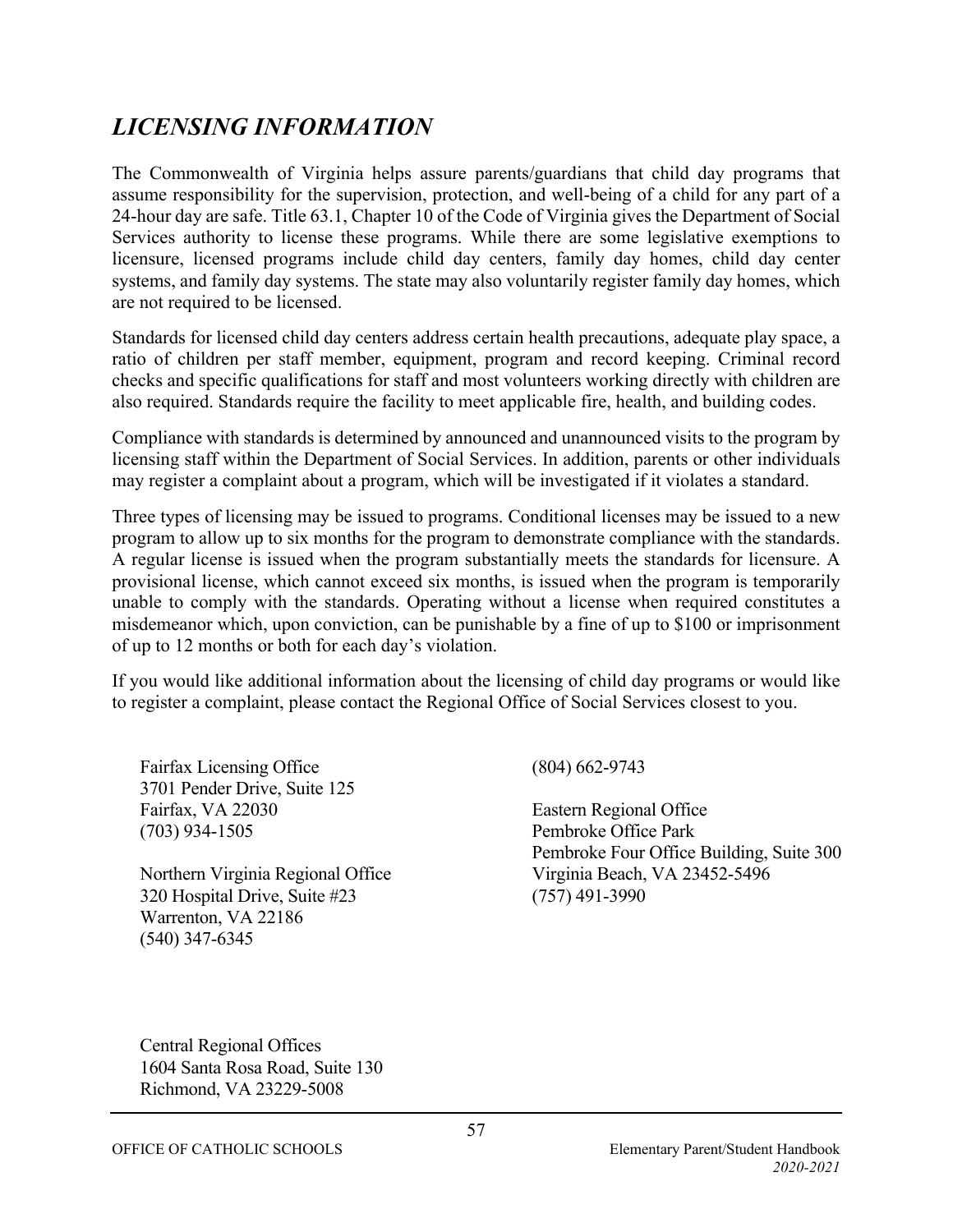Verona Licensing Office Post Office Box 350 Verona, Virginia 24482-0350 (540) 248-9345

Piedmont Regional Office Commonwealth of Virginia Building 210 Church Street, S.W., Ste. 100

Roanoke, VA 24011-1779 (540) 857-7920

Abingdon Licensing Office 190 Patton Street Abingdon, VA 24210 (540) 676-549

### *INSURANCE*

The extended day program is covered by public liability insurance through the Diocese of Arlington and the Catholic Mutual Relief Society of America. Student insurance must be provided by the family through their own policy or purchased through an independent school insurance provider.

### *TAX INFORMATION*

Because the Internal Revenue Service requires identification of care givers in order to claim a credit for child and dependent care expenses, the program staff will complete and return to the parent/guardian any W-10 that is sent in, provided Part II is already completed by the parent.

### *PARENTAL/GUARDIAN INVOLVEMENT*

In compliance with state regulations for state licensed programs, a custodial parent/guradian shall be admitted to any child day program. Such right of admission shall apply only while the child is in the child day program (63.2-1813 of Code of Virginia).

"[Insert Additional Extended Day Information here - Optional]"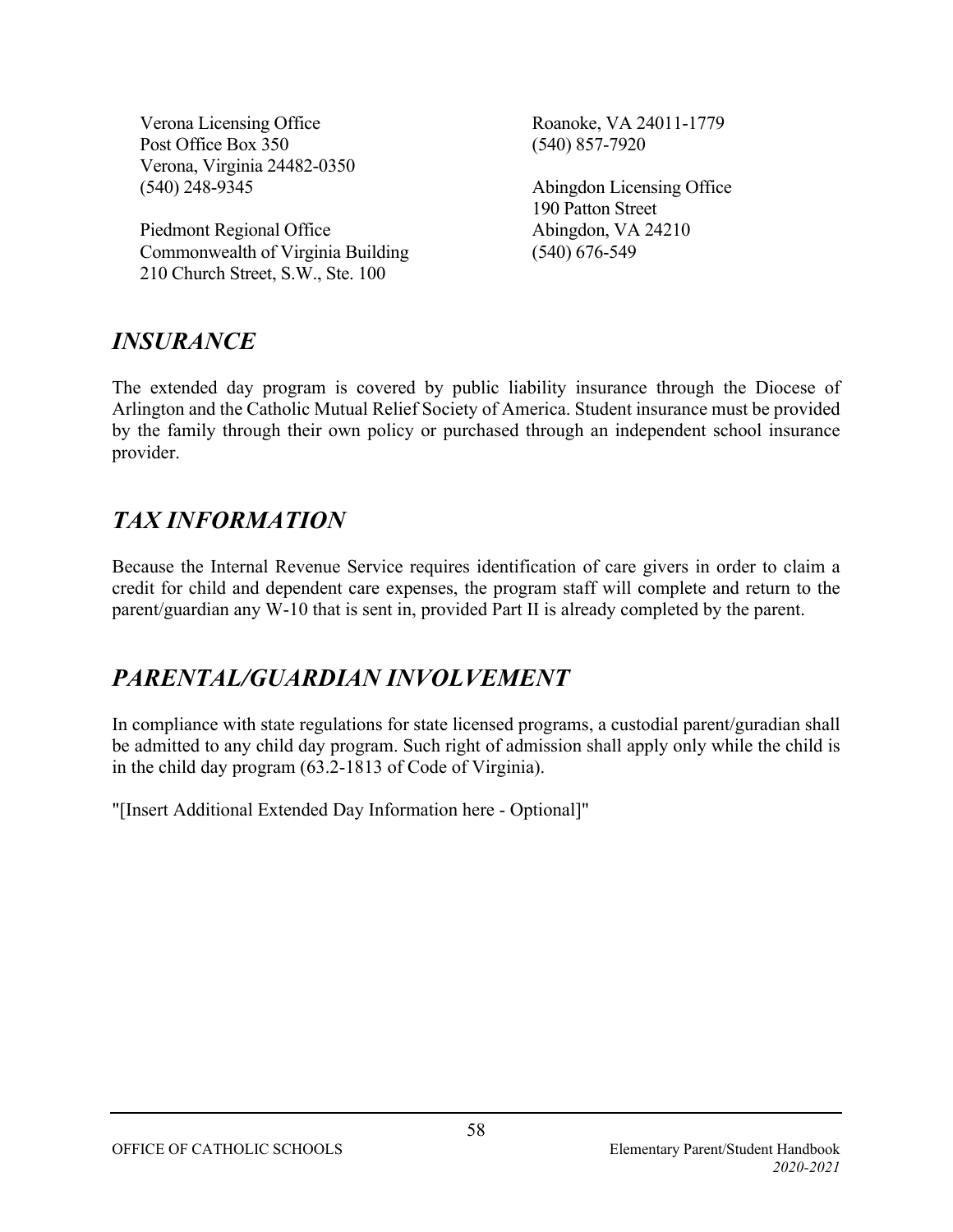### **APPENDICES**

All school forms and additional information can be found on our school website: *sainttimothyschool.org*

Diocesan Forms:

Permission for Emergency Care Form (*Appendix F-1*) Confidential Health History Update (*Appendix F-1A*) Virginia School Entrance Health Form (*Appendix F-2*) Virginia School Entrance Health Form Instructions (*Appendix F-2A*) Inhaler Authorization Form (*Appendix F-3*) Asthma Action Plan (*Appendix F-3A*) Epipen/Twinject Authorization Form (*Appendix F-4*) Allergy Action Plan (*Appendix F-4A*) Diabetes Reference Emergency Plan: Hyperglycemia & Hypoglycemia (*Appendix F-5*) Diabetes Medical Management Plan (*Appendix F-5A*) Medication Authorization Form (*Appendix F-6*) Diocesan Student Accident Report (*Appendix F-7)* Letter to Parents Regarding Possible Reimbursement of Medical Cost *(Appendix F-7A)* Insurance Billing Form *(Appendix F-7B)* Certification of Religious Exemption CRE-1 (*Appendix F-18*) Seizure Action Plan *(Appendix F-20)* Wellness Policy (*Appendix F-23)* Pandemic Response Plan *(Appendix F-24)* Photo, Press, Audio, and Electronic Media Release for Minors (*Appendix N*) Website and Social Media Policy (*Appendix P-1)* Parent/Guardian Permission Form for School Sponsored Trip Participation (*Appendix R*) Use of Personal Vehicle (*Appendix R-1*) Elementary/Middle School Handbook Agreement Form (*Appendix AG-1*)